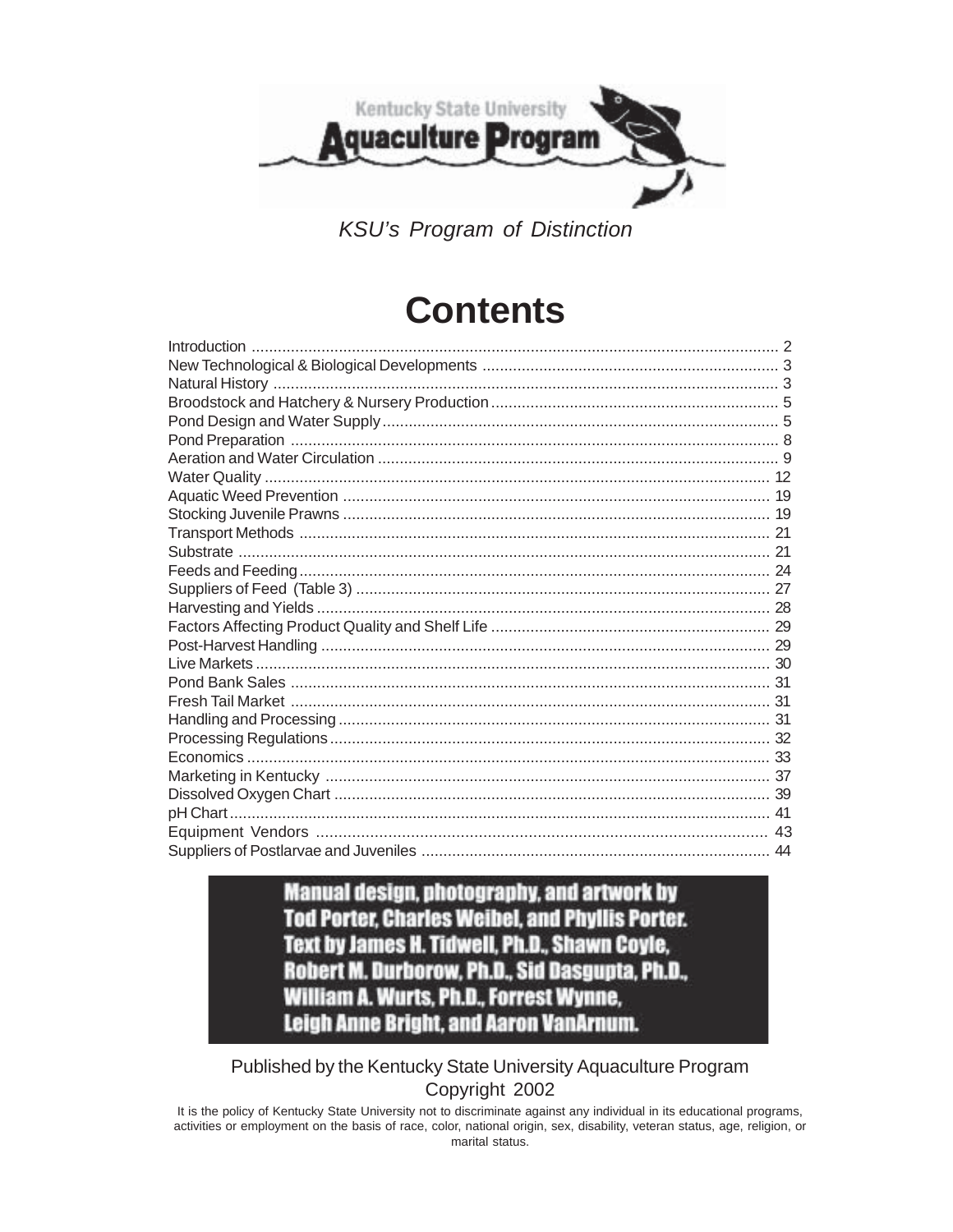# The Maylasian Freshwater Prawn

has received the most attention from farmers because of its large size.

### **INTRODUCTION**

The United States is the world's largest market for shrimp. Despite this fact, currently there is only very limited production of shrimp and shrimp products within the U.S. In fact, the United States' trade deficit in shrimp products is in excess of \$2 billion per year. This has created a great deal of interest in shrimp production within the U.S.



**Figure 1.** *Farmers in Kentucky and other southeastern states have begun to show increasing interest in growing freshwater prawns in ponds.*

However, due to high land costs, strict environmental regulations along the coasts, and widespread disease concerns, the production of saltwater (penaeid) shrimp has not developed substantially in this country. These factors have increased interest in the production of freshwater shrimp or prawns in several areas of the United States.



**Figure 2.** Prawns do not appear to be susceptible to most of the viral diseases that have devastated marine shrimp production.

 Also, being primarily freshwater organisms, prawns can be produced farther inland, near large urban markets. Freshwater prawns can produce large individual sizes that are in high demand in the market. In addition, freshwater prawn production tends to be more environmentally sustainable (compared with saltwater shrimp production) because freshwater prawns are more territorial in nature, and are stocked at lower densities.

However, this final trait also has been one of the major constraints on prawn production. Compared with many saltwater species, production levels for freshwater prawns have been much lower. Also, at harvest, freshwater prawns tend to have greater size variation than saltwater shrimp, which negatively impacts marketing. This is due to aggressive interactions among different morphotypes, especially males. To increase the commercial viability of prawn production, it is extremely important that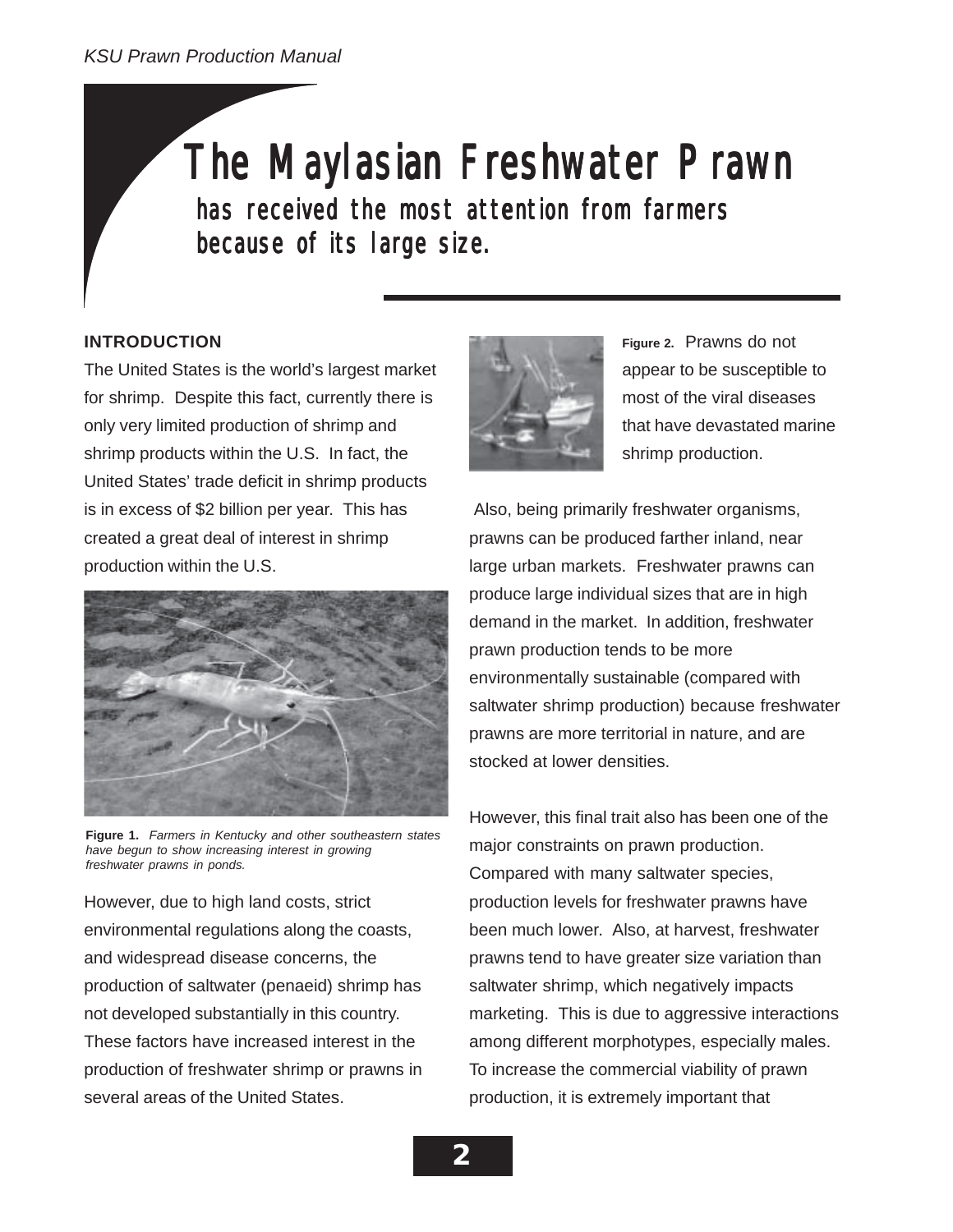production rates be increased, without sacrificing environmental sustainability, or size of the shrimp, and that the individual sizes of freshwater shrimp become more uniform.

### **NEW TECHNOLOGICAL AND BIOLOGICAL DEVELOPMENTS**

Interest in prawn production has emerged at different times in the U.S. over the last 25 years, although long-term, large-scale production has yet to develop. Several technological and biological developments have occurred that may make prawn production in this country more economically feasible. These include:

1) Discovery that prawns can be raised much farther north than previously thought, (and that these conditions can actually increase production).

2) Development of size-grading procedures prior to stocking which increases total production and average weight.

3) The addition of artificial substrate to ponds which can allow higher stocking densities and production rates without sacrificing size.

4) The use of increased feeding rates which can complement these technologies to allow them to achieve optimum production.

### **NATURAL HISTORY**

*This section on hatching and nursing prawns is to help the producer understand the animal. Most prawn growers will not hatch or nurse their own seedstock.*

The freshwater prawn, also known as the giant river or Malaysian prawn, is native to the tropical Indo-Pacific region. Freshwater prawns belong to the family Palaemonidae which includes the

brackish and freshwater grass shrimp and the larger river shrimp.

Most species that comprise this family require brackish water (dilute seawater) to complete the early stages of their life cycle. Due to its large size, relative to other freshwater shrimp, the Malaysian prawn has received the most attention from farmers, investors and researchers as a prospective culture animal in the United States and other countries.



**Figure 3.** *Freshwater prawns can be found along all coastal areas of the Indo-Pacific region.*

 Although prawns have been grown to an individual weight of  $\frac{1}{2}$  pound, the weight of farm raised prawns is usually 2 ½ ounces, or less. In the United States, commercial prawn culture began in Florida in the 1970s. During this time, attempts were made to start a prawn-farming industry in other tropical and subtropical regions of the world. Between 1989 and 2000, prawn production worldwide increased over 700%. Production is now valued above \$1 billion annually. However, over 98% of production occurs in Asia. Recently, a freshwater prawn industry has begun to develop in Kentucky and other southeastern states.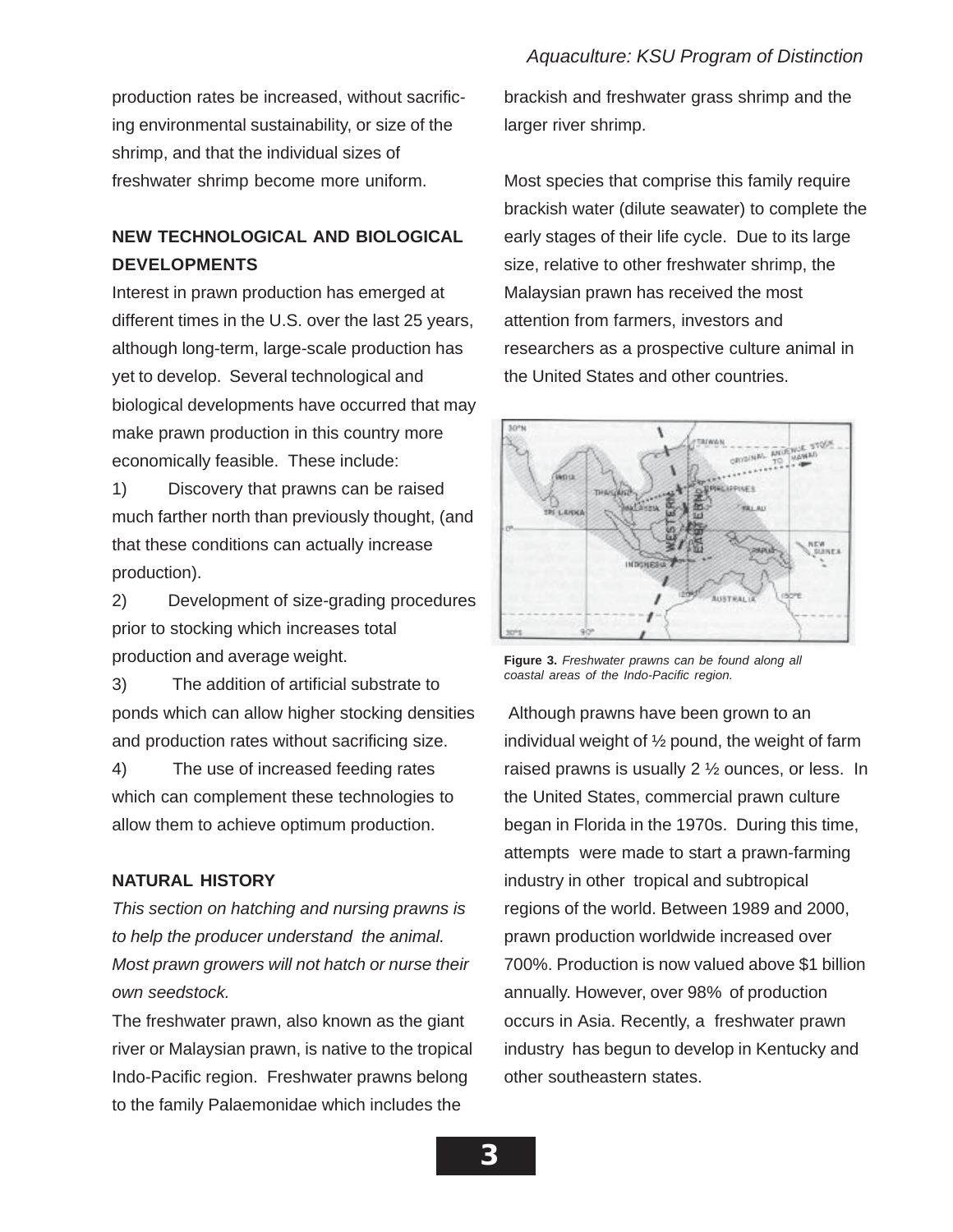# To reach the postlarval stage, the larvae must undergo 11 molts in approximately 30 days.

Prawns breed and spawn in warm freshwater. Breeding takes place between a soft-shell female which has molted (shed) her shell and a hard-shell male. Using its long claws, the male embraces the female and protects her for 1-2 days until her shell hardens. The male deposits sperm contained in a gelatinous mass between the walking legs of the female.

A few hours after mating, the eggs are laid and fertilized. The female attaches the eggs to the underside of her abdomen where they are incubated. Pleopods (paddle-like abdominal appendages) circulate water over the egg mass to provide oxygenated water and to remove debris.

At first, the egg mass or "sponge" is a bright yellow-orange color, but turns brown near the time of hatching. A 1-oz. female may produce 10,000 to 20,000 larvae 4-5 times a year. Mating typically will occur throughout the year when water temperatures are above 70°F. Hatching occurs in approximately 3 weeks when the water temperature is 80°F. The entire brood hatches in 1 or 2 nights and the larvae are dispersed by the female.

Newly hatched larvae must reach brackish water with salinities of 10 to 14 parts per thousand (ppt) within 2 days, or they will not survive. At this stage, larvae swim upside down and tail first. They feed on zooplankton (microscopic animals), worms, and the larvae of other aquatic organisms.

To reach the postlarval stage, the larvae must undergo 11 molts in approximately 30 days. Postlarvae resemble adult prawns and are about 0.3 - 0.4 inches in length. At this stage, postlarvae typically crawl along the bottom, but also can swim in a forward direction right-side up. Rapid backward movement is made by contracting the abdominal (tail) muscles.

They begin migrating into freshwater 1 to 2 weeks following metamorphosis. Postlarvae are cannibalistic and omnivorous. Insects, animal and plant material and even fecal matter from other organisms may be included in their diet. Freshwater and a wide range of salinities can be tolerated. As postlarvae reach the juvenile stage, their bodies become a blue or brown color similar to adults. On average, it takes 95 to 284 juvenile prawns to weigh 1 oz.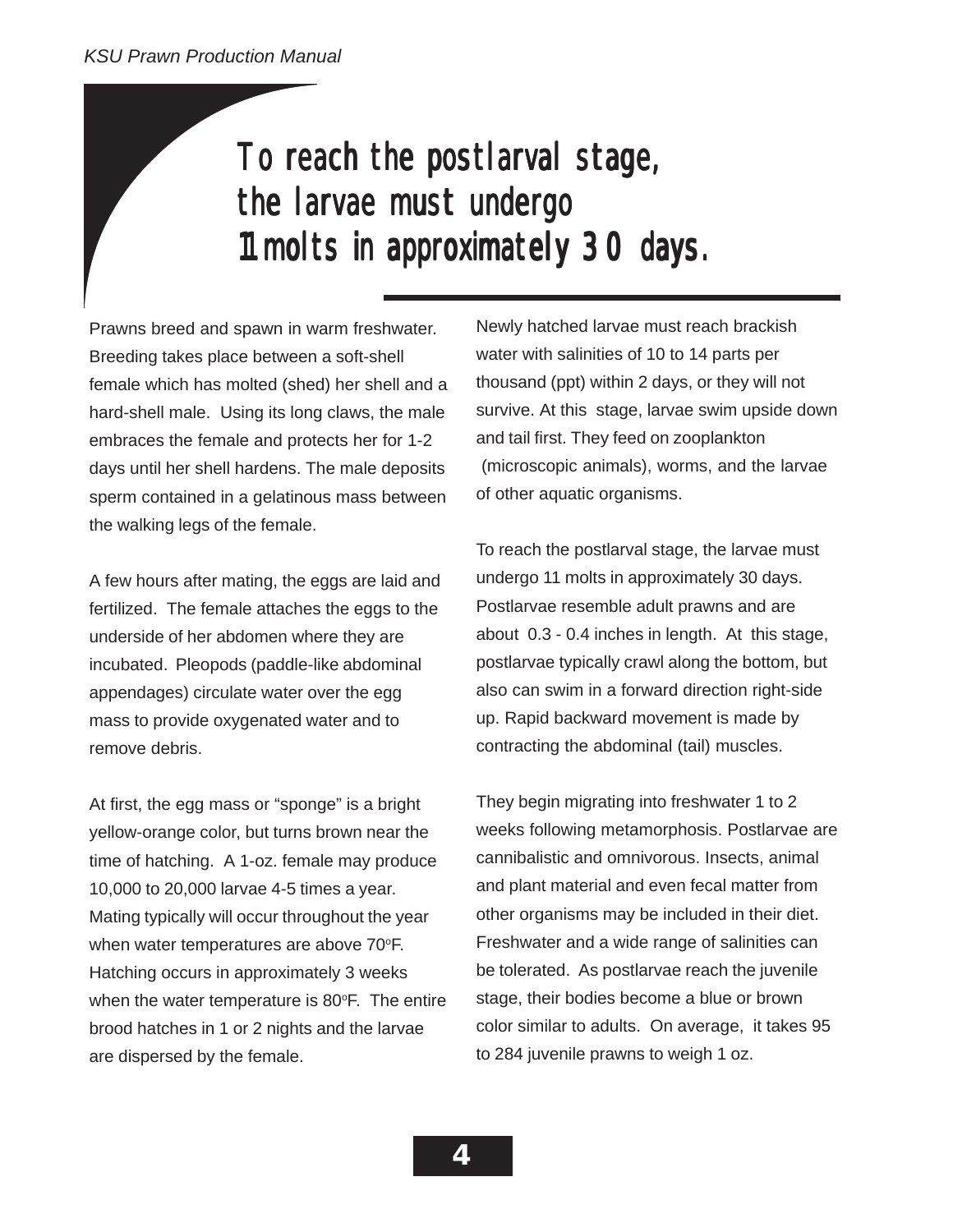### **BROODSTOCK**

Broodstock prawns are collected during the fall harvest and are kept in tanks filled with water at or above 70°F throughout the winter. The ratio of 2 to 3 males to 10 females is typically used. The total number of juveniles needed for stocking the following year will determine the number of broodstock collected. A 1-oz. female may contain about 10,000 to 20,000 eggs, and only a fraction of these may survive through the nursed juvenile stage. Broodstock are fed either a sinking trout or a marine shrimp feed supplemented with fresh fish or beef liver.



**Figure 4.** *The brine shrimp, Artemia, are grown in cones and fed to the larvae.*

### **HATCHERY & NURSERY PRODUCTION**

The hatchery and nursery procedures required to grow 30- to 60-day-old freshwater shrimp juveniles for pond stocking are complex. These practices require considerable training, labor and capital expense.

Experienced growers who wish to raise their own seedstock are encouraged to train themselves with a small-scale hatchery and a nursery pilot project **before** attempting larger scale production. Detailed hatchery and

nursery methods can be found in "Management Practices for Culture of Freshwater Prawns in Temperate Climates," Mississippi State University, Bulletin 1030, Sept. 1995.

Prawn eggs are hatched from mid-February to mid-March. This is done in order to complete the 30-day hatchery and 30- to 60-day nursery production phases by pond stocking time in late May or early June. Freshwater prawns, postlarvae and juveniles, will not tolerate water temperatures below 60°F. Cold weather restricts the outdoor growing season to 4 to 7 months in temperate climates. In these climates, indoor hatchery facilities are required. Inland production of postlarvae is restricted to brackish water (10 to 14 ppt) recirculating systems which maintain water temperatures of 81° to 85°F.

In the past, most U.S. producers purchased juvenile prawns from tropical hatcheries. Currently, indoor, recirculating hatcheries supply most of the seedstock. A list of nursed juvenile and postlarvae suppliers is available from the Kentucky State University Aquaculture Program (see listing in this manual - page 44 - or on the KSU Web site: www.ksuaquaculture.org).

### **POND DESIGN & WATER SUPPLY**

Levee style, earthen ponds, 1/2 to 3 surface acres in size, are well suited for freshwater prawn production. Similar to ponds used to grow catfish, prawn ponds require road access and electrical power (110v or 220v) for aerators. Since prawns are not harvested by complete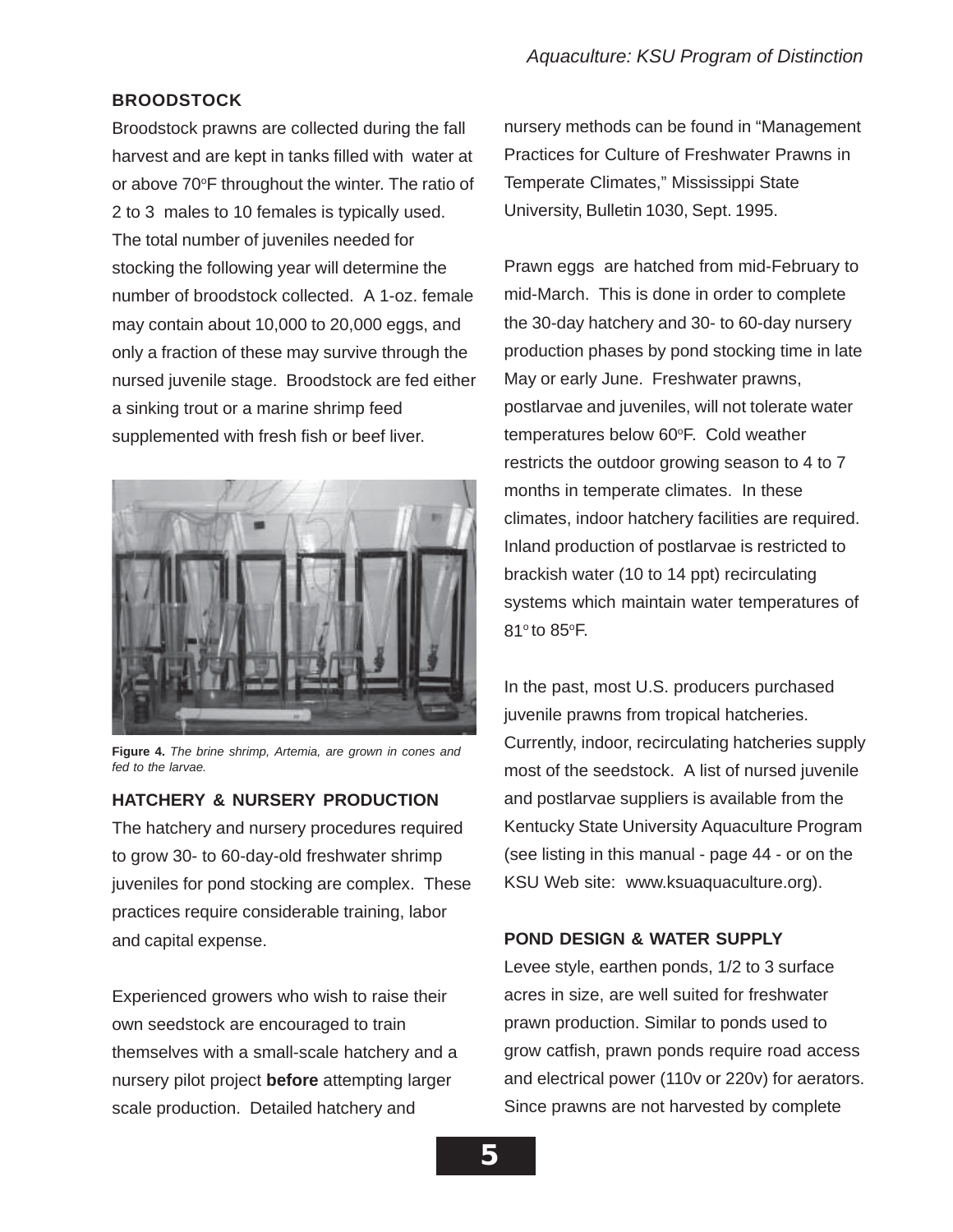# With shallow ponds, there is less risk of crop loss due to dissolved oxygen depletion.

pond seining, a prawn pond may be square, round or irregular in shape.

### **Figure 5.**



 Rectangular ponds may have a 2:1 length to width ratio which allows good water circulation.



### **Figure 6.**

Minimum and maximum depths of 3' to 6', respectively, should be used. Inside levee slopes of 3:1 will help discourage unwanted aquatic plant and algae growth as well as excessive bank erosion.

Shallow ponds will store less oxygen-depleted water than deeper ponds since their water volume per unit of surface area is less. With shallow ponds, there is less risk of a crop loss due to a dissolved oxygen depletion caused by pond water "turnover."

### **Interior Pond Harvest**

Prawns are harvested from ponds by draining the water down and concentrating the prawns into a catch basin (or large ditch), then removing them with a small seine. The catch basin should be about 10' to 15' wide with a length about 2/3s the width of the pond.

Catch basin depth should be 18" to 24" deeper than the pond bottom. A 1% to 2% slope of the pond bottom will allow water to drain through a lowered stand pipe (drain pipe) located in the floor of the catch basin. A drain pipe, 8" to 10" in diameter in a 1/2- to 1-acre pond, will facilitate faster draining of the pond and reduce the labor required to harvest the prawns.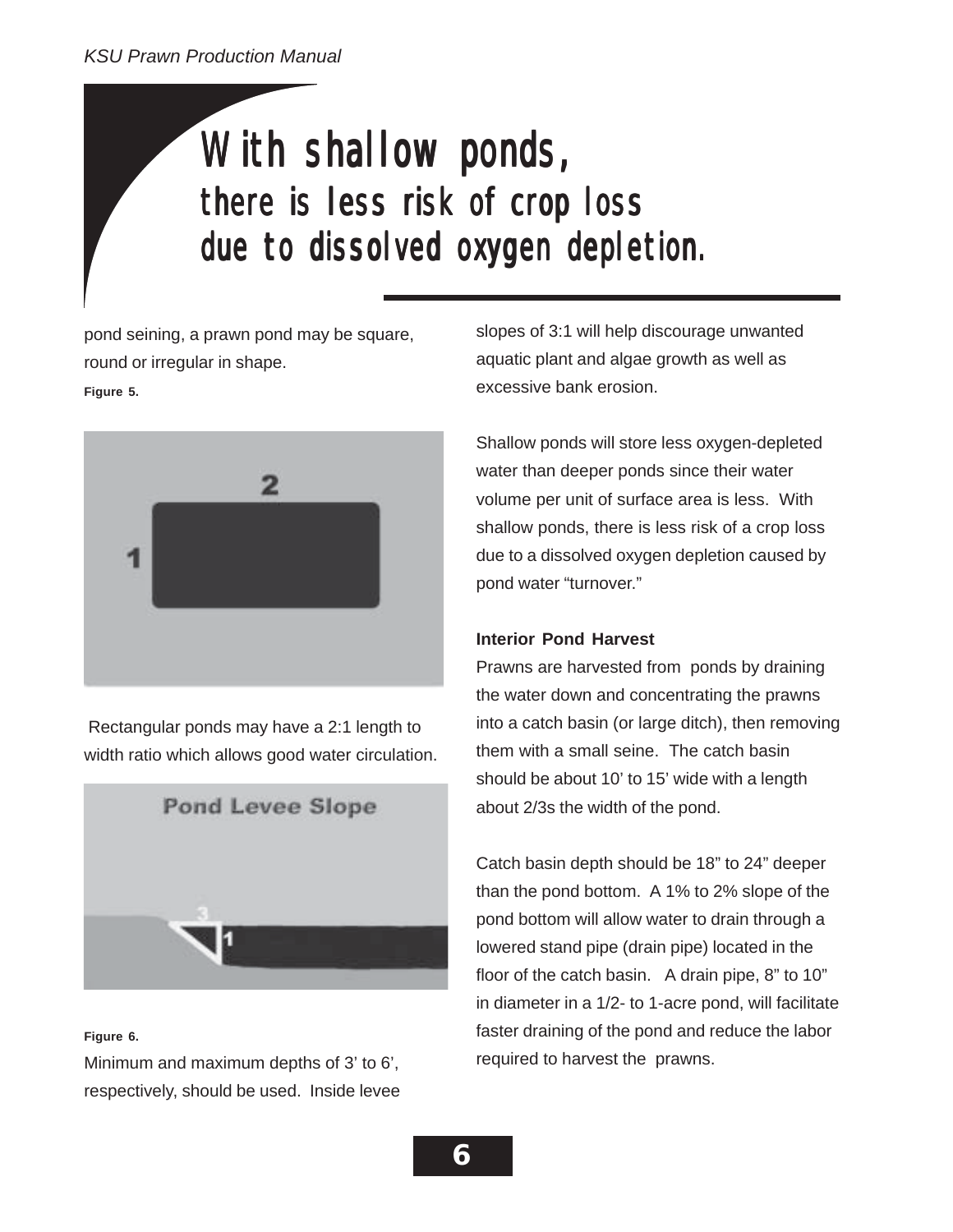

## **Internal Harvest**

This design is for non-substrate pond.



**Figure 7.**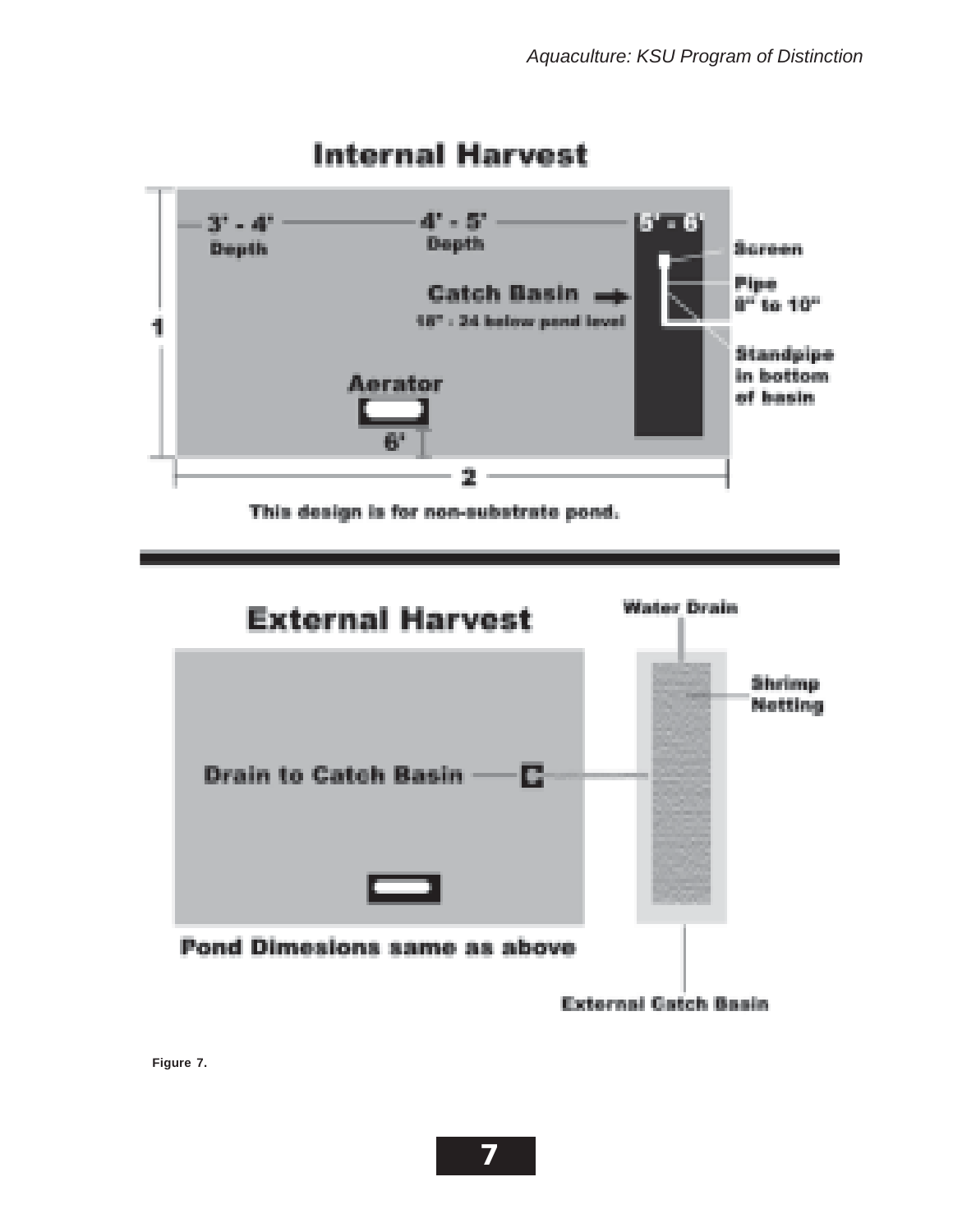# The Use of Well Water reduces the likelihood of introducing unwanted insects into the pond.

### **Exterior Pond Harvest**

outside of the pond as they are flushed through the drain pipe. This method requires construction of an additional collection or catch basin outside the pond. The external collection basin should be constructed large enough to hold the entire harvest and should be designed to allow the pond water to flow through, yet retain the prawns in the collection basin. A net pen constructed of heavy seine material that attaches over the drain pipe works well to contain the prawns. This method of harvest also requires an additional source of water for pumping into the pond being harvested, to remove prawns stranded on the bottom or in the drain pipe. Another harvest method is to collect the prawns

### **POND PREPARATION**

The use of well water reduces the likelihood of introducing unwanted fish and insects into the pond, all of which may prey upon newly stocked prawns. Ground water also is less likely to contain pollutants. Well water sources that provide a minimum of 45 gallons per minute or greater for each surface acre of pond surface can fill or flush a pond rapidly. Ponds should be filled 3 or more days prior to stocking juveniles to inhibit the establishment of predacious,

aquatic insect populations. Surface water from rivers and streams may be used to fill the pond 2 weeks prior to stocking, but all water **must** be screened



**Figure 8.**

and treated to prevent unwanted fish and insects from entering the pond.



**Figure 9.** *Filter socks can be made from plastic window screen and stitched with monofilement fishing line. Shoe shops do an excellent job inexpensively.*

Shallow watershed ponds can be used for prawn production provided fish and aquatic insect populations are eliminated before juveniles are stocked. The pond should not be deeper than 6' to 8' and must have a drain. Most watershed ponds do not have additional ground or surface water sources to fill them quickly, and populations of aquatic insects and fish are more likely to become established.

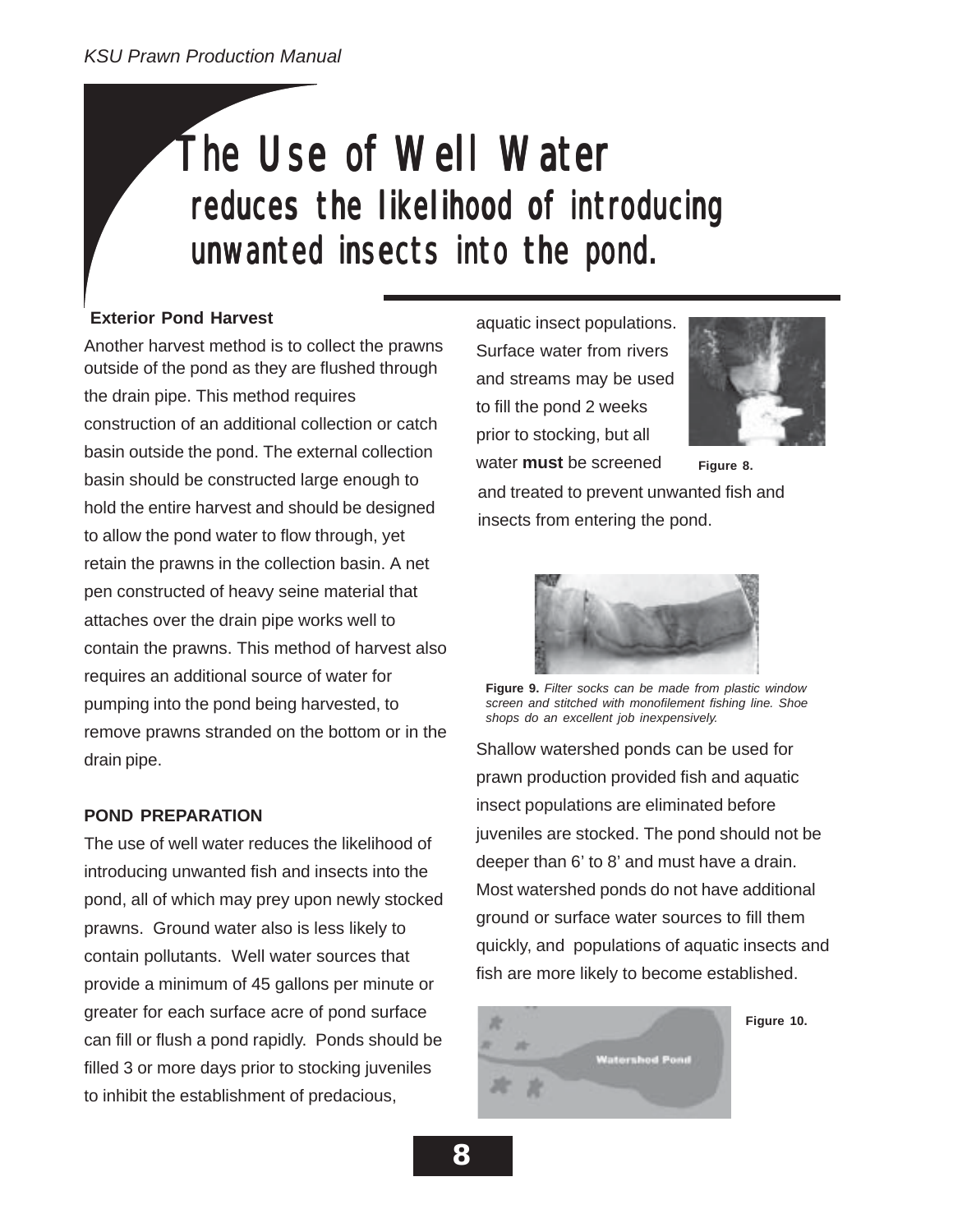Predatory fish must be eradicated before juvenile prawns are stocked. Fish may be removed by applying a 1 to 2 ppm solution of 5% rotenone when water temperatures reach 59°-70° F. This should not be done for 2 - 4 weeks before stocking. (Rotenone can be purchased from the Kentucky Department of Fish and Wildlife Resources (502-564-3400).

### **AERATION & WATER CIRCULATION**

The water in most prawn ponds is kept mixed by continuous or nightly aeration/circulation devices. If the pond waters are not mixed, oxygen-depleted water may accumulate near the pond bottom due to thermal stratification. Stratification occurs during the summer when warmer, less dense water remains near the pond's surface.

Sunlight penetrates the upper water layer and photosynthetic activity from phytoplankton (microscopic algae) releases oxygen into the water. Deeper water receives less sunlight and

### *Aquaculture: KSU Program of Distinction*

may become cooler and deficient in dissolved oxygen. Cool water is denser than warm water and will remain near the pond bottom (Fig. 12).

Without adequate water circulation, much of the bottom habitat available to the prawns could become unsuitable due to low temperatures and the absence of dissolved oxygen. Since prawns are territorial, this reduction in available living space could lead to reduced survival, smaller shrimp, and reduced pond yields at harvest.



**Figure 11.** *If freshwater prawns appear around the pond bank, especially in the morning or during the day, there is usually a water-quality problem.*



**Figure 12.** *Continuous low dissolved oxygen levels in the bottom of the pond can result in shrimp mortality. Dissolved oxygen testing is recommended in the early evening hours and before dawn.*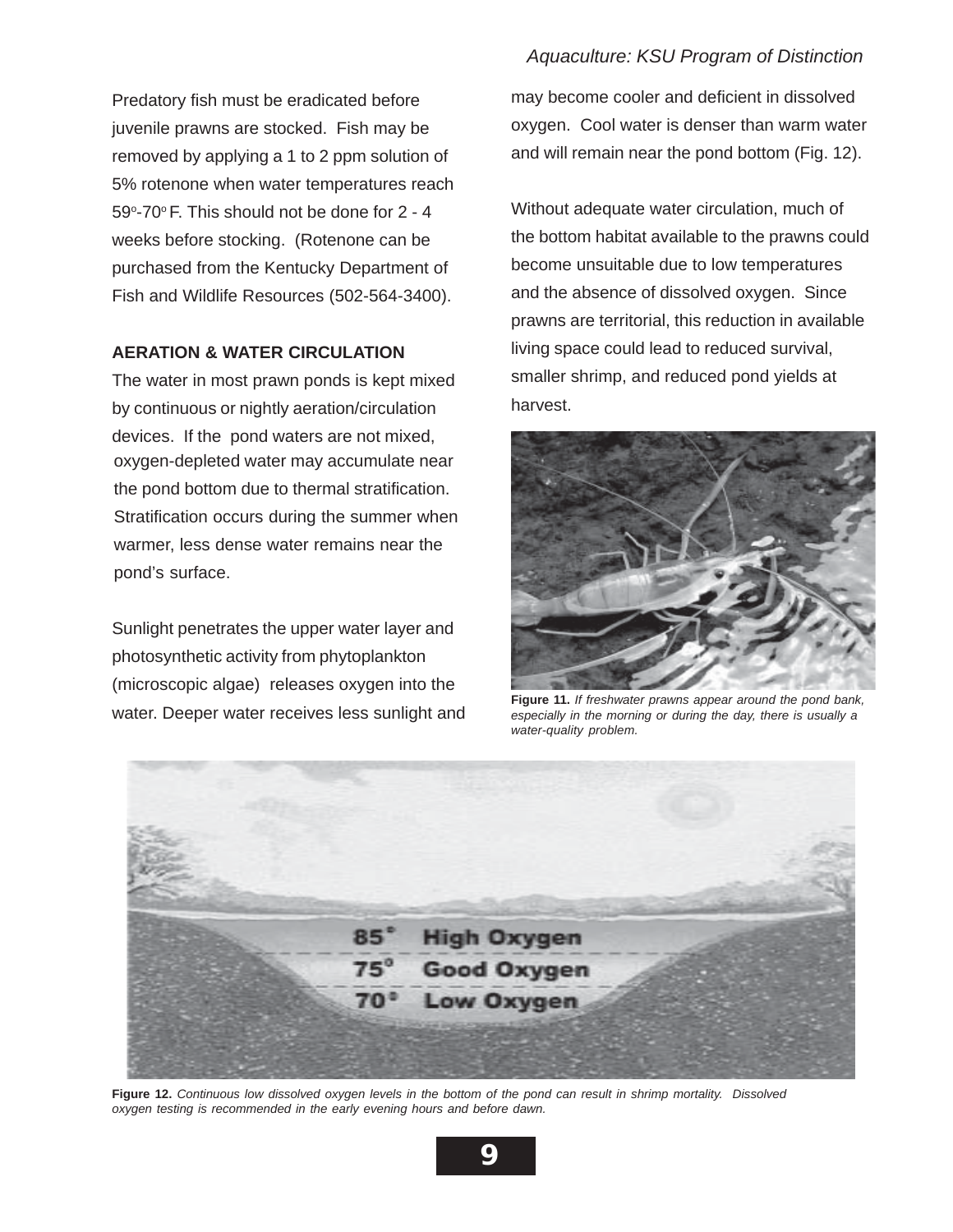# A paddlewheel or aspirator pump-type aerator placed midway along the longest pond levee is recommended for ponds without substrate.



**Figure 13.** *Ponds without substrate should have the aerator midway along the longest levee, 6' from the bank.*

*See page 14 for information and prices on water-quality testing equipment such as D.O. meters and pH meters.*

Dissolved oxygen (D.O.) should not be allowed to drop below 3 ppm at any time. Low D.O. may cause prawns to crawl out of the ponds or congregate at the pond edge during daylight. This will increase their vulnerability to predation. Prawns can tolerate temporary low D.O. conditions; however, exposure should be avoided if possible. Dissolved oxygen meters should be used to monitor D.O. in the early evening hours and before dawn. Full-time aeration will reduce the risk of crop loss and

keep oxygen-rich water circulating throughout the pond. Since prawns are grown at lower stocking densities and are not as mobile as finfish, water circulation is likely to be as important as aeration.

A pond-side source of 220 volts or 110 volts of electricity should be available to supply water circulation/aeration devices in the ponds. In ponds with no substrate, a paddlewheel or aspirator pump-type aerator placed midway along the longest pond levee is recommended. The aerator should be staked approximately 6 feet out from the bank with its current flowing across the width of the pond. This circulation pattern should send water flow to each end of the pond. Aerators rated at 1 to 4 horsepower per surface acre are used.



**Figure 14.** *Vertical pump aerator*

There are many brands of aerators on the market today. Vertical pump aerators are widely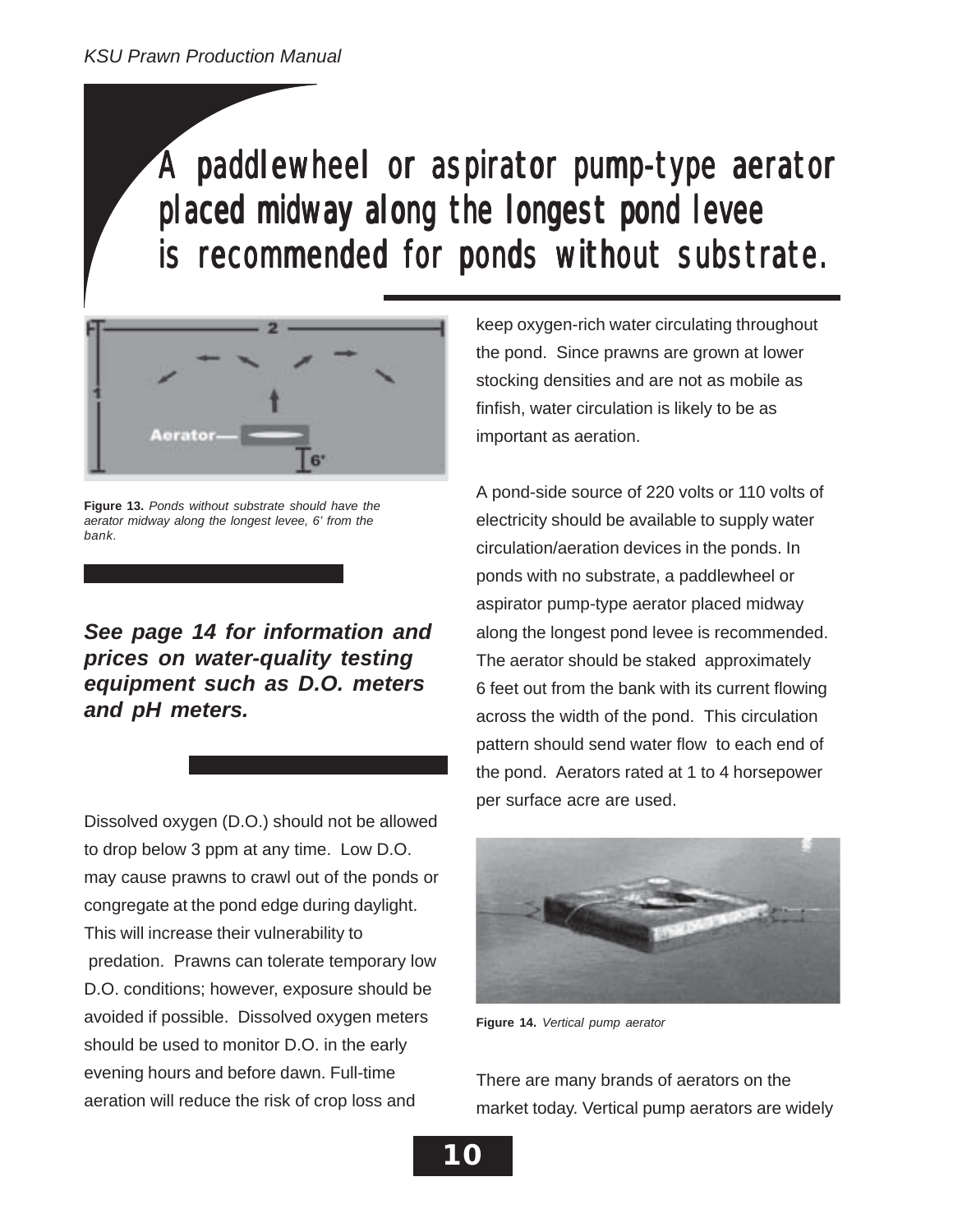used for small ponds of 1/2 to 2 acres in size. The most efficient types lift the water about 18" and move as much water volume as possible. They are light and easy to handle, making installation relatively easy. Also, being domestically produced, repair parts are easier to find. On the downside, vertical pump aerators do not destratify or circulate well, and are only appropriate for small ponds.



**Figure 15.** *Propeller aspirator*

Propeller aspirators are widely used in the marine shrimp industry. They can be good in larger ponds, range from 1 to 7 hp in size, and circulate and destratify well. They function by injecting air into the water. This results in less evaporation compared with other areators. A bonus is that they don't tend to cool the water as much on cold nights. Another consideration is that propeller aspirators move a large volume of water, and require large anchoring devices to hold them in place.

Paddlewheel aerators are the most widely used in the large-pond aquaculture industry. There

are two major types. "Taiwanese" paddlewheels are constructed for use in the marine shrimp industry. They are designed for constant circuation and aeration, and are fairly inexpensive and relatively light, making installation easy. However, they are relatively inefficient aerators and can be prone to mechanical problems if not properly maintained. Parts are sometimes hard to get.

![](_page_10_Picture_7.jpeg)

Electric paddlewheels, such as those used in the catfish industry, circulate and destratify well, and provide very efficient oxygen transfer. They are primarily designed for emergency aeration rather than constant circulation, and are more expensive than the Taiwanese paddlewheels, **Fig. 16.** *Big John is an American-made paddlewheel.*

![](_page_10_Picture_9.jpeg)

**Figure 17.** *Taiwanese paddlewheel*

 but can be superior in build and longevity. Additionally, parts are easy to obtain so down time is usually short. Negative aspects include higher initial costs, higher operating costs, and their greater weight makes them difficult to install and remove for repairs.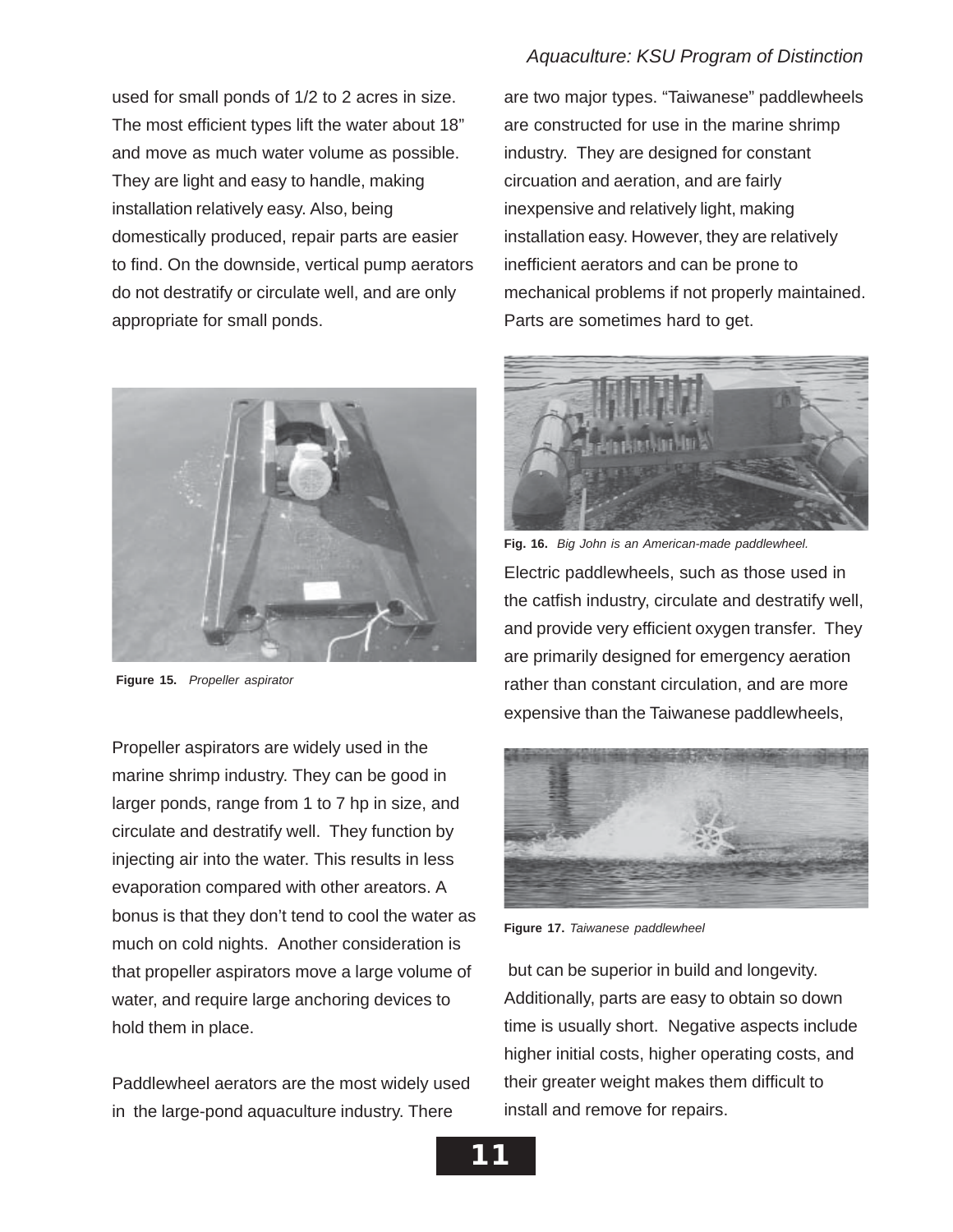# Juvenile prawns may be stocked at a rate of 24,000 to 28,000 per acre with substrate added.

![](_page_11_Picture_2.jpeg)

**Figure 18.** *PTO-driven paddlewheel*

Paddlewheels driven by tractor PTOs are designed for emergency use only. They can be moved from pond to pond as needed, and are frequently used at larger farms with multiple ponds where backup aerators are a necessity.

### **WATER QUALITY - Dissolved Oxygen**

Adequate dissolved oxygen is necessary for the survival and growth of prawns. In aquaculture ponds, prawns are stocked at a maximum density to assure profitability, and the required feeding rate increases as stocking densities increase. In short, morning dissolved oxygen concentrations can decrease as feeding rates increase, making the use of mechanical aerators essential.

Ideal D.O. concentrations in prawn ponds range from 3 to 7 ppm. Prawns become stressed below 2 ppm D.O. and usually die below 1 ppm. It is important that these minimum oxygen requirements are maintained at the bottom of the pond. If a pond becomes stratified (layered), the bottom layer is typically lowest in oxygen. Aeration, therefore, must not only add oxygen to the water but destratify the pond as well. To ensure that adequate D.O. concentrations and destratification exist, aeration should be run 24

![](_page_11_Figure_9.jpeg)

**Figure 19.** *Graphs for D.O. charting are on page 39.*

hours a day, 7 days a week. It is recommended to begin aeration several weeks before stocking in order to condition the pond. D.O. and pH testing should also begin at this time to monitor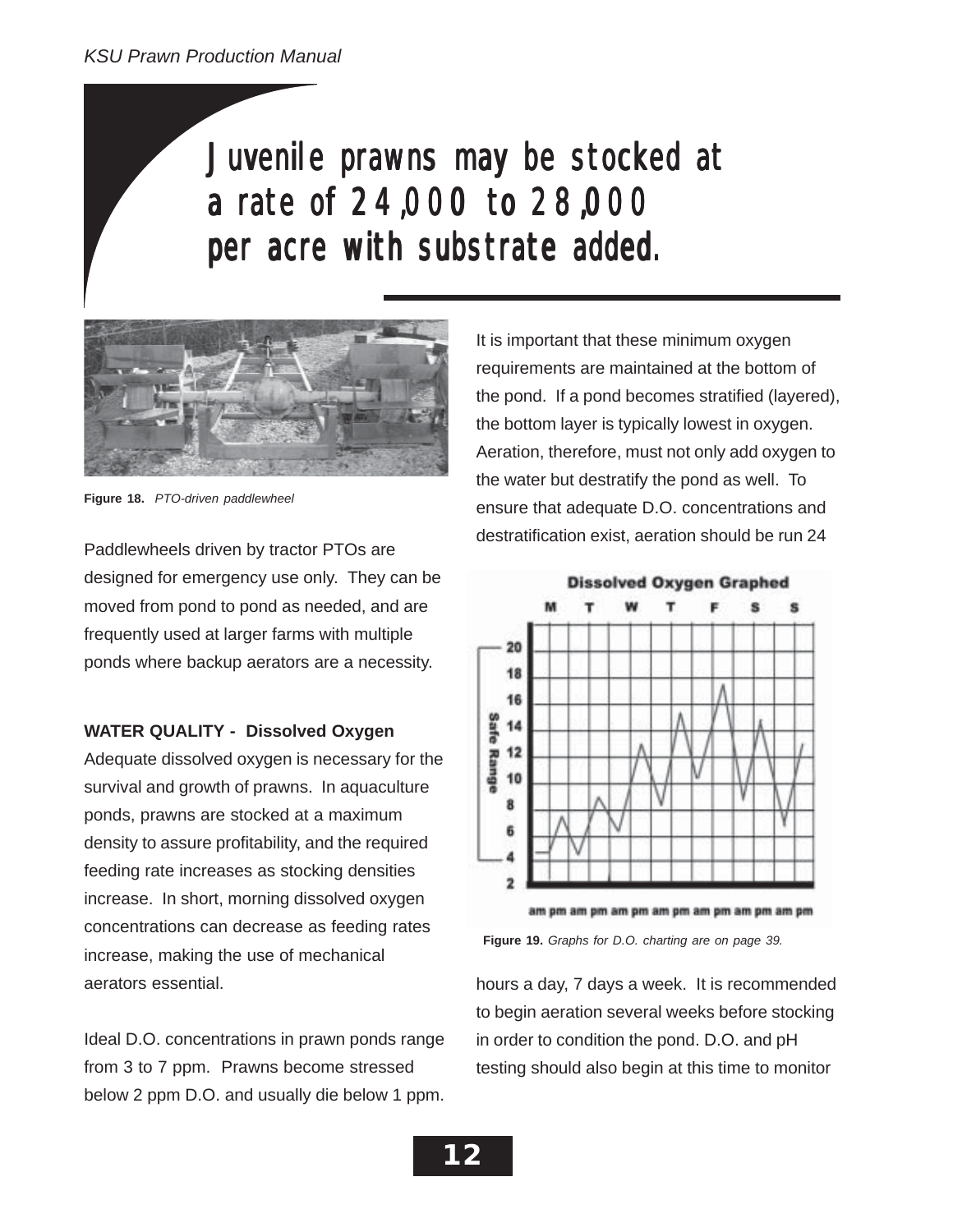to stress (9.0) or kill (above 9.5) prawns. This is

primarily caused by metabolism of the

the trends and cycles of the pond even before the prawn juveniles are stocked. Throughout the whole season, D.O. should be recorded morning and afternoon, and pH in the afternoon, and both should be graphed to better visualize their positive or negative trends.

Dissolved oxygen should be checked at the low point before sunrise and high point (late afternoon) daily. Oxygen-monitoring times of 6:00 AM and 4:00 PM would be ideal. Avoid a delay in checking morning dissolved oxygen levels - by mid to late morning, D.O. concentrations may have already risen to satisfactory levels, and a possibly dangerously low D.O. reading that occurred at 5:00 in the morning may go undetected. In addition, checking D.O. at dusk and 2 hours later can allow one to predict how low D.O. will drop during the night and when it will occur. If the prediction indicates that D.O. will fall to 1 ppm by 3:00 AM, you will know that additional aeration may be necessary shortly after midnight.

The use of oxygen meters (page 14) is recommended for all aquaculture ventures including prawn production. A reliable, durable, and waterproof D.O. meter is the YSI 550. Less expensive meters are available but may not be as accurate or durable. It is advisable to have your oxygen-testing equipment tested against the university's equipment to make sure accurate readings are being obtained.

### microscopic plants (phytoplankton) in the pond. Collectively these microscopic plants are known as the pond's "bloom." As all plants do, during the daylight hours, the bloom consumes carbon dioxide (CO<sub>2</sub>) through photosynthesis. Since  $CO<sub>2</sub>$  in water forms a weak acid (low pH), as it is removed by photosynthesis, the pond pH tends to rise during the day. After the sun goes down, and photosynthesis ceases, pH falls as the plants breath out  $CO<sub>2</sub>$ . This is a normal cycle of pH rising during the day and decreasing at night (similar to oxygen levels). How high and how low pH will go is primarily controlled by two

1) how dense a phytoplankton bloom the pond has (which is largely controlled by feeding rate) and

factors:

2) how well the water is buffered. Buffering capacity is measured by testing the alkalinity and hardness of the water. Your County Agent or State Specialist can help you with these.

The best way to deal with high pH conditions in the pond is to prevent them. If alkalinity and/or hardness are less than 50 ppm, it may be advantageous to add agricultural lime to the pond at a rate of 1 to 2 tons/acre. This is easiest to accomplish when the pond is empty. If a pond does develop pH levels greater than 9.0, action must be taken. Prawn mortality can occur if levels reach 9.5 to 10.

### **Water Quality: pH**

Ponds will, at times, have pH levels high enough

Specialists at Mississippi State University have recommended adding 30 lbs/acre of cracked

![](_page_12_Picture_11.jpeg)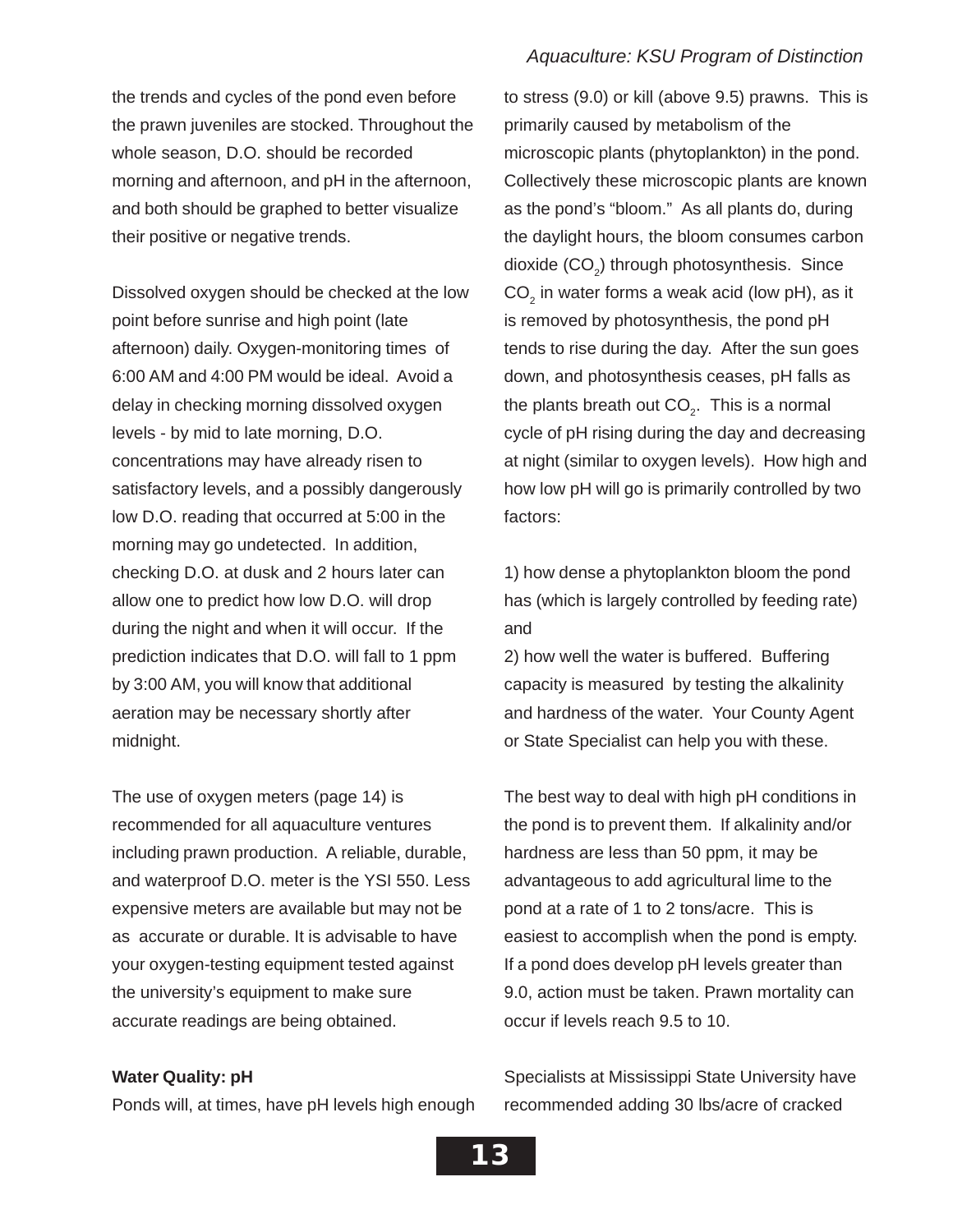*Prices vary and are subject to change. These prices are for planning purposes only. This list of products is provided as a courtesy to readers, and does not necessarily imply a recommendation of the items.*

# Many Kentucky growers use a Hach FF1-A test kit.

**Figure 20.**

### **Water Quality Testing Equipment** pH Meters

pH Testr2 Watergroof to 3' depth. Unity have replaceable electrodes. Actorogic terns, compensators included with PVK3 and PWF. Three 1-Rd bataries with grits. Cost 168-172

![](_page_13_Picture_6.jpeg)

The YSISS is a digital mater that features percent

D.O. Meters

The 152550 is field-rugged, waterproof and impact resistent. Probe to weighted far guick sinking. Paith Butteri calbration and tamp., minty and altitude companiation. Cost will? cable = \$715

saturation and 0.01 mg/l readability, manual salisity sarrection, a recorder surput, BOD street cliculity and T15V at 230V power adaptar. Moter \$1,552,10' cable 157, probe \$240.

![](_page_13_Picture_10.jpeg)

Test Kit Before purchasing a rester of any lind, check to see what kits are available that may satisfy all waterquality monitoring requirements. This AES Mt. cantains a YDIGIO D.O. meter. Kit cost = \$1,335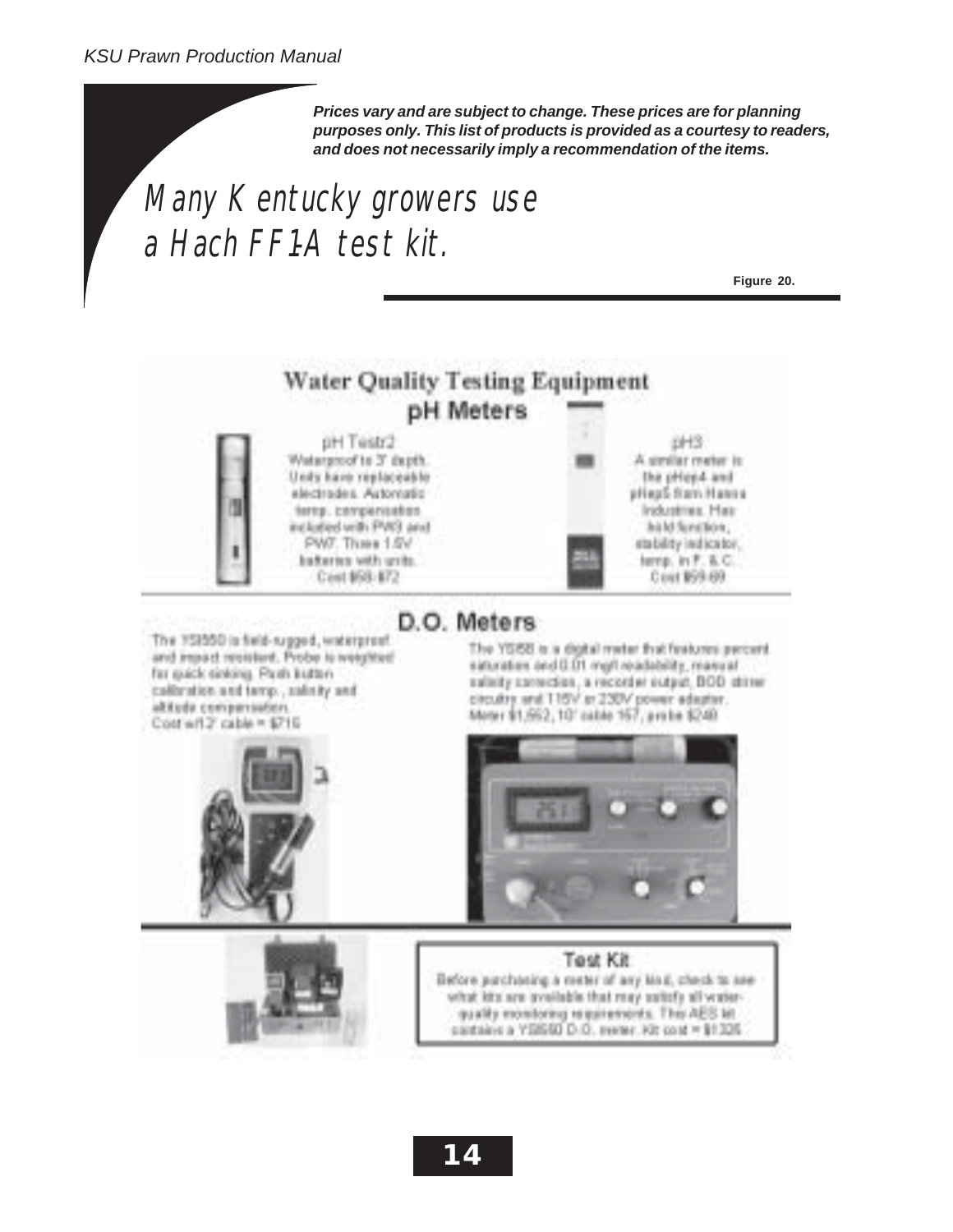corn every 2 weeks as needed. The intention here is for the starch (carbohydrate) in the corn to produce  $CO<sub>2</sub>$  as it breaks down in the water, producing a weak acid (as described previously) and lowering pH. In Thailand, sugar is used as a purer and quicker dissolving source of carbohydrate. Ten to 20 pounds of sugar/acre/ day can be added until pH drops. In North Carolina, gypsum has been recommended. When pH reaches 9.0, gypsum is added at 400 lbs/acre. When pH reaches 9.5, a more immediate response is needed. Other chemicals (such as alum) may be used effectively to lower pH levels, *but a risk of shocking prawns is involved.* Contact an aquaculturist for advice specific to your pond.

![](_page_14_Figure_1.jpeg)

![](_page_14_Figure_2.jpeg)

The best way to deal with pH problems is prevention and preparedness. When building ponds, after the clay is properly prepared with a sheepsfoot roller, put some top-soil back in the

### *Aquaculture: KSU Program of Distinction*

bottom. Add 1 to 2 tons of agricultural lime. It is relatively cheap and won't hurt. Add 500 to 600 pounds of alfalfa hay or meal spread over the pond bottom prior to filling. Allow this to break down in the filled pond for 1 to 2 weeks prior to stocking. Always check pH everyday in mid-afternoon. Graph the pH so you can anticipate rising trends before they reach critical levels. Have needed materials on-hand (sugar and gypsum). When you get a pH of 9.5 it is too late to start looking for the things you need.

### **Water Quality: Ammonia**

In prawn production, pond ammonia is produced from excreted wastes and feed decomposition. The toxicity of total ammonia increases as pH and temperature increase.

Total ammonia should not exceed 1 ppm at a pH of 9.0 or 2 ppm at a pH of 8.0. And toxic (un-ionized) ammonia should not surpass 0.3 ppm. Reduced growth and even death may result with long-term exposure to high ammonia levels.

High feeding rates are ultimately responsible for high ammonia levels. Ammonia can be kept reasonably low by not over-feeding, and if high ammonia does occur, flushing with large amounts of water sometimes helps. In certain cases, ponds can be fertilized to enhance the phytoplankton which can indirectly lower the ammonia by consuming it as a nutrient. However, this may increase pH levels. Additionally, the proportion of toxic ammonia can be reduced by keeping pH levels low.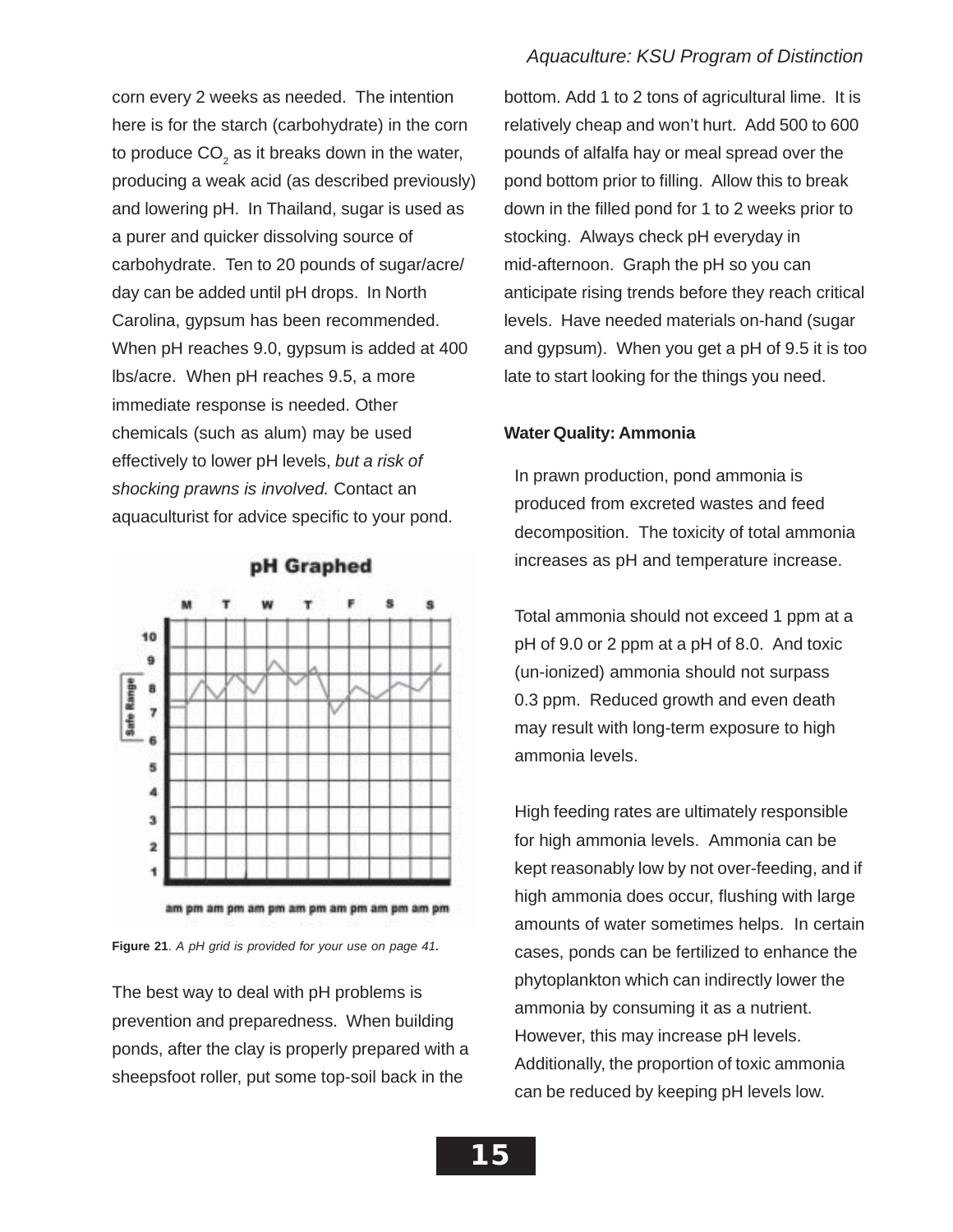# Calcium and magnesium are the most common sources of water hardness.

During the production season, prawn ponds should be checked for ammonia once a week.

### **Water Quality: Nitrite**

Ammonia and nitrite are waste products that come from prawn excretions and decomposed feed. In the early years of prawn production in Kentucky, stocking and feeding rates were low enough that these waste products caused no problem. The new, more aggressive rates now make it necessary for prawn growers to check nitrite twice a week.

Chloride ions in salt (sodium chloride) protect shrimp from high nitrite, so add a 50-pound bag of salt per acre-foot of pond volume at the start of the growing season and maintain this concentration throughout the whole season (adding salt after significant rain, etc.). A 1-acre pond averaging 4-feet deep would get four 50-pound bags of salt. This equals 11 ppm chloride. More salt may be needed if nitrite levels rise above 3ppm.

### **Water Quality: Alkalinity and Hardness**

Alkalinity and hardness are both important components of water quality in prawn

production ponds. However, these two aspects of water chemistry are commonly confused. The confusion relates to the term used to report these measures:

 • Total alkalinity indicates the quantity of base present in the water — bicarbonates, carbonates, phosphates and hydroxides.

hardness and total alkalinity when farming shrimp. • Hardness represents the overall concentration of divalent salts present (calcium, magnesium, and iron) but does not identify which of these elements is/are the source of hardness. It is important to recognize the difference between

The determination of whether water is acid, neutral or base is defined by pH. Alkalinity measures the total amount of base present and is the indicator of the pond's ability to resist large changes in pH (or buffering capacity). The concentration of total alkalinity should be no lower than 20 mg/L. Pond pH can swing widely, from 6 to 10, when alkalinity concentrations are below this level. Dramatic changes in pH can cause stress, poor growth and even death of shrimp. The suggested range of total alkalinity concentrations for prawn farming is 50-150 mg/L.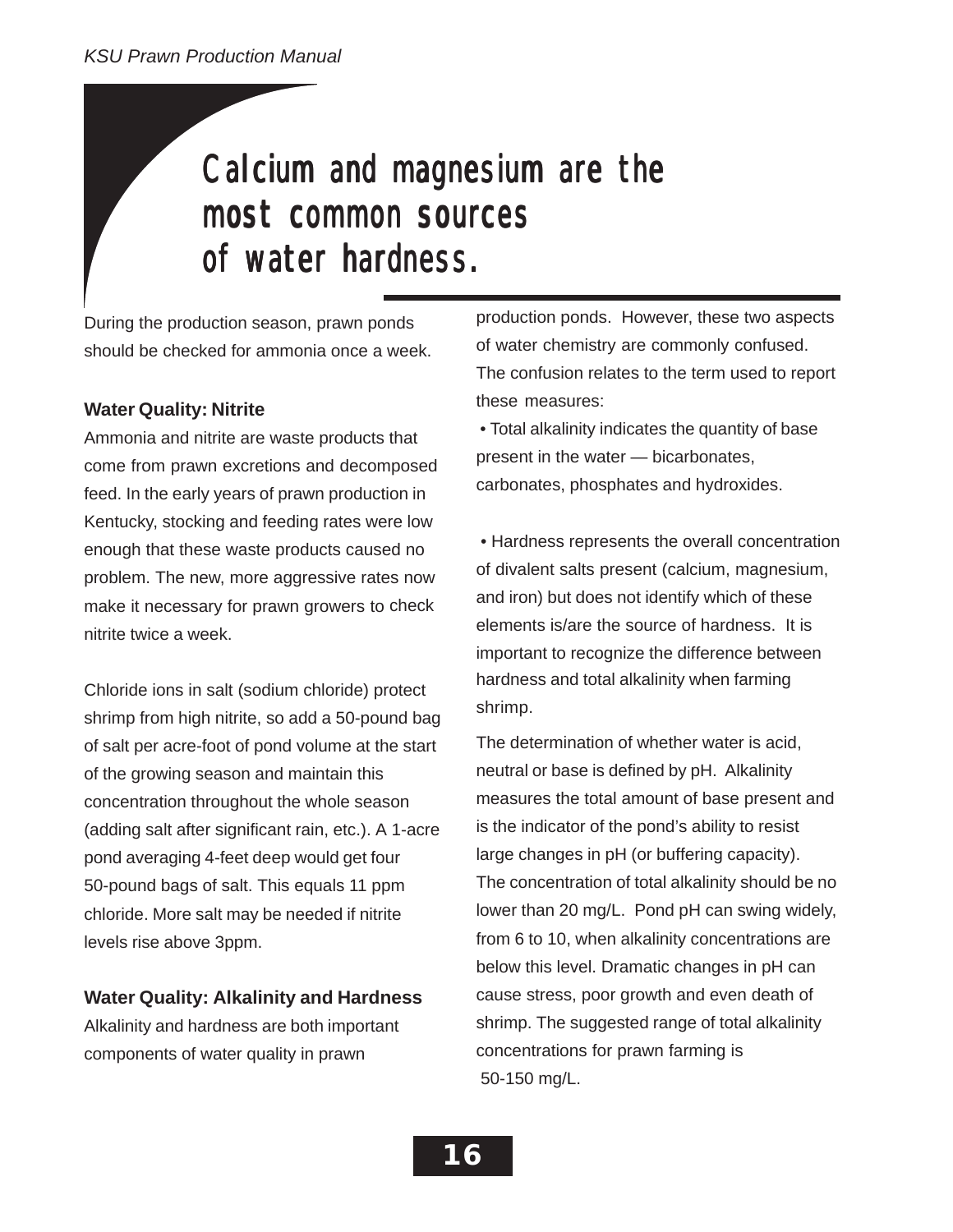Hardness also is important for prawn culture. Calcium and magnesium are the most common sources of water hardness. The critical component is the calcium concentration, referred to as "calcium hardness." Calcium is essential in the biological processes of aquatic

animals. It is also important in the molting process of shrimp and can affect the hardening of the newly formed shell. It has been reported that freshwater prawns can tolerate a wide range of calcium hardness concentrations, but the suggested range is from 50-150 mg/L.

![](_page_16_Picture_3.jpeg)

**Figure 22***. LOOK AT THIS PRAWN CLOSELY. You may not see another one until the September harvest. Prawns will stay on the bottom of the pond if all is well.*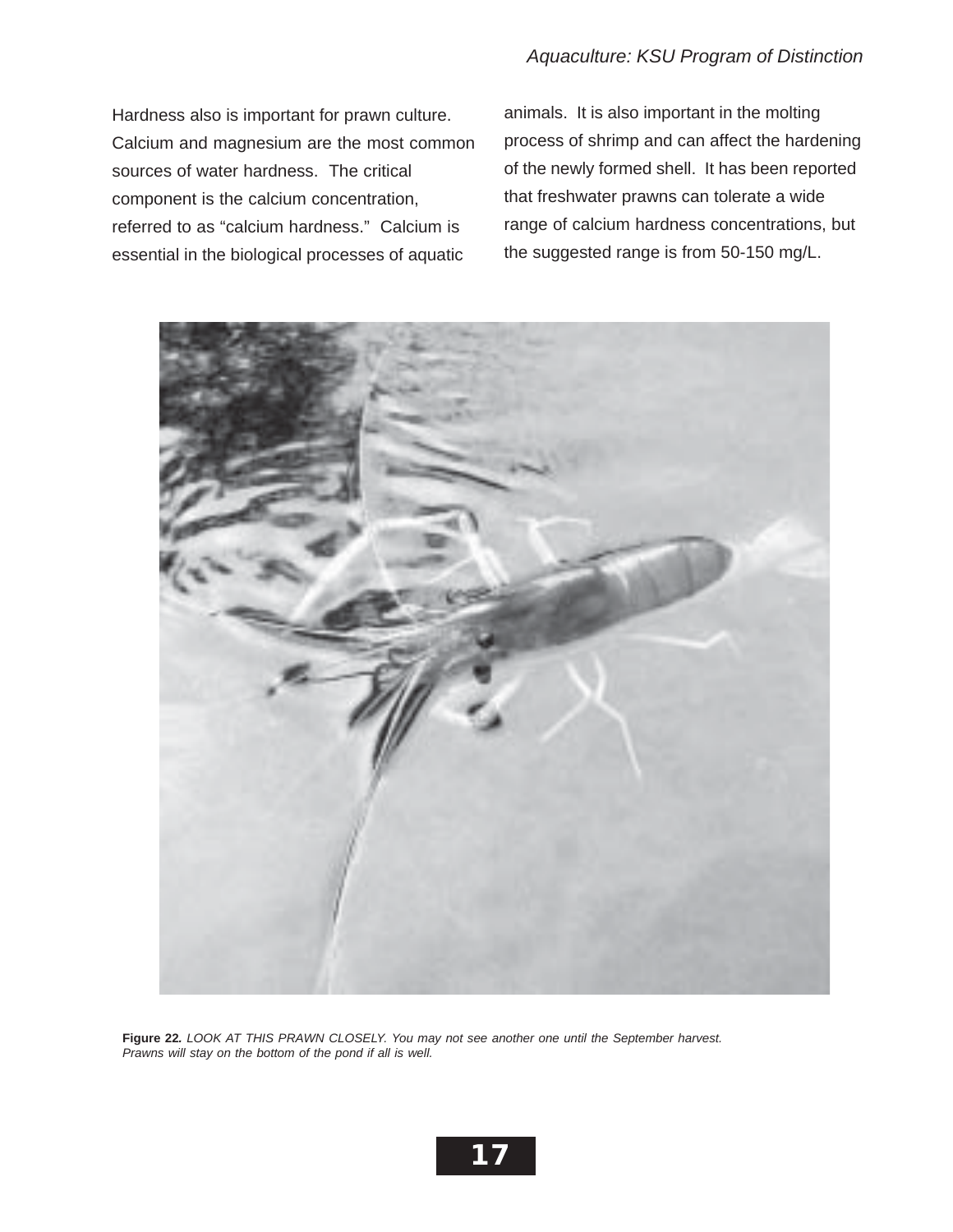# If aquatic weeds are present in the pond, the best approach is manual removal, using a rake.

### **Increasing Alkalinity and Hardness in Ponds**

If alkalinity and hardness concentrations are below the suggested level, both can be increased by using agricultural limestone (calcite [CaCO<sub>3</sub>] or dolomite [CaMg(CaCO<sub>3</sub>)<sub>2</sub>]. The use of hydrated lime [Ca(OH<sub>2</sub>) or quick lime (CaO) is not recommended because either of these compounds can cause the pH to rise very rapidly to levels that are harmful to freshwater prawns. The most reliable way to determine how much agricultural limestone is required is to take soil samples from the pond bottom. Collect the samples the same way you would for cropland and submit them to your county extension agent or a university soils lab for analysis. To get the correct recommendation, indicate that you want the liming requirement suggested for "alfalfa production." The amount of agricultural limestone needed for alfalfa production should meet the minimum requirement for shrimp production. The best (and easiest) time to lime your pond is before you fill it with water. Agricultural limestone should be distributed as evenly as possible over the entire pond.

When pond alkalinity concentrations are below 50 mg/L, agricultural limestone can be

used to raise alkalinity and hardness. If total alkalinity is above 50 mg/L, agricultural limestone will not increase hardness. In this situation, or where hardness is not caused by calcium, agricultural gypsum (calcium sulfate) can be used as an effective way to bring calcium hardness to the desired concentrations. The addition of 5.5 lb of agricultural gypsum per acre-foot of water will raise calcium hardness (and total hardness, mg/L CaCO<sub>2</sub>) approximately 1 mg/L. It is important to match calcium hardness with total alkalinity concentrations to help stabilize pond pH.

### **Temperature**

The optimum temperature range for prawns is  $77^{\circ}$  – 90° F (25° – 32°C). Although the average summer temperature range in Kentucky is at the lower end of this range, there is an advantage because the lower temperatures delay many of the prawns from reaching sexual maturity, and more energy goes into growth rather than into sexual development.

Survival is shortened below 66º F (19º C) and above 94º F (34º C), and death occurs quickly at 55º F (13º C). In early October of 2000 and 2001, several prawn ponds were lost to low temperatures just days before harvest, costing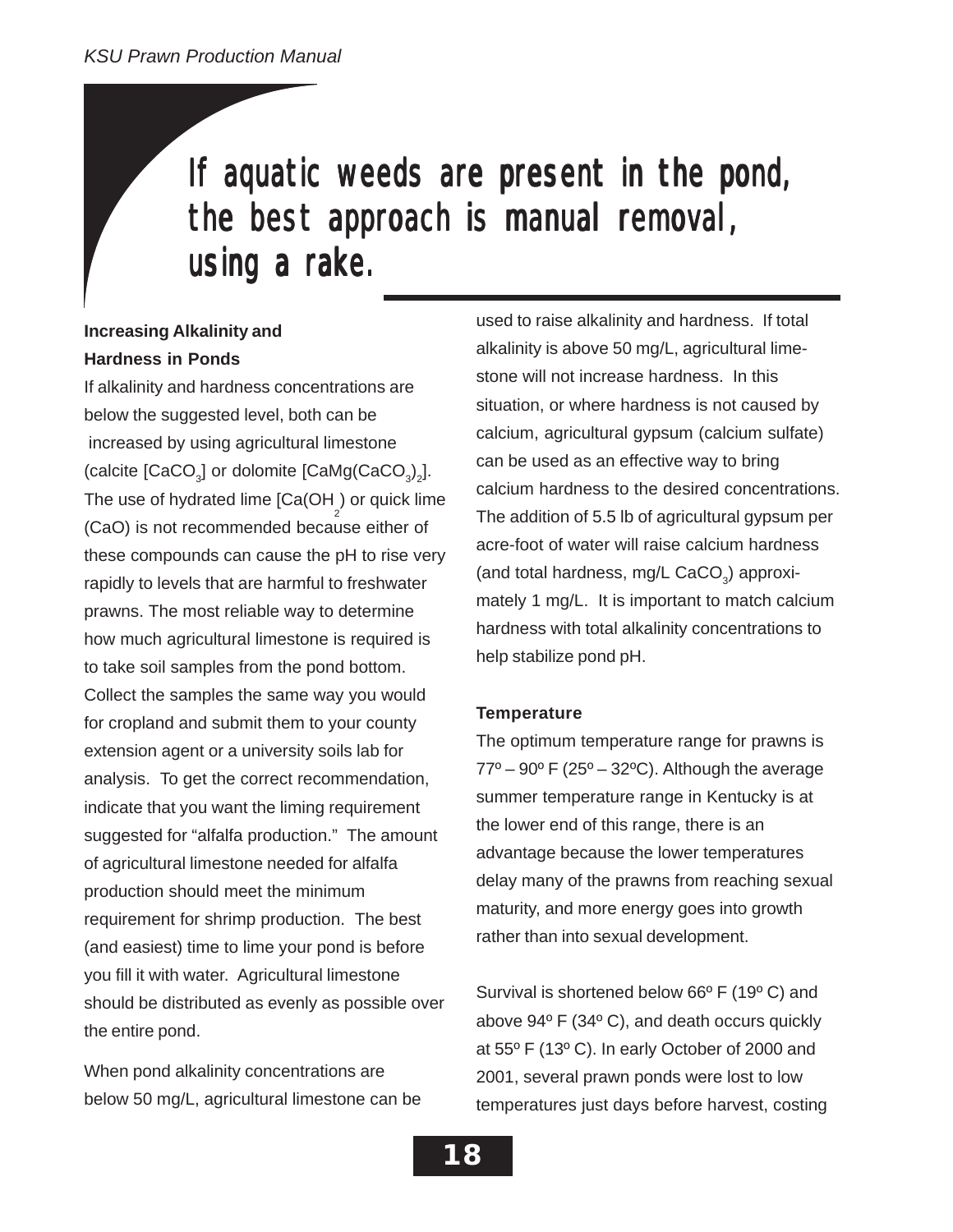the farmers thousands of dollars in lost revenue. In Kentucky, prawns should be harvested by the end of September to make sure this does not recur.

### **AQUATIC WEED PREVENTION**

Aquatic weeds are very difficult and expensive to treat; the success rate for aquatic herbicides can be as low as 50%. Prevention, by far, is the best approach to aquatic weed control, and the following steps can be taken to aid in this prevention:

 • Keep the shallow end of ponds at least 3' deep.

 • Build the levees (dams) of the pond with a 3:1 slope (to prevent extensive shallow areas along the pond edge).

 • Maintain an adequate green phytoplankton bloom to prevent clear water (Clear water permits sunlight penetration that can start aquatic weed growth).

### **STOCKING JUVENILE PRAWNS**

In Kentucky, juvenile prawns are typically stocked in ponds in late May or early June when average pond temperatures consistently exceed  $68^{\circ}$  F. In ponds without substrate, 16,000 to 20,000 juvenile prawns are stocked per acre  $(3.34$  juveniles/yd<sup>2</sup>) to obtain 1- to 1 1/2- oz. prawns by mid-September after approximately 120 days.

A lack of reliable sources and the high cost of juvenile prawns have been a major industry constraint. The cost to stock 1 acre with 16,000 juvenile prawns which are 60 days past postlarvae is approximately \$1,600. These

costs may not, but should, include packaging and transportation.

Due to the relatively short growing season in temperate climates such as Kentucky (100 -140 days), it is important to stock juvenile prawns that are large enough to ensure they will reach market size within that period. Prawns should be 0.25 g (about 1") when stocked. Prawns can reach this size from postlarvae in 30 days if stocked at a relatively low density in nursery tanks 20 ft/*<sup>2</sup> (*10 animals/gallon) or in 45-60 days if stocked at higher stocking densities such as  $40/ft^2 - 80/ft^2$ (20-40/gallon), respectively. Juvenile size depends on stocking density and duration in nursery tanks as well as many environmental and nutritional factors.

![](_page_18_Picture_12.jpeg)

**Figure 23***. Prawns should be acclimated to the pond water before stocking.*

The actual size of the juvenile is the most important variable; however, age may affect the number of reproductively mature (blue claws and egg carrying females). Older animals at stocking will have a higher percentage of mature animals at harvest, although they may not necessarily be larger.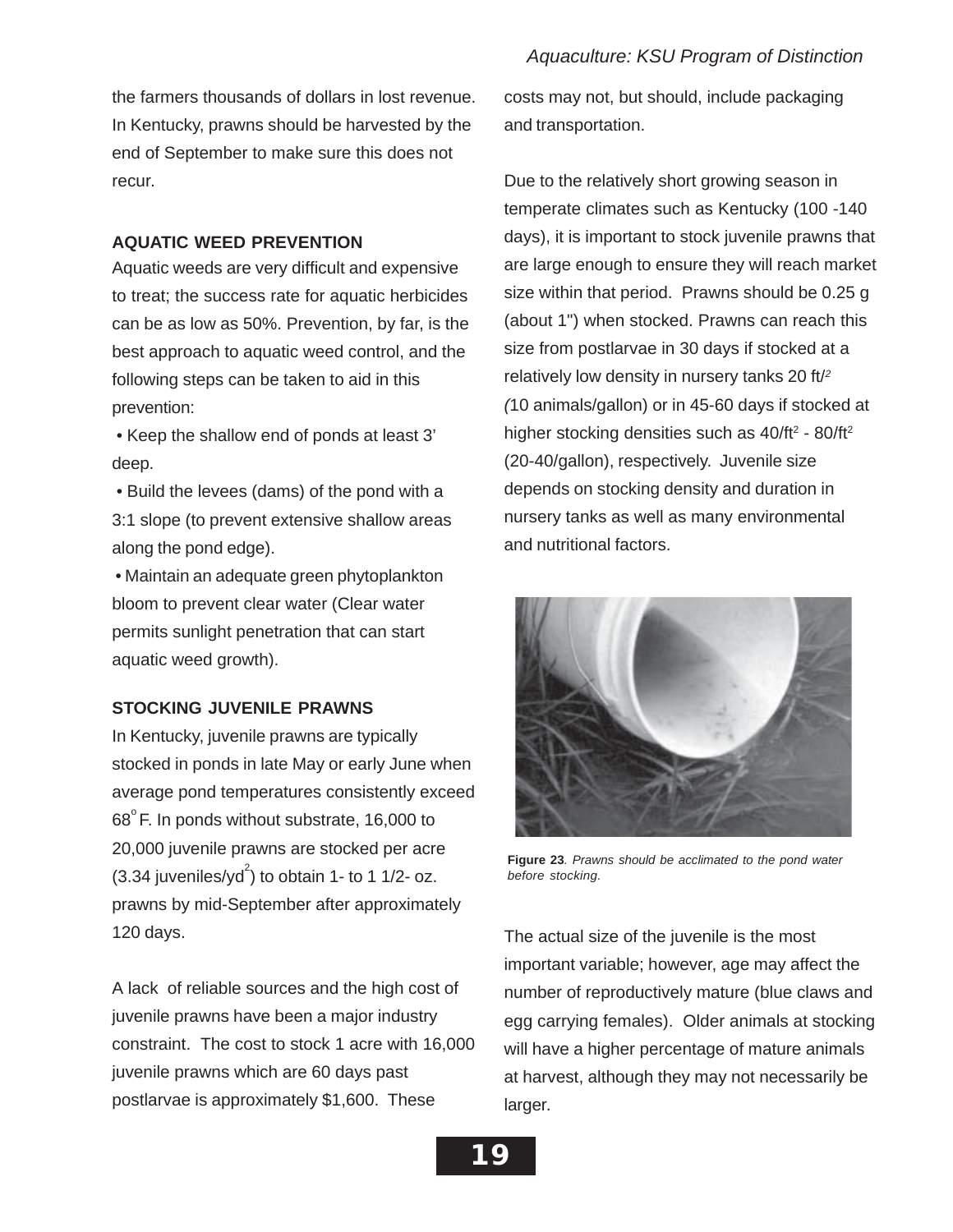# The stocking of juveniles, rather than smaller postlarvae, generally reduces stocking mortality & increases yield.

Farmers should ensure that the stocker prawns they are purchasing have been in the nursery at least 30 days. Prawns should weigh 0.5 - 1.0 lb/1,000 animals (0.25 - 0.5 g) when stocked. Weigh some samples prior to stocking to ensure prawns are of proper size.

To compensate for the short growout season in temperate climates, 30- to 60-day advancedjuvenile prawns (approximately 57 individuals per ounce) are stocked as opposed to the smaller, less expensive postlarvae. This practice generally reduces stocking mortality and increases yields. Without additional pond substrate, stocking densities in excess of 20,000 juveniles per acre typically result in smaller prawns with less market value.

Size-grading juveniles into separate weight classes prior to pond stocking has been shown to increase yields and reduce the number of smaller prawns of less value. Homogeneous prawn growth will likely result in increased returns. A small box grader with appropriately spaced bars (1" to 1.5") can be used to grade the prawns.

![](_page_19_Picture_5.jpeg)

**Figure 24.** *The use of a grader box should result in a more uniform harvest.*

Before stocking, the pond water temperature must be at least 68<sup>°</sup>F (and rising). Juveniles must be temperature acclimated from the transport water to that of the receiving pond. There should be no more than a 5**<sup>0</sup>**F difference in the temperatures of the hauling container and the pond. Prawns can be acclimated by gradually replacing the transport water with pond water over a period of 20 to 30 minutes. If juveniles are transported in plastic bags containing oxygen, the bags should be floated in the pond for at least 5 minutes in the shade or during periods of low sunlight. A quart of pond water is added to the bags every 5 minutes to allow the prawns to adapt to the pond's water quality.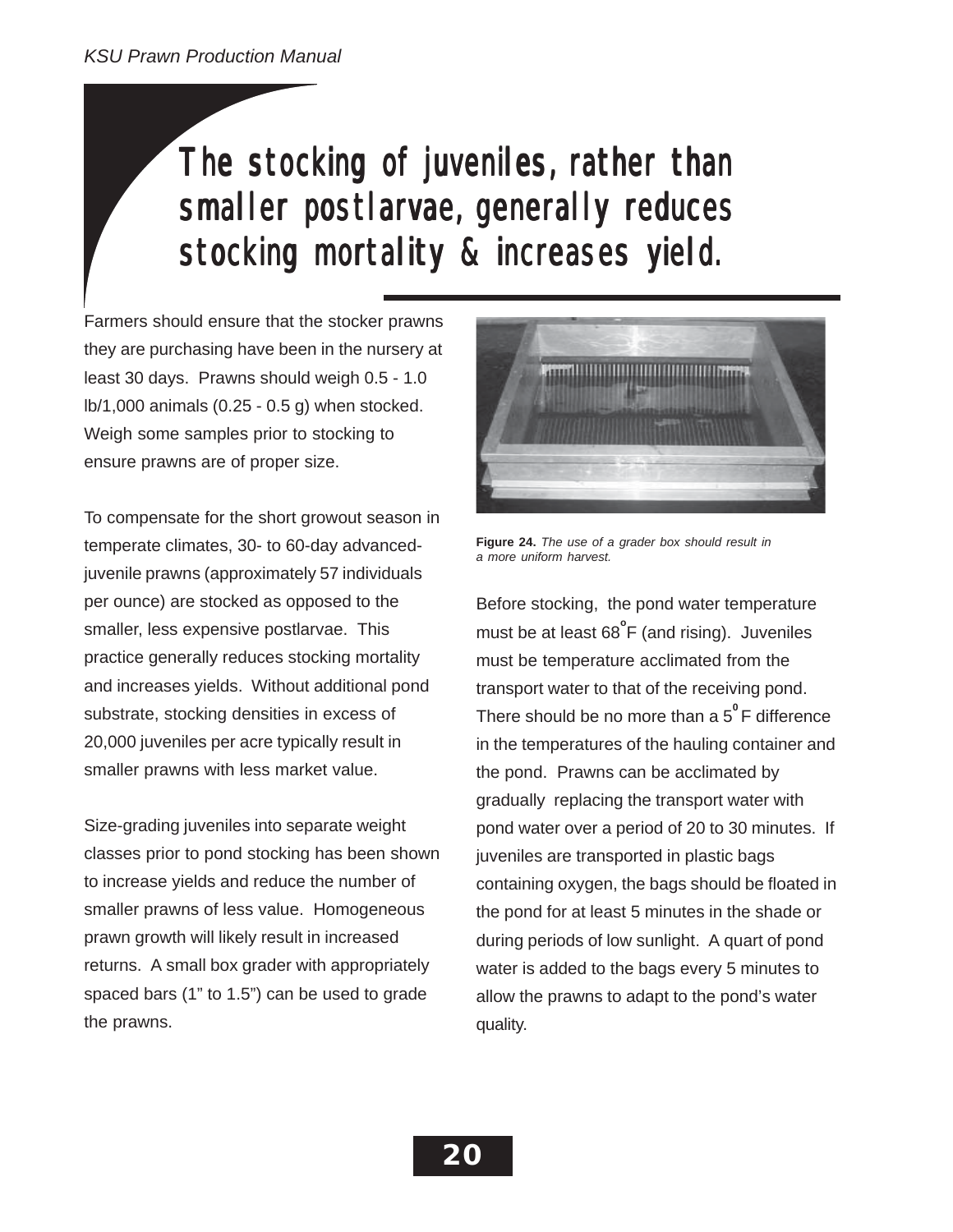### **TRANSPORT METHODS**

Successful prawn production starts with getting healthy animals into the growout pond. Prawn juveniles should be stocked in hauling tanks at densities no greater than 1/4 lb of prawns/gallon of transport water, for up to 6 hours. Higher stocking densities will result in the deterioration of water quality and increased cannibalism in transport containers. If prawns are to be transported for greater periods of time the density should be reduced accordingly.

It is important to fill the transport container with cool (70°-72°F), clean, aerated water. Prawns must be gradually acclimated from the nursery tanks into the hauling water, which is usually cooler. It also is very important to acclimate the prawns to pond water prior to pond stocking. Variations in pH, alkalinity, hardness and other water quality variables between transport containers and pond conditions affect the condition and survival of prawn juveniles in the production pond. To acclimate prawns in a hauling tank, first drain 50% of water from the tank and add an equal amount of pond water. Allow 10-20 minutes for prawns to acclimate before stocking into the pond. If temperatures are not within 2-3°F, repeat the procedure.

![](_page_20_Picture_3.jpeg)

**Figure 25.** *Prawns in tank trucks must be acclimated before stocking.*

### **SUBSTRATE**

Field trials are being conducted to determine if the addition of artificial pond substrate is economically feasible to increase prawn habitat and per-acre prawn yields. The addition of substrate allows the stocking of more prawns and may increase pond yields by 20% to 40%. Individual prawn size may also increase.

Plastic, high visibility, barrier, safety fencing may be used as substrate. Vertical rows of fencing are anchored lengthwise within the pond. With substrate, juveniles may be stocked at a rate of 24,000 to 28,000 per acre. Increased water aeration/circulation and feeding may be required. With added substrate, aerators are placed midway along the short side of the pond, so that water movement is parallel to the substrate.

![](_page_20_Picture_9.jpeg)

**Figure 26.** *Substrate should be tied firmly to posts using 5 cable ties on each post. Posts should be about 45' apart.*

### **Substrate Installation**

Each 90' row of substrate will be attached by Parallel rows of substrate should be spaced 1'-2' apart, and run lengthwise in the pond.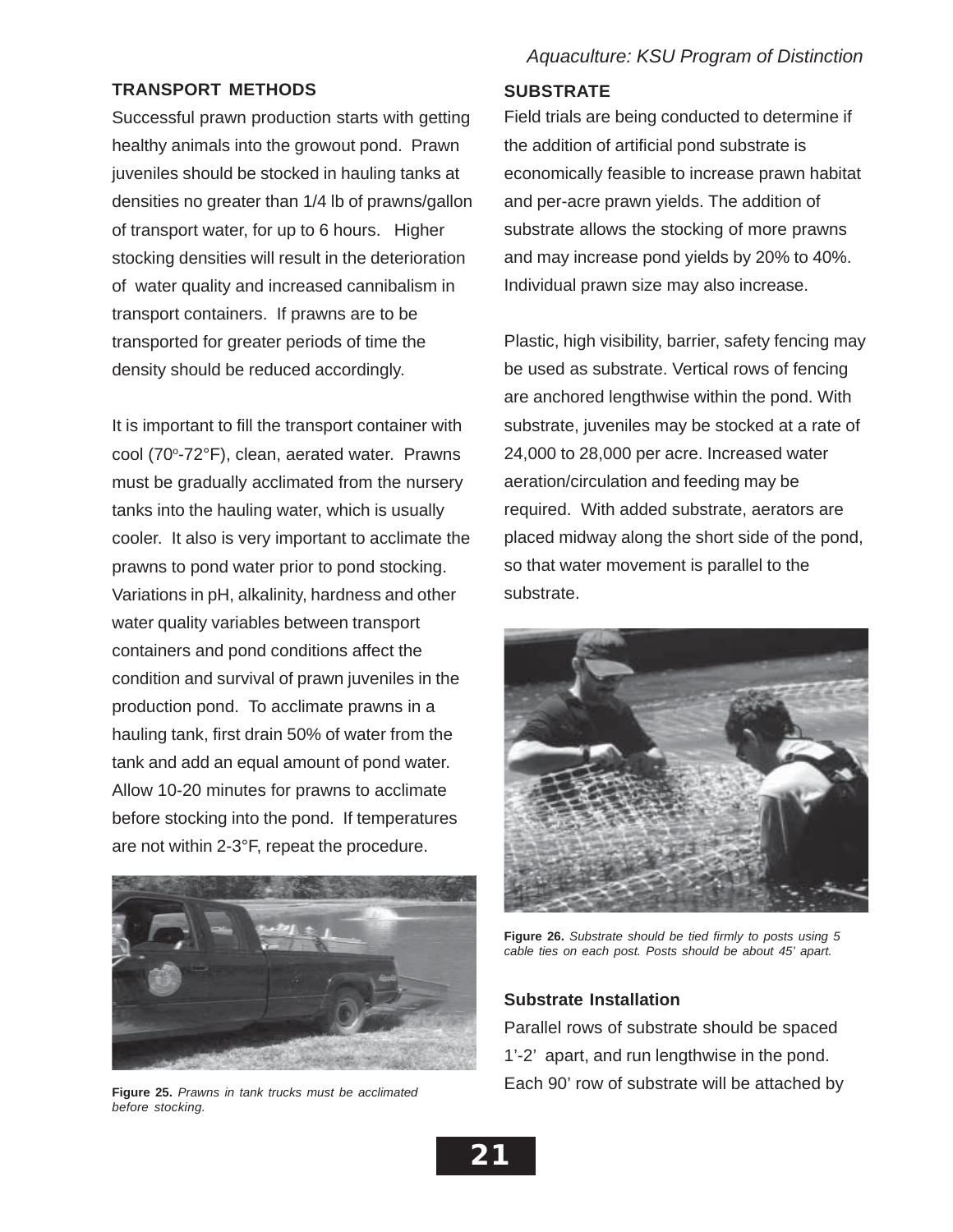# First-time growers might want to wait until the second year to install substrate. **install substrate.** Figure 27.

![](_page_21_Figure_2.jpeg)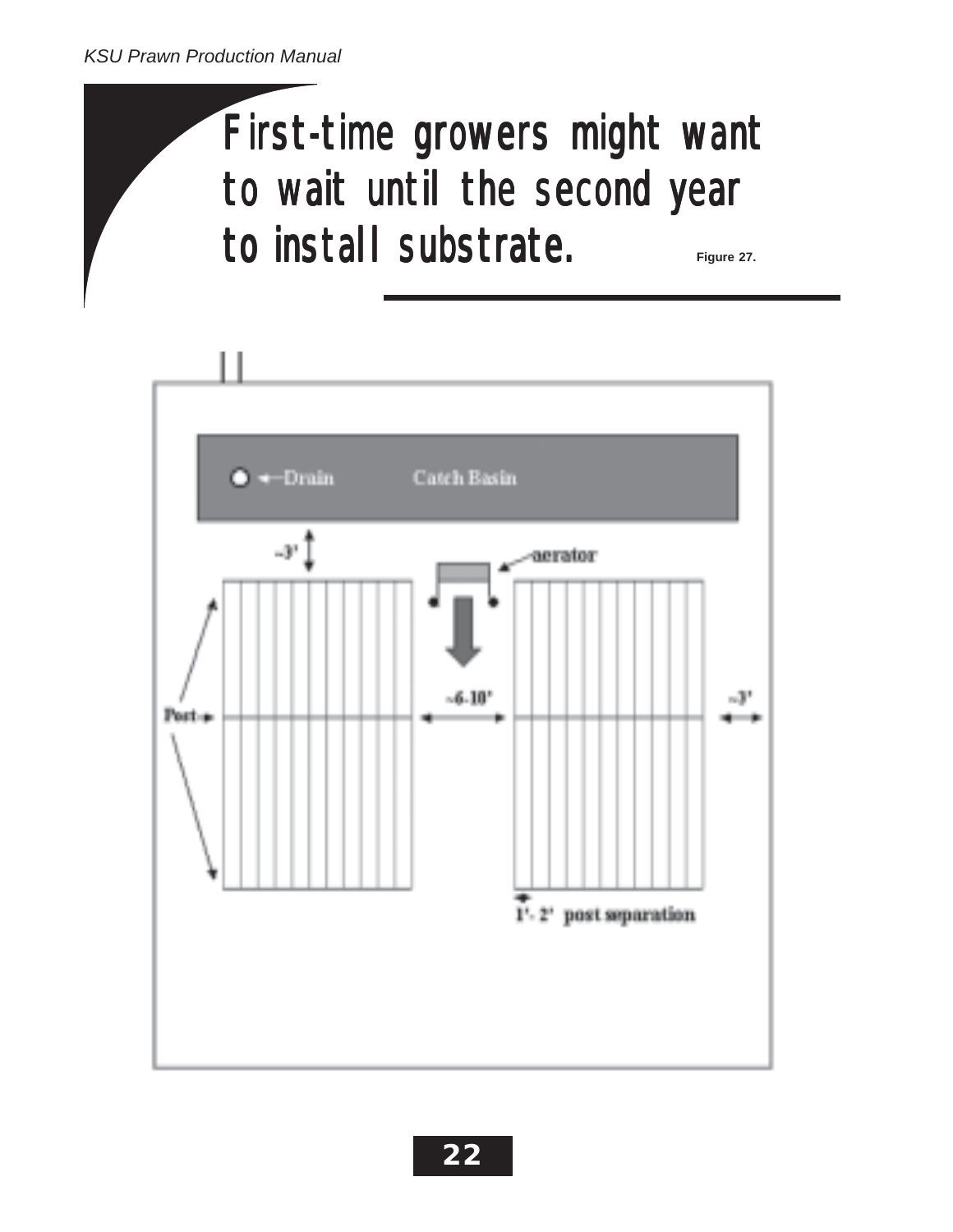cable ties to three posts. Although the barrier fencing (substrate) comes in 100' lengths, it is better to set posts for only 90' as many times the substrate sections come closer to 90' than  $100'$ .

There should be a 6' to 10' empty space – substrate free — directly in front of the aerator, running the entire length of the pond. This will assure better water circulation.

Set all posts 3' away from the inside of the catch basin. Allowing for the 6' to 10' space in the center of the pond, set the first post closest to the aerator, and walking toward the closest pond bank, place posts every 1'-2'. The last post set should be no closer than 3' to the bank, on flat ground -- not on the slope of the levee.

Go back to the center of the pond, 3' from the catch basin, and again allowing for the 6' to 10' center space, set posts every 1'-2' as you move to the other side of the pond. When finished, there is a single row of posts 3' away from the

catch basin and 1'-2' apart, stretching the entire width of the pond.

Stand at 1 of the 2 inside-most posts and run a tape measure 45' (lengthwise of pond) and place the second post for that row at that point. Then measure another 45' and place the third post for that row. Follow this same procedure for each row, as you move toward the pond bank. After completing the last row, which should not be closer than 3' to the bank, repeat this process on the other half of the pond.

"T" posts should be driven at least 12" into the ground, or until secure enough that they do not sag under pressure. Starting in the deep end of the pond (near catch basin), and at the post closest to the bank, attach the substrate to the posts using 5 cable ties per post.

Place the fencing material 6" to 12" off the pond bottom to allow prawns to walk unobstructed toward the catch basin during harvest. Now, roll the substrate to the second post (45' away), pull tightly to get rid of any sag in the substrate,

![](_page_22_Figure_9.jpeg)

**Figure 28.**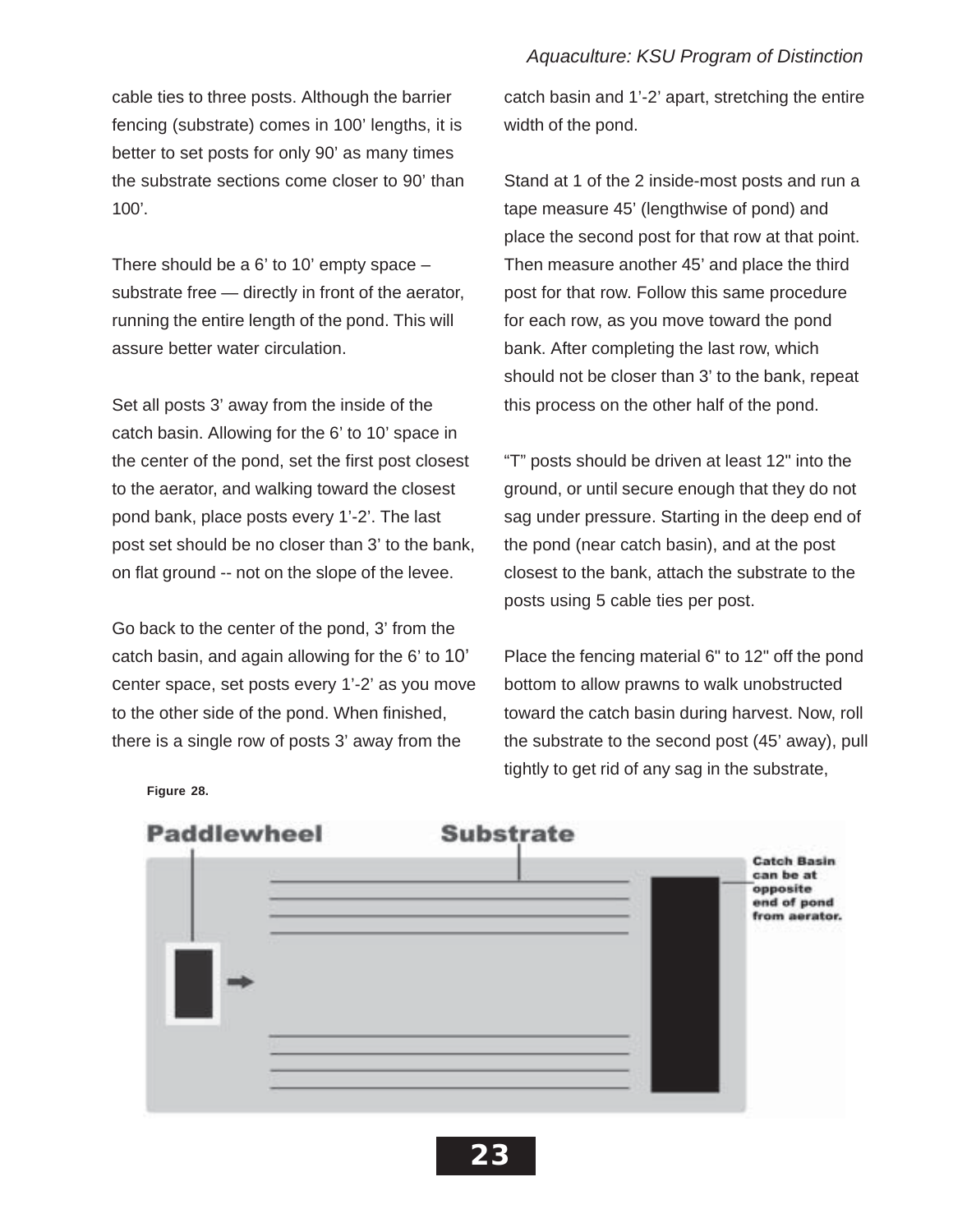# Prawns are bottom feeders that use smell, taste and feel to find their food.

then attach to the post. Repeat the same process, attaching the substrate to the third post (90' from the first post). All remaining rows of substrate will be put up the same way. It should not be necessary to add weight to the substrate to keep it from rising up, **i**f it has been properly attached to posts with cable ties.

*Note: KSU personnel have found the installation of substrate to be faster and the rows to be more uniform if flags are first positioned where posts are to be located, or another approach is to mark the post sites with a can of spray paint. Once aligned properly, posts are driven at the flag or paint locations.*

### **FEEDS & FEEDING**

It is important to understand the feeding behavior of prawns in order to efficiently provide feed in growout production. Prawns are bottom feeders that find their feed mainly by smell, taste and feel, rather than eyesight.

Freshwater prawns are omnivorous scavengers that feed on a variety of bottom organisms and organic materials (detritus). The food habits of prawns vary during different life stages. The

juveniles that are initially stocked in growout ponds eat all types of plant and animal matter; however, as they grow, their food habits change and they become more carnivorous, feeding primarily on slow moving snails, worms and insects.

In pond production of freshwater prawns, the total weight of prawns in the pond is quite low for the first 30 to 40 days. Fertilizer materials can be used during this period to increase the production of natural foods.

After the first 30 to 40 days, one should feed a sinking feed that contains ingredients with a lot of taste, such as fish meals and fish oils. Once food is located, it is chewed to a suitable particle size before being swallowed. This causes loss of nutrients from processed feed to the water (i.e., leaching) and increases the need for pellet stability.

Because prawns are very slow eaters, and feed more or less continuously, multiple daily feedings are desirable. Breakdown of the feed and leaching of nutrients can be minimized through multiple daily feedings.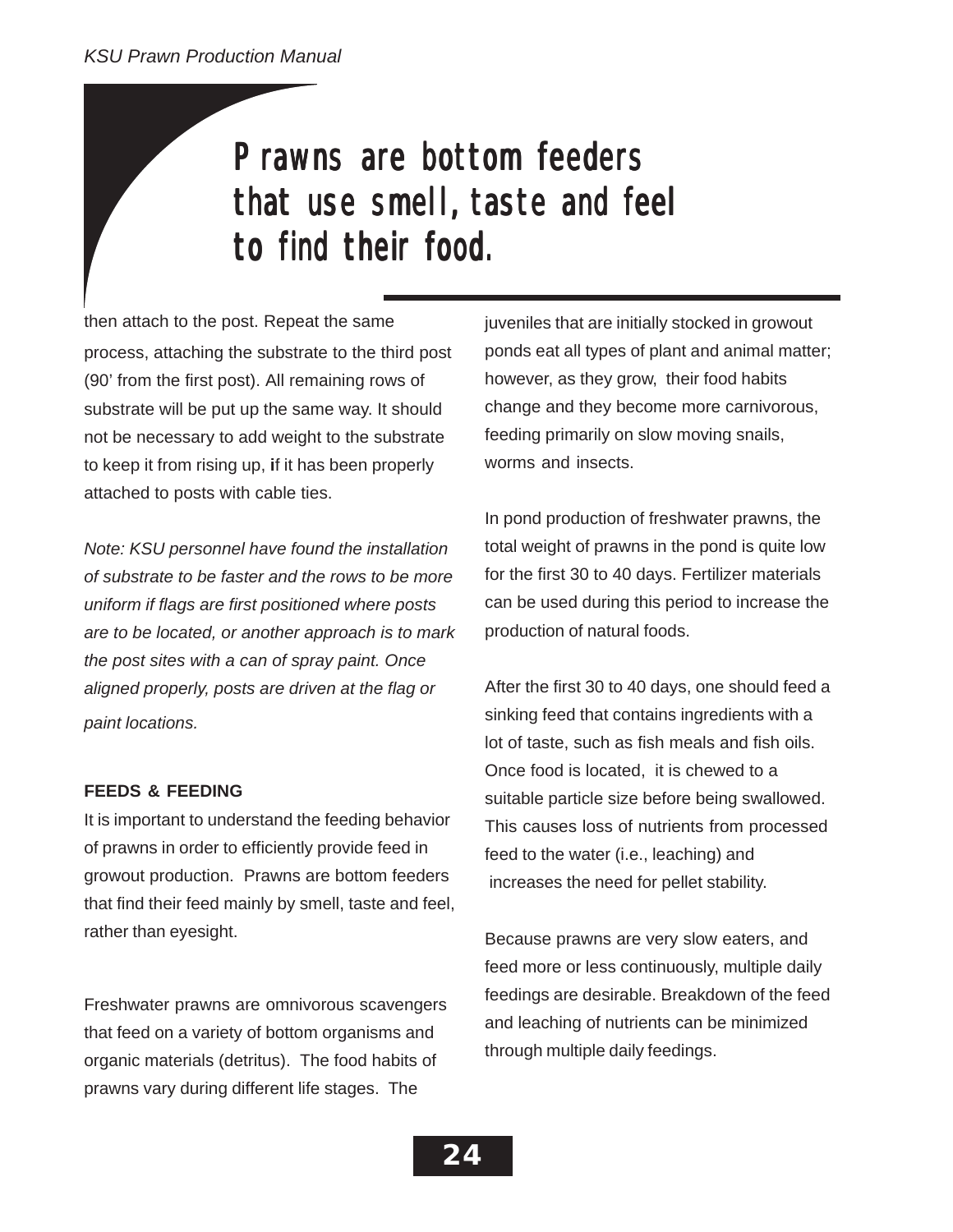Freshwater prawns are aggressive and will distribute themselves evenly across the pond bottom. Unlike fish, prawns are territorial and do not swim great distances to get food. As a result of this behavior, it is important to uniformly distribute the feed over the entire pond area.

For small ponds (less than 1/2 acre) or where labor is relatively inexpensive, feeding is done by hand. In larger ponds, feeds are offered by the use of boats or feed blowers.

Diets used for freshwater prawns range from inexpensive organic fertilizers, such as distillers' grains (less than \$150 a ton), to expensive, highly refined 40% protein marine shrimp diets (\$500 or more per ton). As the poundage of prawns increases in the pond, it is more important to provide high quality, nutritionally complete diets.

Local feed mills can manufacture nutritionally complete pelleted feeds of 32% protein; however, steam pelleting generally only produces a pellet that remains stable for approximately 10 minutes. Commercially available marine shrimp diets are manufactured through an extrusion process that increases pellet stability up to several hours.

### **Recent Feeding Research**

Recent research has shown little production advantage from using high-quality, expensive marine shrimp diets compared to locally produced steam pelleted diets when prawns are fed twice daily. However, it appears the higher protein diets do slightly increase the percentage of large high value animals  $($   $\sim$  5% increase) and may be more important when prawns are fed only once daily, or in newer ponds with relatively little natural productivity.

| Ingredient               |      | Percent   Lbs / ton |
|--------------------------|------|---------------------|
| Menhaden fish meal (67%) | 7.5  | 150                 |
| Soybean meal (44%)       | 15   | 300                 |
| DDGS                     | 40   | 800                 |
| Wheat flour              | 13   | 260                 |
| Meat & bone meal (54%)   | 8    | 160                 |
| Ground corn meal         | 5.25 | 105                 |
| Mineral mix              | 0.1  | 2                   |
| Vitamin mix              | 0.1  | 2                   |
| Choline cloride          | 0.05 |                     |
| Dicalcium phosphate      | 0.5  | 10                  |
| Cod liver oil            | 0.5  | 10                  |
| Bentonite                | 5    | 100                 |
| Lignosulfonate           | 5    | 100                 |

www.CorporateFredErmandedian (I/CLL40)

**Table A. Note: DDGS = dried distillers' grains with solubles**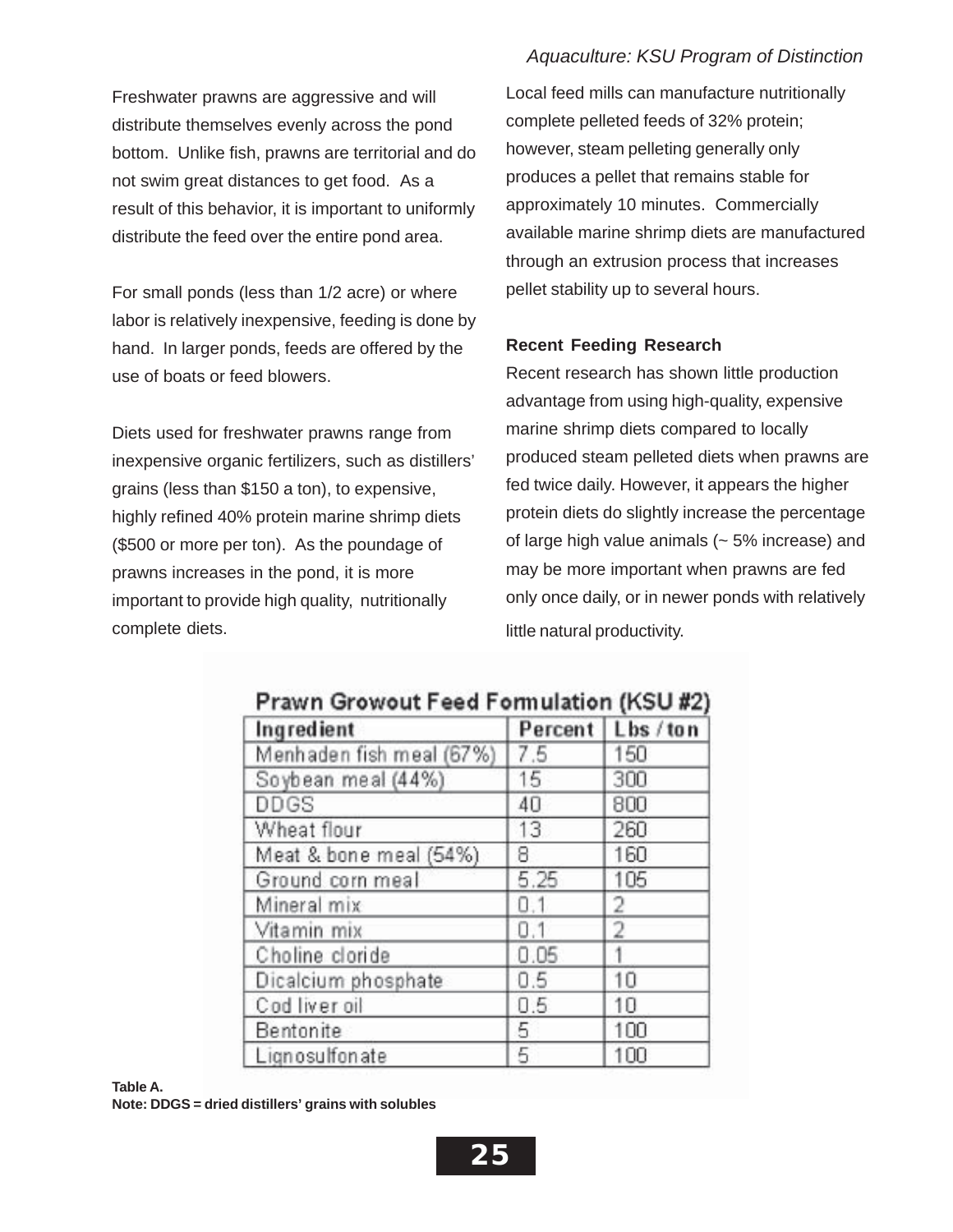# The feed chart on page 27 is based on a 1-acre pond.

**Table 1** is a feed chart based on an assumed growth projection from sampling data at KSU's research facility. The feed chart is based on a 1-acre pond. If you have a 1/2-acre pond - cut the daily ration in half. It is best to divide the total daily amount of feed into two feedings (½ daily ration, AM & PM). With full-time aeration of at least 1hp/acre, producers can feed as much as, but should not exceed, 60 to 75 pounds per acre per day of a 32% to 45% protein feed by mid-August.

**Table 2** is an alternative feeding chart showing the percentage of body weight the prawns should receive daily, based on the total biomass density of the prawns in the pond.

To determine the biomass density it is necessary to seine the pond and determine an average weight by dividing the total weight of prawns

sampled by the total number of the prawns in the sample. Estimate total biomass by multiplying the average weight by the number of prawns that were stocked into the pond.

**Table 3** is a list of Kentucky-based suppliers of shrimp feed.

![](_page_25_Picture_7.jpeg)

*Figure 29. It is possible to feed shrimp by hand in smaller ponds of 1/2 acre or less. But larger ponds require feed distribution by a blower or boat.*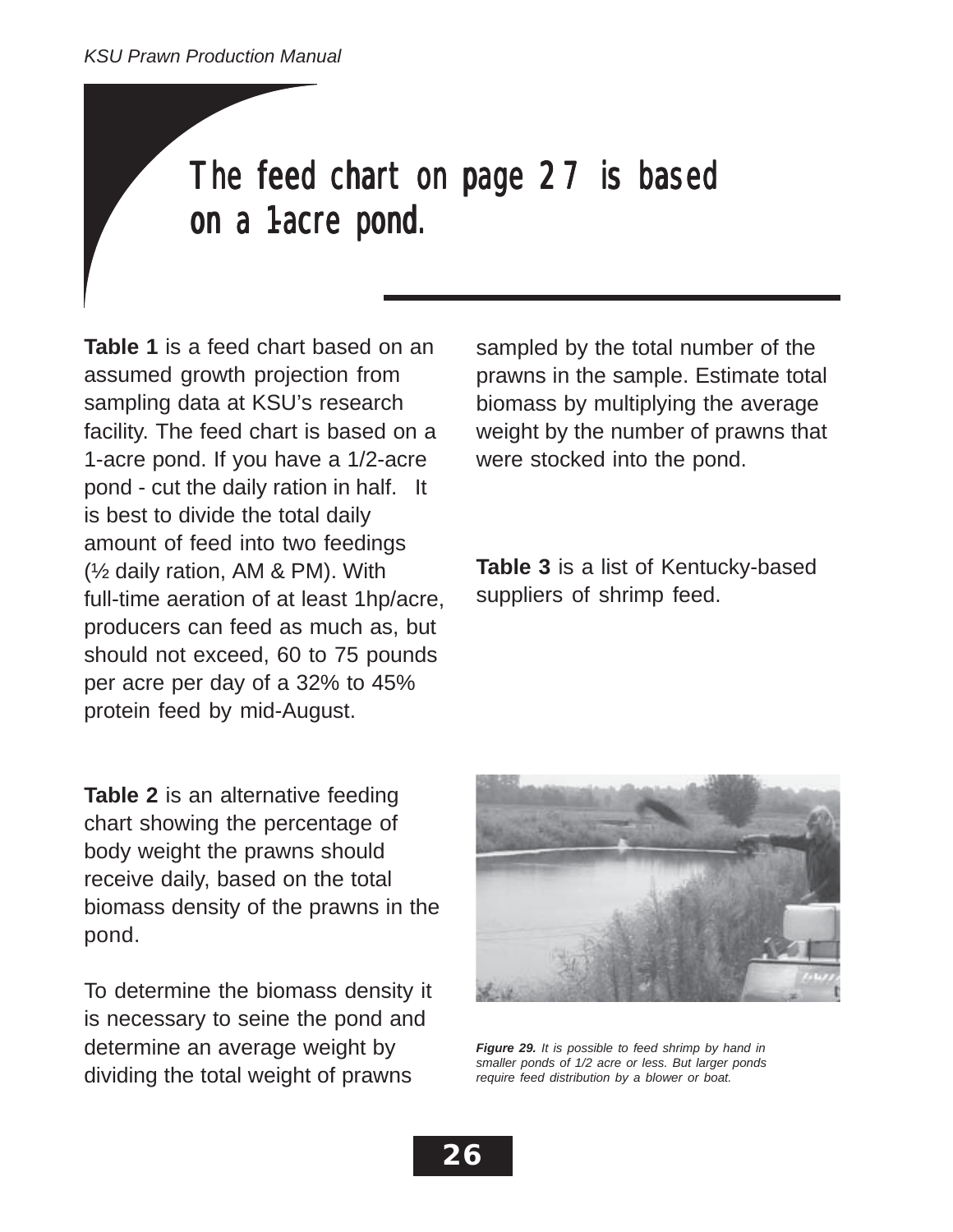## **Feed Tables and Suppliers**

### Table 1. Daily Feed Amounts (Ibs/acre/day)

| Month/Day                                      | 6/1-6/30      | $7/1 -$ | $7/16-$ | $8/1 -$ | $8/16 -$ | $9/1 -$ | $9/15 -$ |
|------------------------------------------------|---------------|---------|---------|---------|----------|---------|----------|
|                                                |               | 7/15    | 7/31    | 8/15    | 8/31     | 9/15    | 9/30     |
| 20-25k<br>prawns/acre<br>with substrate        | 25<br>lbs/day | 40      | 50      | 65      | 75       | 75      | 65       |
|                                                |               |         |         |         |          |         |          |
| $12 - 18k$<br>prawns/acre<br>without substrate | 25<br>lbs/day | 30      | 40      | 50      | 60       | 60      | 50       |

### Table 2. Weight-dependent feeding rates for semi-intensive and intensive production of freshwater prawns

### Daily Feeding rate (percent of body weight/day)<sup>a</sup>

| Mean wet weight (g) | Semi-intensive 12-18k/acre<br>without substrate | Intensive 20-25k/acre<br>with substrate |
|---------------------|-------------------------------------------------|-----------------------------------------|
| <5                  | 20lbs/acre                                      | 25 lbs/acre                             |
| $5 - 15$            | 7% biomass (lbs prawns)                         | 10% est. biomass (lbs prawn)            |
| $15 - 25$           | n                                               |                                         |
| $>25$               |                                                 | $\neg$ D                                |

(a) Ibs of feed=(Feeding Rate %) X weight of prawns in the pond 100

(b) Not to exceed 75 lbs/acre/day

### Table 3. Kentucky distributor/manufacturer of freshwater prawn feeds

| Distributor/Manufacturer   | <b>Telephone</b> | <b>Product</b>                             |
|----------------------------|------------------|--------------------------------------------|
| <b>Bagdad Roller Mills</b> |                  | 800-928-3333   KSU Formulation Shrimp Feed |
| <b>Farmers Feed Mill</b>   |                  | 859-255-7602   KSU Formulation Shrimp Feed |
| Bluegrass Shrimp Co.       |                  | 859-371-2583   Marine Shrimp Feed          |

![](_page_26_Picture_11.jpeg)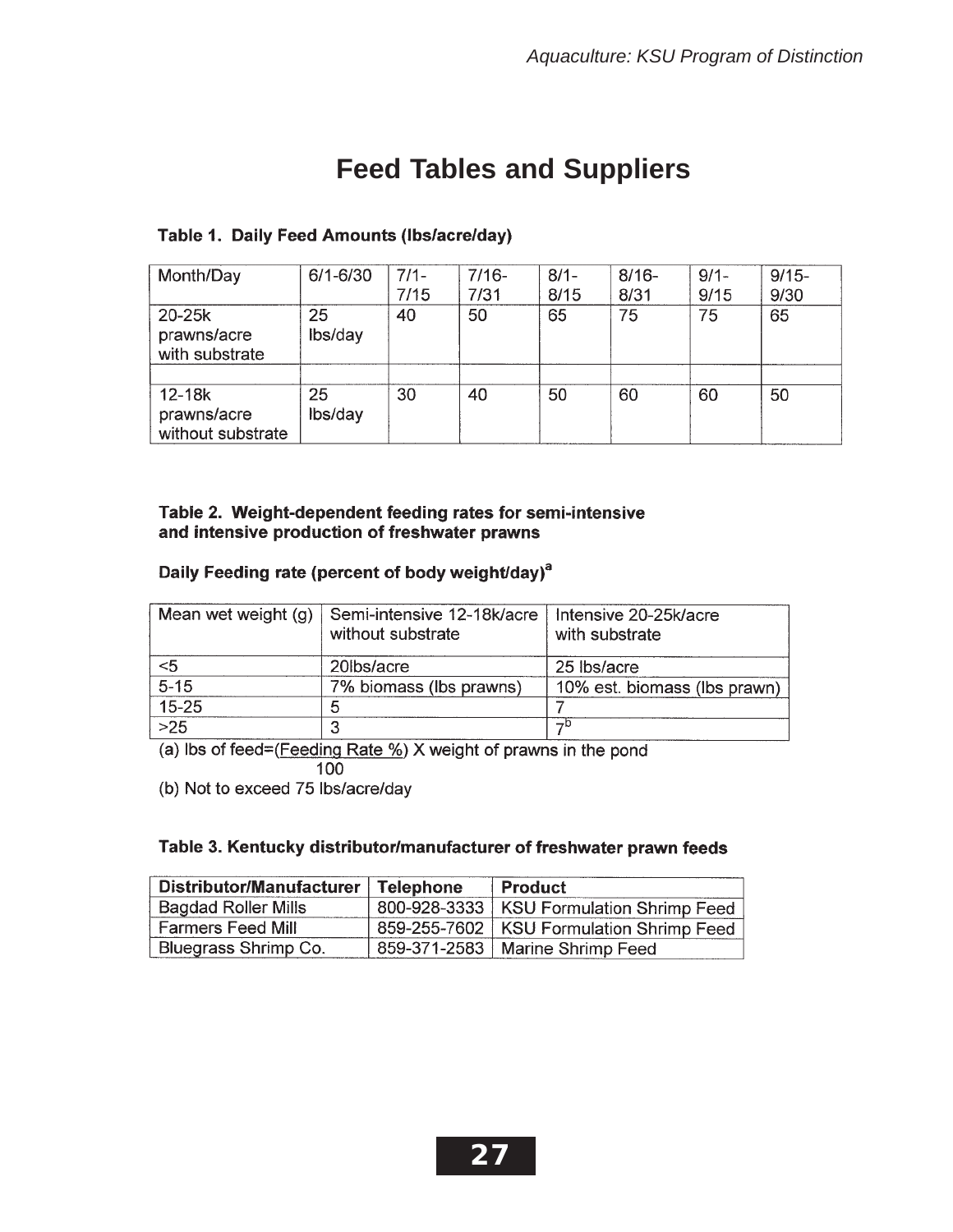# In Kentucky, prawns must be harvested in September, before water temps. drop below  $60^{\circ}$  F.

### **HARVESTING & YIELDS**

### Harvest

Research conducted in South Carolina, Mississippi, and Kentucky has shown juvenile prawns will grow to a harvestable size of 1 to 2 ounces in 100 to140 days. Research in Kentucky has indicated cooler water temperatures of 77<sup>°</sup>to 82<sup>°</sup>F may delay maturity in the female population which apparently determines the rate of maturation of the male prawns.

At lower water temperatures, dominant males mature more slowly which reduces their ability to suppress the growth of smaller males in the pond. As a result, the prawn population, as a whole, grows larger.

![](_page_27_Figure_6.jpeg)

**Figure 30.** *A standpipe screen should be placed on the pond drain pipe to catch prawns that may be washed through with the exhaust water.*

In Kentucky and other temperate climates, the selective harvest of large prawns may not be practical due to the short growing season. In

some instances, small numbers of prawns may also be harvested with cast nets or baited crayfish traps.

Following harvest, prawns should be purged in tanks of warm, clean water (chlorine free) for 5 to 10 minutes. Purging will remove mud from the gill chambers and provide a cleaner product either for live storage or processing. More information on post-harvest handling is given later in this manual.

### Yields

Prawns are harvested in Kentucky through September but always before water temperatures reach below 60<sup>°</sup>F. Overall, survival may vary between 60% to 80%. Yields for mono-cultured prawns range from 500 to 1800 pounds/acre/year throughout the world.

Multiple prawn crops in Taiwan are estimated to yield averages of 2,220 to 2,670 pounds/acre/ year, while single crop production without additional substrate averages approximately 600 to 1,000 pounds/acre/year in Kentucky. Research experiments have shown the potential to double pond yields by the addition of substrate and more juveniles. In some cases, more feed and increased pond aeration may be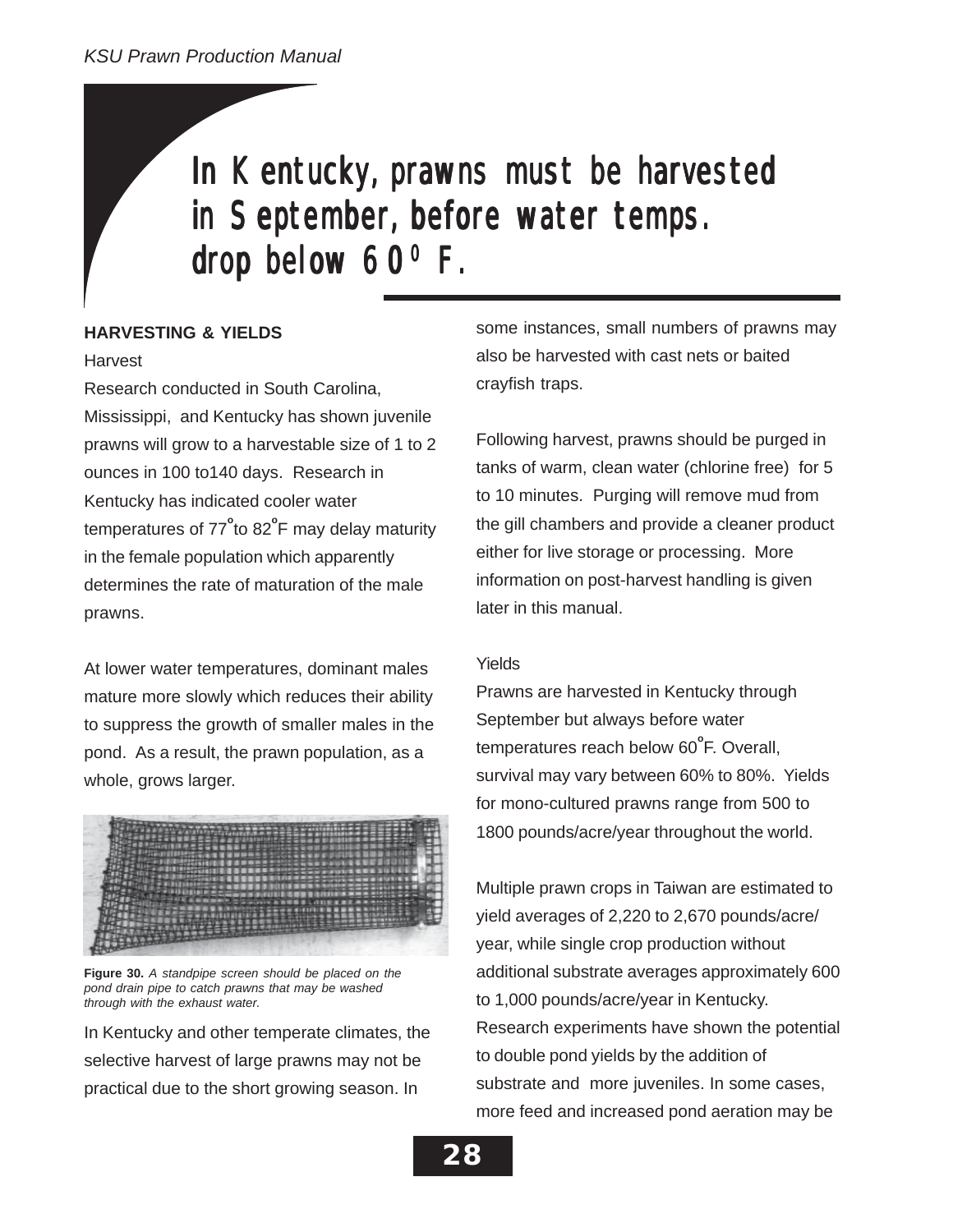required to support the increased prawn production.

### **FACTORS AFFECTING PRODUCT QUALITY AND SHELF LIFE**

When life ends, degradation begins. Not a pleasant thought, but a fact nonetheless. However, a few major factors affect the rate at which a product loses quality. The processes that must be addressed and controlled or slowed are primarily caused by bacteria and enzymes. One way to deal with bacteria is to wash the prawns well. The muddy water from a prawn harvest contains bacteria that must be effectively washed away as soon as possible after harvest.

The enzymes involved in product breakdown are primarily digestive enzymes located in the prawn's head. When alive, these enzymes help the prawn digest its food. After death, they can also "digest" the prawn's tail meat if the process is not interrupted. These enzymes also can cause the tail meat to become mushy in texture.

Freshwater prawns are much more susceptible to this problem than marine shrimp, and lack of understanding of how to deal with this has caused serious marketing problems in the past. However, once one knows how to deal with these enzymes, prawns can be stored as long or longer than marine shrimp.

To prevent both bacterial and enzymatic degradation, prawns must either be kept alive or chilled. Lowering the temperature slows

bacterial growth and reduces enzyme activity. If the prawns are not kept alive, chill them thoroughly and quickly.

The best way to prevent mushiness is to quickly remove the head. However, some markets pay premium prices for whole animals.

![](_page_28_Picture_9.jpeg)

**Figure 31.**

### **POST-HARVEST HANDLING**

The specifics of how freshwater prawns are handled after harvest can vary based on the type of market being addressed (e.g., live, whole-on-ice, frozen tails). Product quality can be affected by how the animals are treated during harvest. Prawns should be removed from the ponds in a healthy state and as clean as possible to achieve optimum product quality, no matter what the product form.

Prawns tolerate harvest conditions best when water temperatures are 70<sup>°</sup>- 72<sup>°</sup>F. Oxygen levels should be monitored during pond draw down because oxygen stress during harvest can affect product quality later. Oxygen levels become most critical when prawns are concentrated in the catch basin. A small surface agitator-type aerator running in the basin can help to maintain adequate oxygen levels. The ability to flush clean oxygenated water into the catch basin during harvest is also helpful.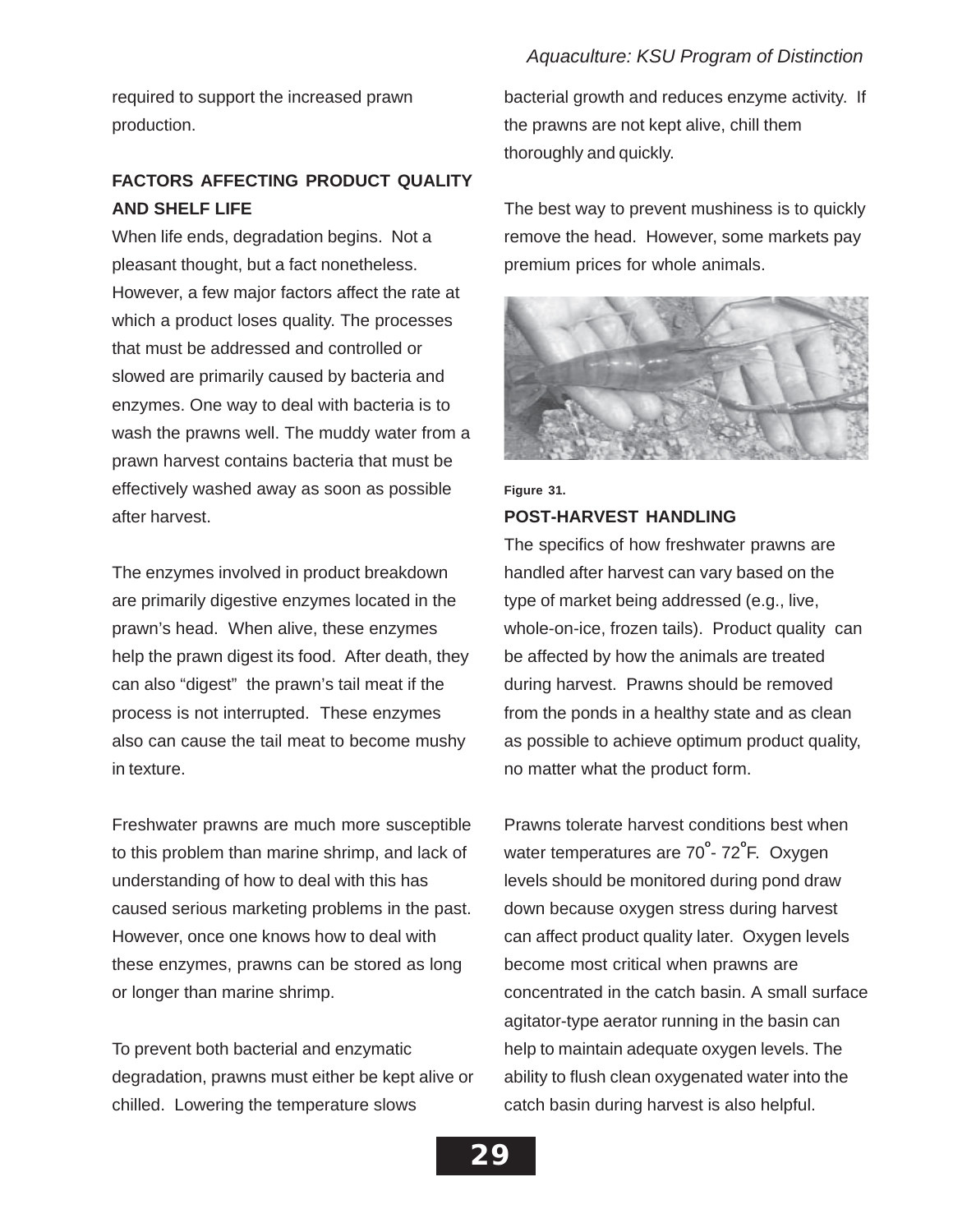# Processed prawns yield about 50% edible tail meat.

 Prawns should be moved as quickly and efficiently as possible into "purge tanks." These are tanks of clear, clean, aerated water adjacent to the pond where the animals can have the mud washed off. It is helpful to have a series of 4 to 8 tanks where the animals can be dipped and cleared of surface mud, while still in the harvest baskets. Then they can be moved to other tanks with cleaner water and allowed to swim freely, removing mud under the carapace. To accomplish initial cleaning as described approximately 2,000 to 3,000 gallons of clean, aerated water are needed for each 1,000 pounds of shrimp to be harvested.

### **LIVE MARKETS**

There is demand for live prawns, especially in gourmet and ethnic markets. However, prawns can be difficult to hold and transport live because they are aggressive and territorial. Live prawns have been sold at wholesale prices ranging from \$4.00 to \$8.00 a pound, while final retail prices of \$10.00 to \$22.00 a pound have been reported.

Live prawns must be marketed quickly before cannibalism occurs in holding facilities. If prawns are to be picked up by a live hauler, pick-up should be scheduled at most 1 to 2

days after harvest. Tanks should be held at  $70^\circ$ to 72 $\mathrm{^{\circ}F}$  and must not be allowed to drop below  $65^{\circ}$ F during the night.

The tank should be well aerated and artificial substrate should be provided at a rate so that each animal has about 1 square foot of surface area. Layers should be installed at least 4" apart to allow access for the prawns.

![](_page_29_Picture_8.jpeg)

### **Figure 32.**

Prawns that have recently molted or are about to molt are likely to be lost to cannibalism in holding tanks. This can account for up to 10% of the harvested crop. Such a loss has a significant impact on profitability. Any animals which appear weak, soft-shelled, or approaching a molt, should not be placed in the holding tanks but should be sold whole or on-ice, de-headed on-ice, or cooked and consumed.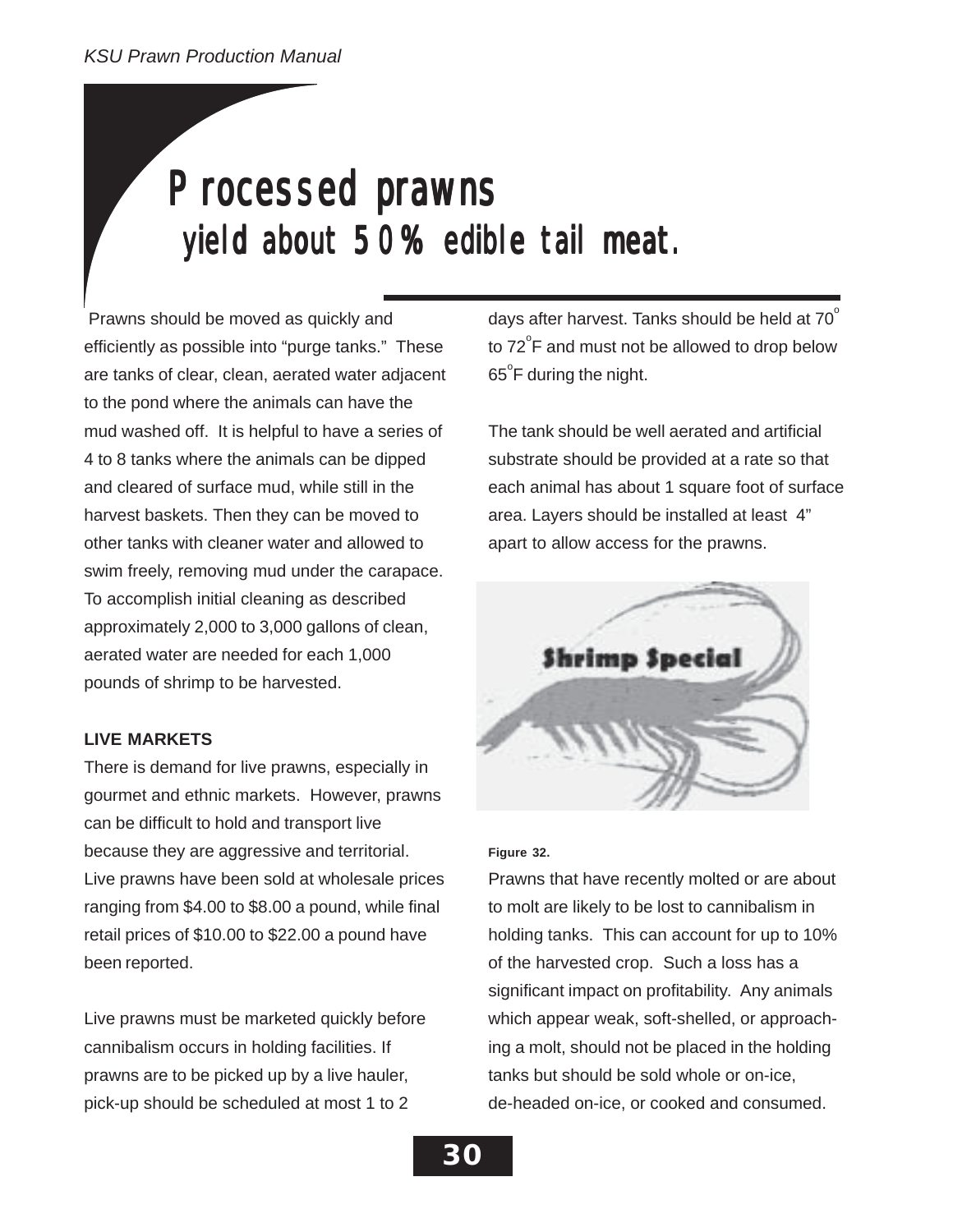### **POND BANK SALES**

Even if animals are to be sold fresh on the farm, product quality is enhanced if those animals are quickly and humanely killed, their body temperatures lowered as far and as quickly as possible, which is most efficiently accomplished by chill-killing the animals in an ice bath.

This can be an additional tank of clean, clear water with sufficient ice added to create a slurry. To chill-kill and thoroughly cool prawns will generally require about 1 to 1½ pounds of ice for each pound of prawns harvested. Prawns should be left in the tank approximately 15-30 minutes to allow sufficient chill time. Longer times are not recommended because long exposure to the water can affect tail meat texture.

 When placing prawns into the chill tank it is helpful to contain them in baskets or a mesh enclosure. If mixed in with the ice, weighing prawns for customers is complicated by the presence of ice in the weigh basket.

Once prawns are thoroughly chilled, they can be placed on drained ice for delivery or customer pick-up. Shaved ice is best. The insulated container should have a thick layer of ice on the

![](_page_30_Picture_6.jpeg)

**Figure 33.** *Pond-side sales can be profitable but are limited to persons living in the immediate area.*

bottom, with no prawns, to protect them from contacting the water. The container is then packed with alternating layers of prawns and ice. However, the bottom layer and top layer should always be ice. Whole prawns can be held on drained ice for 2 days. De-headed prawn tails can be held on drained ice 4 to 6 days, although Mississippi researchers have reported as long as 12 days.

### **FRESH TAIL MARKET**

While certain markets will pay a premium for live or whole product, other markets insist on tail-only product. Even for on-farm sales, many individuals desire to buy high quality, locally produced products but are not willing to process the prawns. However, de-heading the prawns is extremely simple. For a tail market, all the harvest, washing, and chill-kill steps previously described apply. To de-head, simply grasp the head in one hand, the tail in the other, and pull and twist.

### **HANDLING & PROCESSING**

Processed prawns yield approximately 50% edible tail meat. Retail prices received for tail meat have been reported between \$12.00 to \$20.00 per pound. According to researchers in Mississippi, more profits can be made by selling the prawns whole as opposed to de-headed.

Where headless shrimp or prawns are sold, the freshwater prawn can be distinguished from that of the marine shrimp (family Penaeidea). The freshwater prawn's second tail or abdominal segment (which is closest to the head) overlaps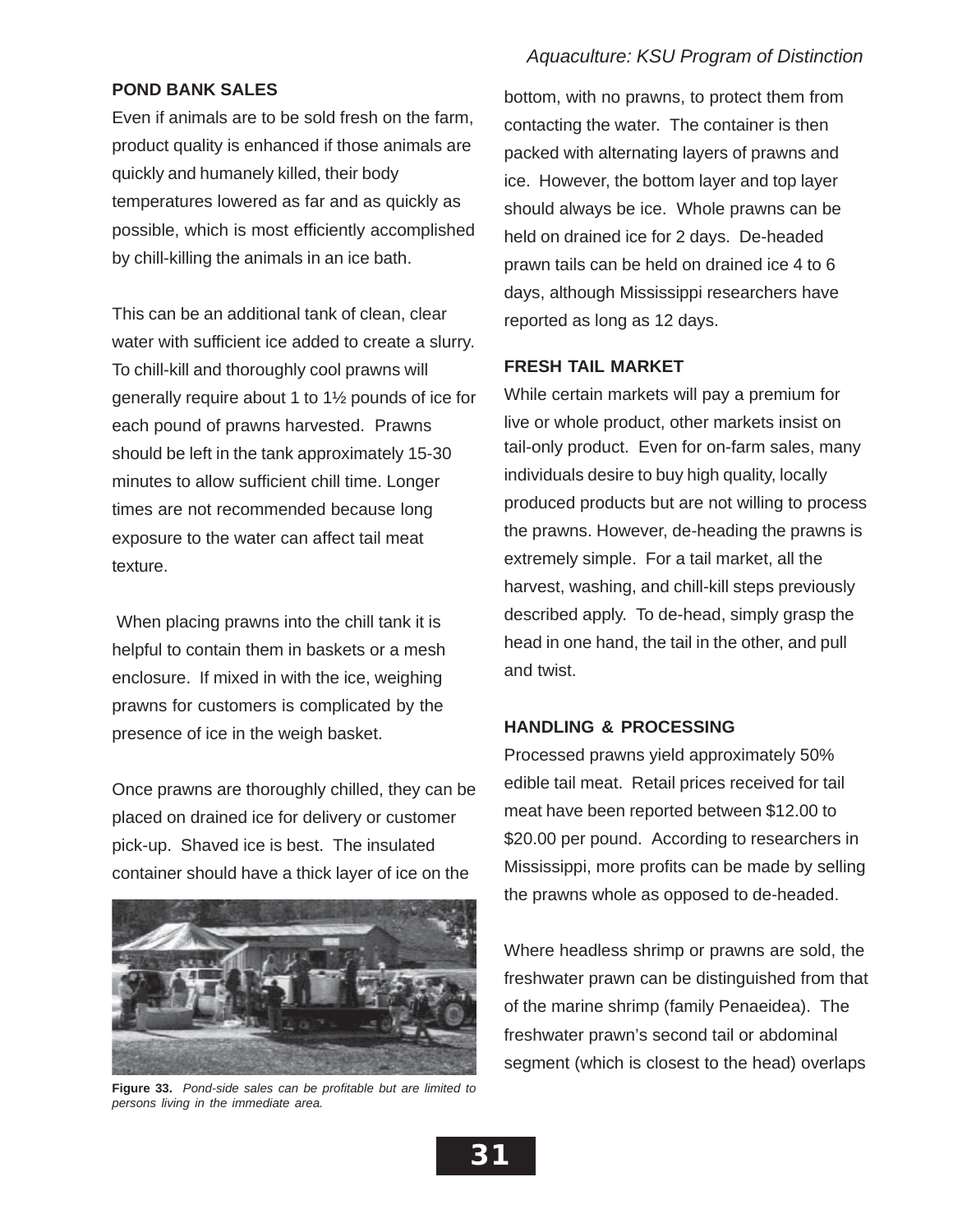# Decide how to market the prawns before the harvest because that will before the harvest because that will before the harvest because that will determine how to handle them pond side.

the first and third segments, while in marine shrimp the second abdominal segment is overlapped by the first.

### **PROCESSING REGULATIONS**

Inspected food-processing facilities must be available if processed prawns are to be sold. Altered products, including headed, peeled or value added prawns will require processing facilities which meet local health and/or FDA standards. And a food safety plan called a Hazard Analysis and Critical Control Points (HACCP) plan should be implemented. If these products are sold to the end user or customer, an approved facility is needed, but a HACCP plan is not required.

If sold wholesale to a distributor, a restaurant, or via interstate commerce, the processing facility must comply with HACCP regulations. Unaltered prawns, such as those sold live, or those sold whole-on-ice are not covered by HACCP regulations, unless they are sold in interstate commerce.

![](_page_31_Picture_6.jpeg)

**Figure 34.** *Special attention should be paid to processing. All HACCP regulations should be observed. One instance of bad product being served can hurt the entire industry.*

![](_page_31_Picture_8.jpeg)

**Figure 35.** *Post-harvest handling is important. Prawns should reach the processor in good shape if the resulting product is to be tasty.*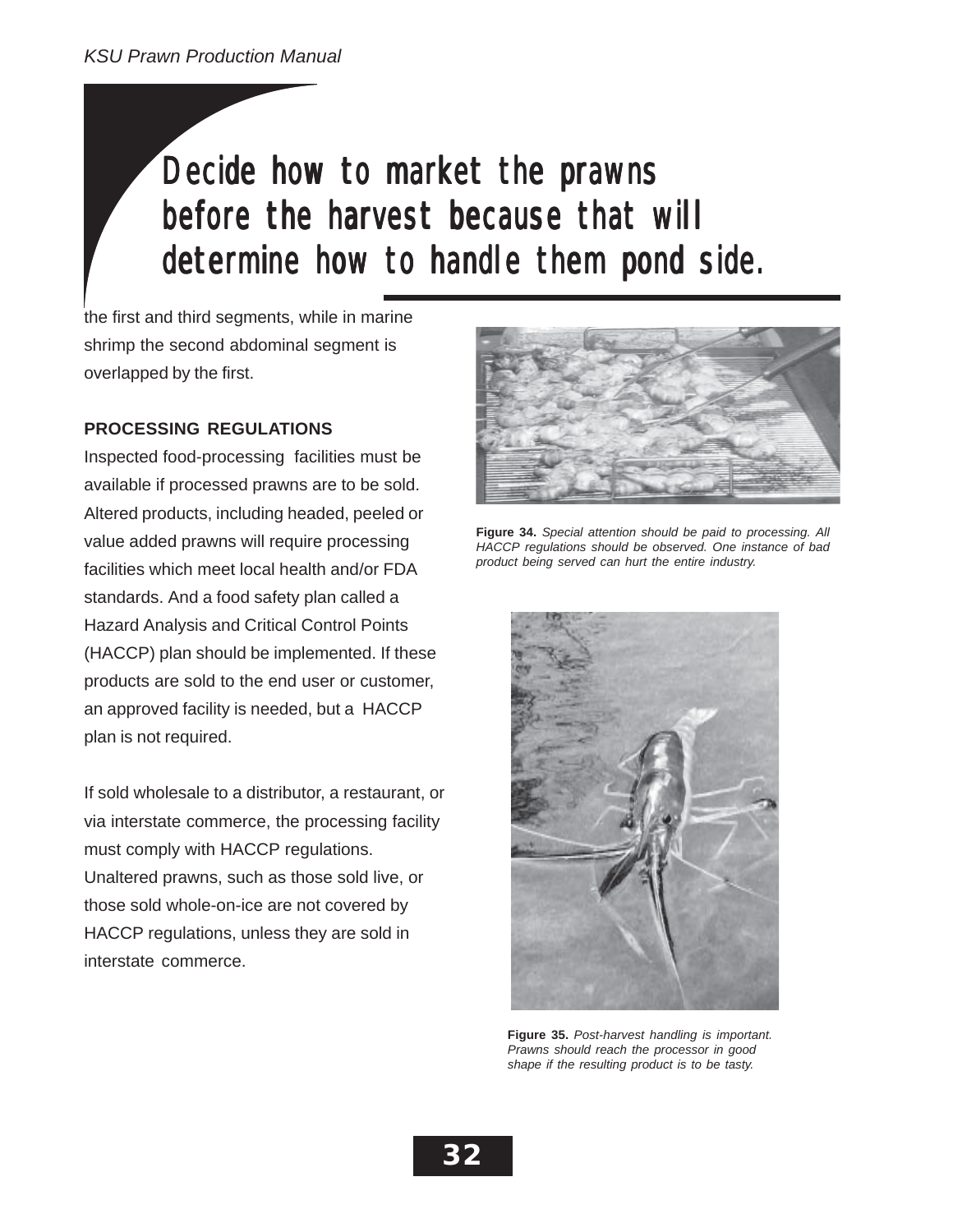### **ECONOMICS**

As with any farm startup, the initial costs required for growing prawns can be substantial; however, many farmers, most likely, will already have numerous items.

Of course, the farmer must have the land, and may have to construct the pond, or perhaps, re-work a present pond. A 1-acre pond can cost up to \$5,000 to build. We took \$4,500 to be our pond construction cost.

An aerator, water pump, dissolved oxygen or D.O. meter, and a water quality test kit will be required. Some farmers may already have a pickup truck, a riding mower, and a storage shed for prawn feed. Sometimes, holding tanks can be borrowed or rented.

**Tracking expenses and time spent in prawn growout are necessary if you are to determine your level of productivity and profit or loss.**

### **Investment Items**

| <b>Item</b>               | Size/Time  | <b>Cost</b>    |
|---------------------------|------------|----------------|
| Land                      | 1 acre     | \$1,040        |
| Pond                      | 1acre/10yr | 4,500          |
|                           |            |                |
| Aerator                   | 1hp/3yrs   | 750            |
| Waterpump 5hp/5yrs        |            | 542            |
| D.O. Meter 5yrs           |            | 715            |
| Water Qual. 1 yr<br>Kit   |            | 179            |
| Pickup                    | 10 yrs     | 20,000         |
| Riding<br>mower           | 10 yrs     | 1,000          |
| Weedeater 5 yrs           |            | 200            |
| Storage<br>shed           | 20 yrs     | 2,000          |
| <b>Harvest</b><br>baskets | 10 yrs     | 60             |
| Holding tanks 10 yrs      |            | \$400/<br>tank |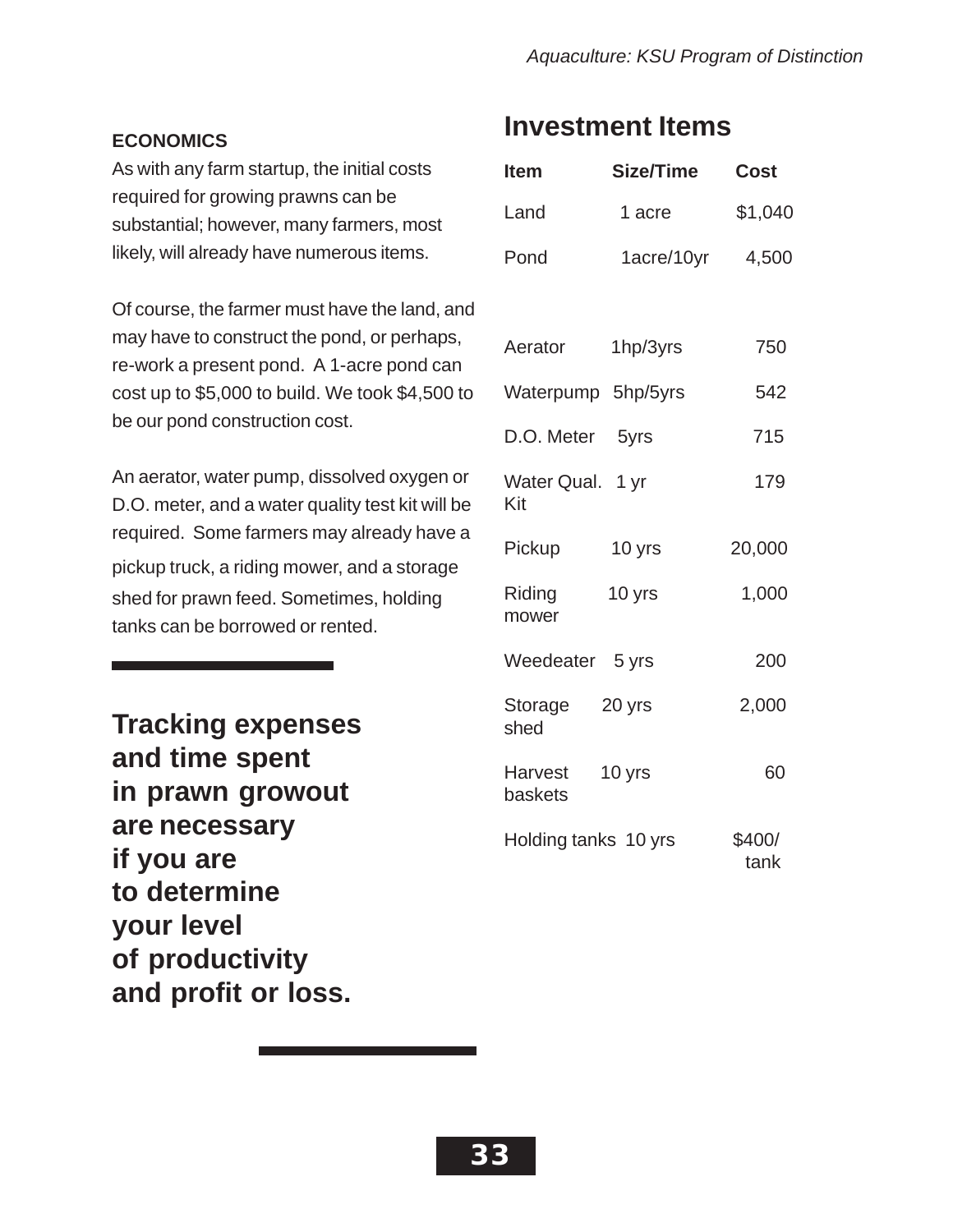# The cost of juveniles for stocking will be the largest operating expense.

### **Operating Expenses/Variable Costs**

Once the pond design and preparation are complete, it's time to think about stocking with juveniles. Prices for juveniles vary from 10-12 cents each in Kentucky. So putting in 16,000 juveniles per acre, can cost about \$1,600. Feed will cost about \$500. The chart shows 32% protein feed, about 100 lbs. per acre.

Other cost items include chemicals, electricity for running the aerator, and gas for the pond pump, truck and mower. A permit is required, and don't forget about maintenance. Also, calculate your cost for use of the telephone.

### **Harvesting Costs Breakdown**

Harvesting costs are an important part of prawn farming. Costs include renting a trailer, obtaining oxygen, ice, packaging materials, and advertisements. Harvesting costs should be about \$293.

**Total operating expenses for a 1-acre pond - including harvesting costs - should be about \$3,095.**

|                          | Variable Costs (16k/acre) |              |                               |
|--------------------------|---------------------------|--------------|-------------------------------|
| <b>Item</b><br>Juveniles | Quantity<br>16,000        | <b>Price</b> | <b>Cost</b><br>0.10ea \$1,600 |
| <b>32% Feed</b>          | 1.49tons                  | \$342tn      | 510                           |
| Chemicals                | 1app.                     | \$61         | 61                            |
| Electricity              |                           |              | 200                           |
| Pumping                  | 1 time                    | \$20         | 20                            |
| Fuel                     | 50 gals                   | \$1.50       | 75                            |
| Legal fees               | 1 permit                  | \$100        | 100                           |
| Maintenance              | 1 season                  | \$156        | 156                           |
| Telephone                | 4 months                  | \$20         | 80                            |

### **Harvesting Costs Breakdown**

| <b>Item</b><br><b>Trailer rent</b> | Quantity<br>1 time | <b>Price</b><br>\$50 | Cost<br>50 |
|------------------------------------|--------------------|----------------------|------------|
| Oxygen                             | 1 bottle           | \$17                 | 17         |
| lce                                | 900 lbs            | 0.14                 | 126        |
| Packaging                          |                    |                      | 50         |
| Advertisements<br>50               |                    |                      |            |

### **Total Operating Costs- \$3,095**

**34**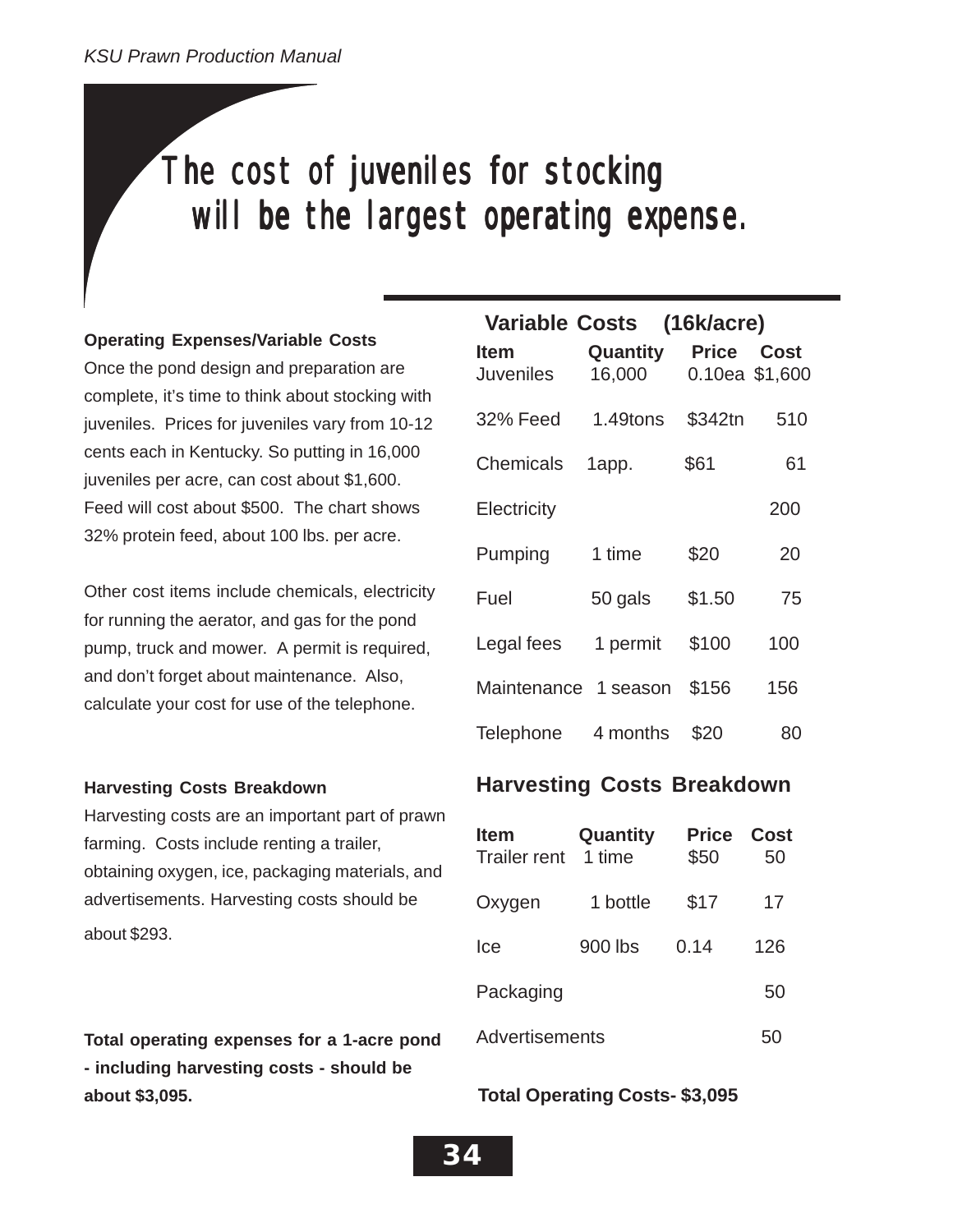### **Labor and Management**

Labor is a major part of prawn farming. Typically, a farmer spends about 1 to 1 1/2 hours on a single-acre pond everyday in feeding, doing water quality tests, and equipment maintenance -- and also in managing the operation.

The chart estimate is a bit over \$1,000 worth of labor for 1 year. However, many farmers provide the labor and management for free and do not consider the labor costs in the accounting expenses.

### **Non-Cash Costs**

Non-cash costs involve equipment depreciation, and interest on real estate and equipment. Annual depreciation considers the costs of the deterioration of your equipment and ponds. Interest and depreciation combined should be between \$1500 and \$2000.

### **Labor Requirements**

| <b>Item</b><br>Stocking          | Quantity<br>2hr/acre                      | Price | Cost<br>\$5.25 \$10.50 |
|----------------------------------|-------------------------------------------|-------|------------------------|
| Maintenance                      | Feed/Test/ 1hr/dyX107dy X\$5.25= 562      |       |                        |
|                                  | Daily Mgt. $1/2$ hr/dayX107X \$8.00 = 428 |       |                        |
|                                  | Mow/Weed 2hr/wkX15wksX\$5.25=157.50       |       |                        |
| <b>Total Labor Costs-\$1,158</b> |                                           |       |                        |

### *Non-Cash Costs*

| <b>Annual Interest</b>         | $=$ | 747 |
|--------------------------------|-----|-----|
| Annual Depreciation = $$1,205$ |     |     |

**Total Non-Cash Costs \$1,952**

**When all costs are added labor and management are not considered - the total is just over \$5,000 for growing 16,000 freshwater prawns in a 1-acre pond.**

![](_page_34_Figure_12.jpeg)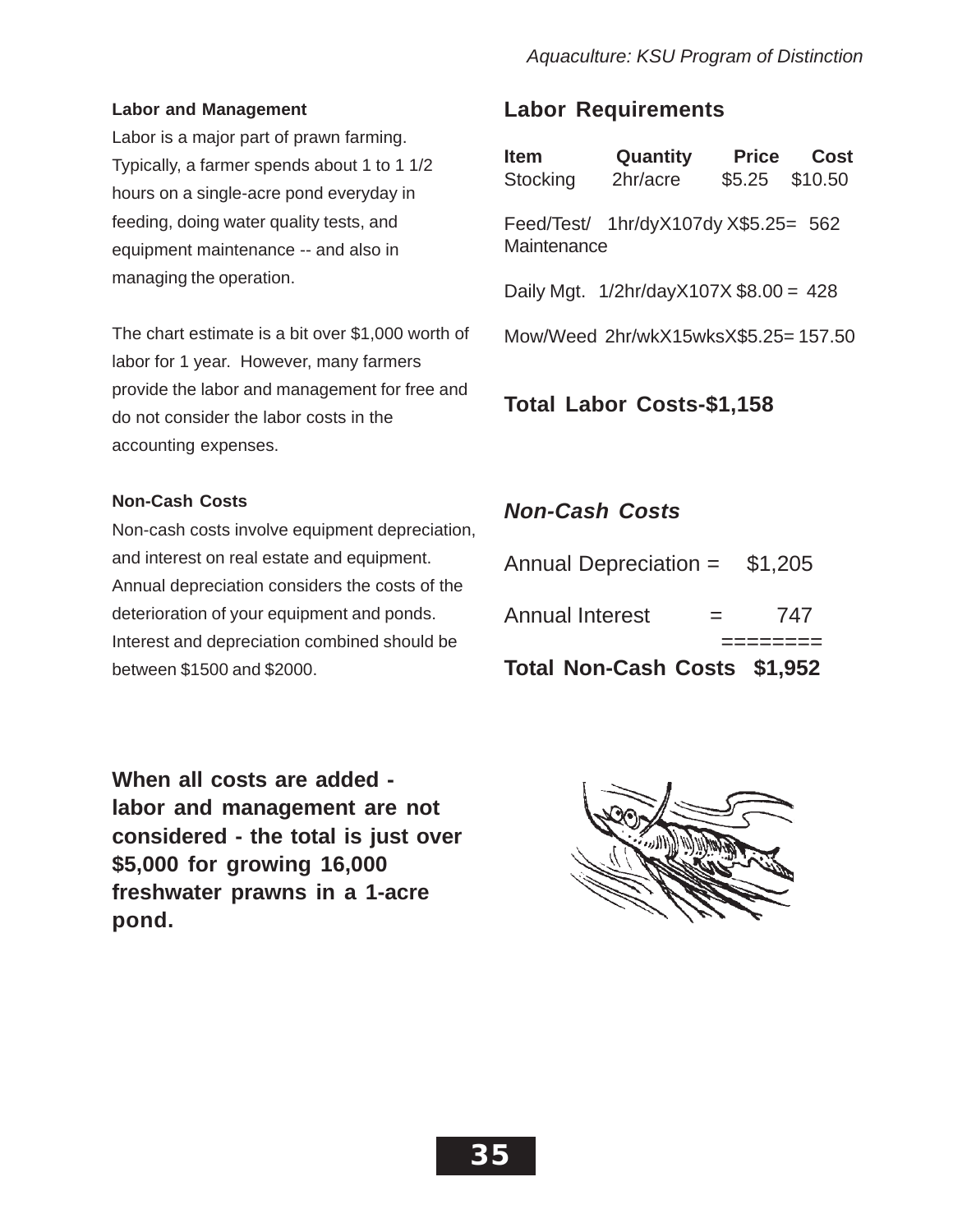# Calculate your breakeven price in order to determine your profit margin.

Evaluating Breakeven Price

What is a breakdown price? It is the minimum price at which a farmer needs to sell his/her prawns to cover costs.

### **Figure 36.**

![](_page_35_Picture_5.jpeg)

**• Broodstock - Oct./April • Hatchery - March • Nursery - April/May • Growout - June/Sept.**

If the total output from a single-acre pond was 800 lbs., the grower must sell the prawns for at least \$6.32 per lb. If more than 800 pounds are harvested, then the breakeven price is less. A 1,000-lbs. harvest would take the breakeven price to below \$5.06 per pound.

### **Evaluating Breakeven Price**

| <b>TOTAL COSTS</b>           | \$5,056 |
|------------------------------|---------|
| <b>Property Tax</b>          |         |
| Depreciation                 | 1,205   |
| Interest                     | 747     |
| <b>Total Operating Costs</b> | \$3,095 |

| <b>Total Yield</b> | <b>Breakeven price=</b><br><b>Total Cost /</b><br><b>Total Output</b> |
|--------------------|-----------------------------------------------------------------------|
| 800 Ibs/acre       | \$6.32/lb selling<br>price                                            |
| 900 lbs/acre       | \$5.62/lb                                                             |
| 1,000 lbs/acre     | \$5.06/lb                                                             |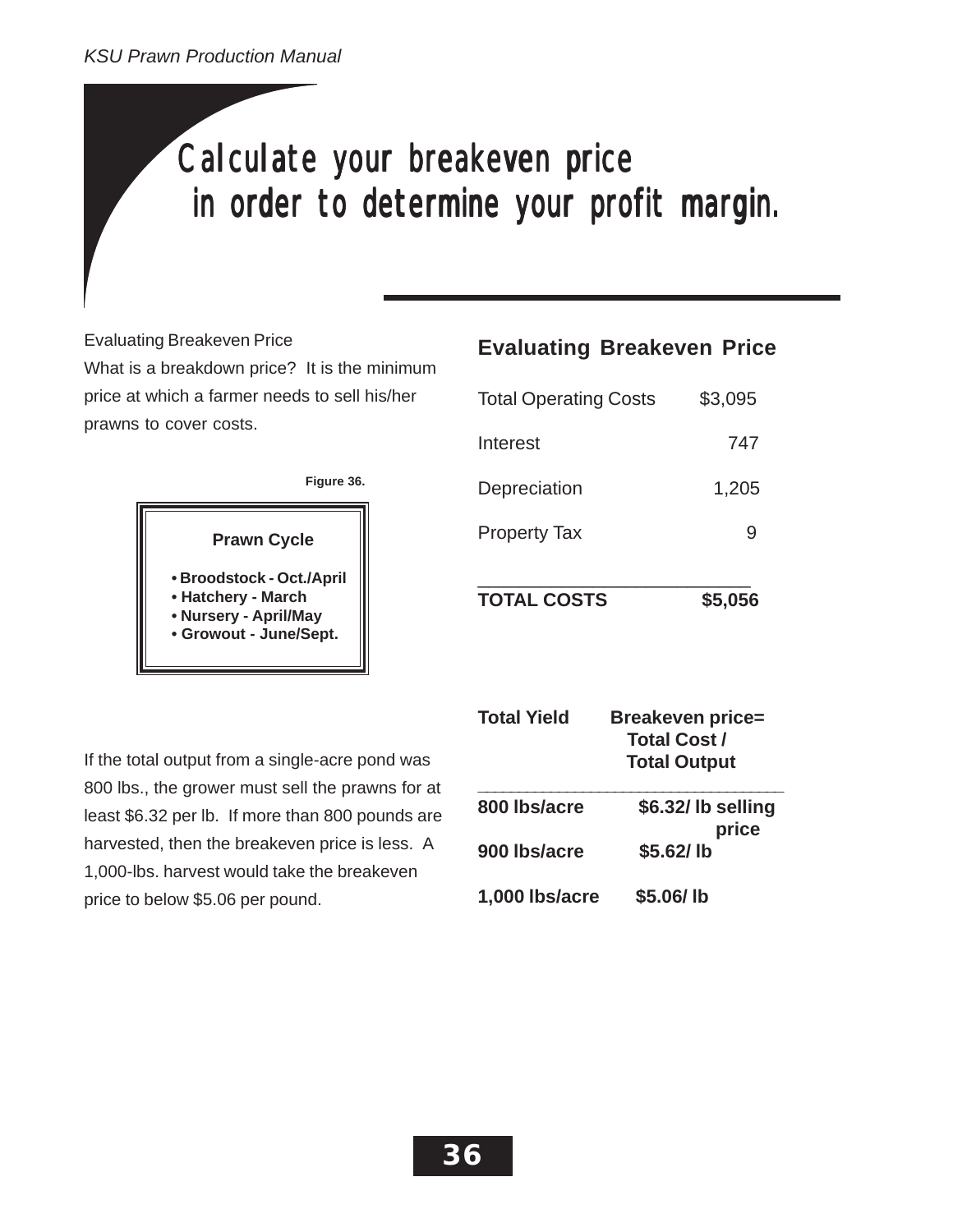### **MARKETING IN KENTUCKY**

As many prawn producers have discovered, pond-bank sales are an effective marketing tool. However, many farmers have simultaneously realized that this market is highly limited, primarily because its success is dependent on individual consumers having enough motivation to drive to a farmer's pond on harvest day to buy prawns at \$6 to \$10 per pound.

Many Kentuckians cannot afford to purchase prawns at these prices, and even if they could afford it, many are unwilling to drive to an unfamiliar farm that could be far from population centers to buy this product.

Although it would be relatively easy for farmers to sell prawns to wholesalers, current wholesale prices (\$4.30 /lb to \$5.50 /lb) have often made this an unprofitable option. It is imperative for producers to discover wholesale and/or retail markets that will pay \$6 to \$10 /lb, in order for prawn farming to be profitable. A few individual entrepreneurial farmers have experienced success in selling prawns to

![](_page_36_Picture_5.jpeg)

**Figure 37.** *The Freedom Freshwater Shrimp Festival in Byrdstown, TN, featured several tents with shrimp prepared for every taste.*

specialty restaurants that have clientele that are willing to pay the prices necessary to make prawns profitable for the restaurant. Another possibility for retail sales exists in the many Kentucky festivals that are annually scheduled during the September prawn-harvest season. These festivals often attract thousands of visitors, who are looking to eat something unique.

![](_page_36_Picture_8.jpeg)

**Figure 38.** *At the Byrdstown Festival, two chefs from New Orleans used their special marinades before grilling Kentucky and Tennessee freshwater prawns.*

The interest level in prawns can be heightened if prawns are prepared in a variety of methods (e.g., fried, scampi, Cajun-fried and prawn gumbo). Profit can be enhanced by preparing prawn dishes that contain a few prawns and many inexpensive side items such as rolls, fries, Cajun rice, and vegetables.

![](_page_36_Picture_11.jpeg)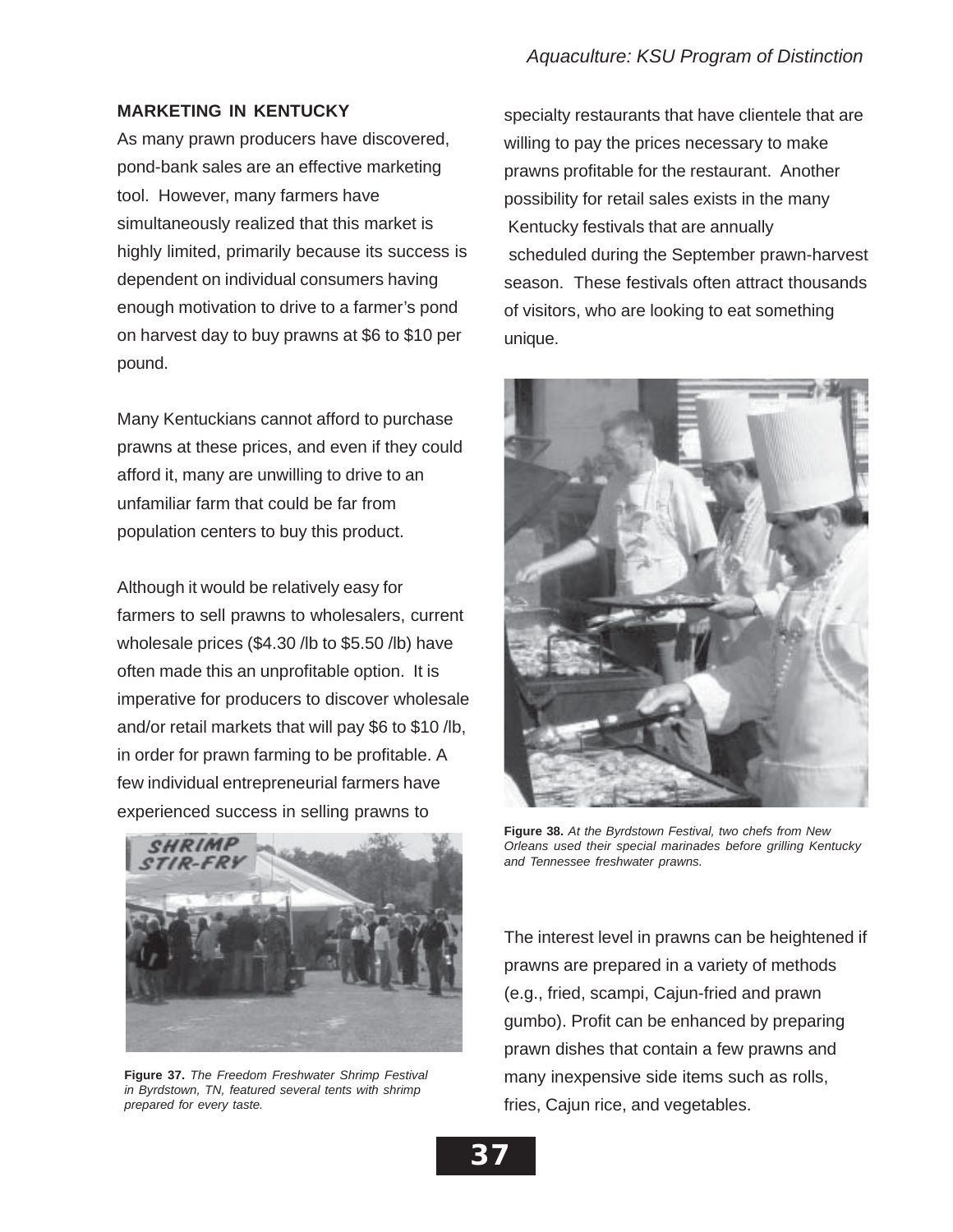# Consider joining with other growers in your area to sponsor a shrimp festival in September.

Renting a food booth can cost as little as \$100 per weekend and potential customers can be attracted by displaying aquariums of live prawns and other Kentucky aquaculture species. Festival organizers often welcome participation of producers if they can provide an educational experience, in conjunction with food. An aquarium, pamphlets and a video presentation about prawn farming in Kentucky are several educational outlets that help consumers understand that freshwater prawns are an exotic species that is cultured under a qualitycontrolled environment. Information on the timing, location and contact people for Kentucky's annual festivals are available online (www.tourky.com/tourky/festivalsevents.htm).

Small males are a marketing problem for pondbank sales because customers are unwilling to pay in excess of \$6 /lb for stunted prawns. Selling small males can be hazardous in retail markets that are hinged on product size, quality and good producer reputation. Selling small males as bait at Kentucky's bait shops may provide a viable marketing option. A list of Kentucky's pay lakes and bait shops appears in the Kentucky Aquaculture Directory published by the Kentucky Department of Agriculture

(www.kyagr.com). Other options include using tail meat of small males to produce value-added products such as prawn Beignette, which is a mixture of prawn and hushpuppy batter, fried and sold as finger food. This is similar to "crawfish poppers" produced with sub-market crawfish meat in Louisiana. However, developing these products will require government-approved processing facilities and marketing ingenuity.

### **QUESTIONS**

 If you have additional questions about the growing of prawns, contact your local Extension Agent or Kentucky State University's Aquaculture Research Center.

KSU Aquaculture Research Center 103 Athletic Road Frankfort, KY 40601 502.597.8103 www.ksuaquaculture.org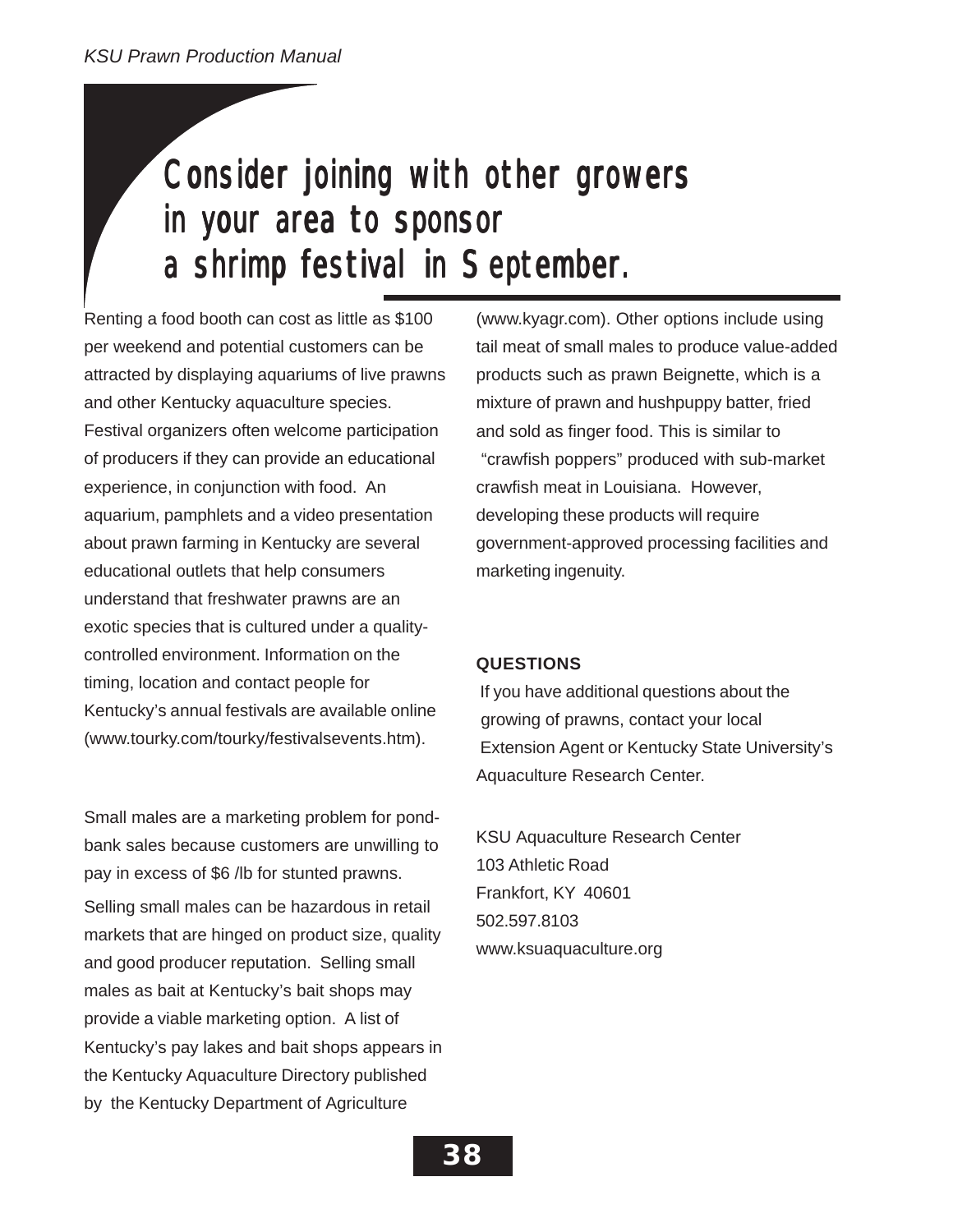| 하 | $\frac{1}{4}$ | 능 | ≂ | খ |                         |           | $\mathbin{\vartriangle}$ | ∣← | ∞∣ | ∣∞∣ | Þ | 네 | 네 | $\left \stackrel{\rightarrow}{\oplus}\right $ | 히 | ≋ |                              |  |
|---|---------------|---|---|---|-------------------------|-----------|--------------------------|----|----|-----|---|---|---|-----------------------------------------------|---|---|------------------------------|--|
|   |               |   |   |   | 능                       |           |                          |    |    |     |   |   |   |                                               |   |   | ∸                            |  |
|   |               |   |   |   | $\frac{1}{9}$           |           |                          |    |    |     |   |   |   |                                               |   |   | è<br>$\ddot{\circ}$          |  |
|   |               |   |   |   | $\vec{z}$               |           |                          |    |    |     |   |   |   |                                               |   |   | ∾                            |  |
|   |               |   |   |   | $\vec{z}$               |           |                          |    |    |     |   |   |   |                                               |   |   | $\tilde{\omega}$             |  |
|   |               |   |   |   | ₿                       |           |                          |    |    |     |   |   |   |                                               |   |   | $\omega$                     |  |
|   |               |   |   |   | ≂                       |           |                          |    |    |     |   |   |   |                                               |   |   | 4                            |  |
|   |               |   |   |   |                         |           |                          |    |    |     |   |   |   |                                               |   |   | 4<br>o                       |  |
|   |               |   |   |   | þ                       |           |                          |    |    |     |   |   |   |                                               |   |   | ļυ                           |  |
|   |               |   |   |   | 능                       |           |                          |    |    |     |   |   |   |                                               |   |   | თ,                           |  |
|   |               |   |   |   | ∣≋                      |           |                          |    |    |     |   |   |   |                                               |   |   | þэ                           |  |
|   |               |   |   |   | ∣క                      |           |                          |    |    |     |   |   |   |                                               |   |   | 4                            |  |
|   |               |   |   |   | 의                       |           |                          |    |    |     |   |   |   |                                               |   |   | ч                            |  |
|   |               |   |   |   | 익                       |           |                          |    |    |     |   |   |   |                                               |   |   | ∞<br> co                     |  |
|   |               |   |   |   | $\overline{z}$          |           |                          |    |    |     |   |   |   |                                               |   |   | ω                            |  |
|   |               |   |   |   | $\mathbb{Z}$            |           |                          |    |    |     |   |   |   |                                               |   |   | $\omega$                     |  |
|   |               |   |   |   | $\overline{\mathbb{Z}}$ |           |                          |    |    |     |   |   |   |                                               |   |   | þ                            |  |
|   |               |   |   |   | ¦జ                      |           |                          |    |    |     |   |   |   |                                               |   |   | $\equiv$                     |  |
|   |               |   |   |   | $\frac{24}{3}$          |           |                          |    |    |     |   |   |   |                                               |   |   | $\overline{1}$               |  |
|   |               |   |   |   | $\frac{24}{3}$          |           |                          |    |    |     |   |   |   |                                               |   |   | $\overline{=}$               |  |
|   |               |   |   |   | ķ                       |           |                          |    |    |     |   |   |   |                                               |   |   | $\frac{1}{2}$                |  |
|   |               |   |   |   |                         |           |                          |    |    |     |   |   |   |                                               |   |   | $\left  \frac{1}{2} \right $ |  |
|   |               |   |   |   | $\frac{25}{25}$         |           |                          |    |    |     |   |   |   |                                               |   |   | $\frac{1}{2}$                |  |
|   |               |   |   |   | ∣≋                      |           |                          |    |    |     |   |   |   |                                               |   |   | ౹ౚ                           |  |
|   |               |   |   |   | $ \% $                  |           |                          |    |    |     |   |   |   |                                               |   |   |                              |  |
|   |               |   |   |   | k                       |           |                          |    |    |     |   |   |   |                                               |   |   | $\frac{1}{4}$                |  |
|   |               |   |   |   | $\overline{z}$          |           |                          |    |    |     |   |   |   |                                               |   |   | $\frac{1}{4}$                |  |
|   |               |   |   |   | ⊗                       |           |                          |    |    |     |   |   |   |                                               |   |   | 능                            |  |
|   |               |   |   |   | ⊗                       |           |                          |    |    |     |   |   |   |                                               |   |   | $\frac{1}{2}$                |  |
|   |               |   |   |   |                         | 29        |                          |    |    |     |   |   |   |                                               |   |   |                              |  |
|   |               |   |   |   |                         | ⊗         |                          |    |    |     |   |   |   |                                               |   |   |                              |  |
|   |               |   |   |   |                         | p         |                          |    |    |     |   |   |   |                                               |   |   |                              |  |
|   |               |   |   |   |                         | þ         |                          |    |    |     |   |   |   |                                               |   |   |                              |  |
|   |               |   |   |   |                         | $\approx$ |                          |    |    |     |   |   |   |                                               |   |   |                              |  |
|   |               |   |   |   |                         | ≌         |                          |    |    |     |   |   |   |                                               |   |   |                              |  |
|   |               |   |   |   |                         |           |                          |    |    |     |   |   |   |                                               |   |   |                              |  |

# D.O. Chart (Plot points twice daily: early morning and late afternoon.)

*Aquaculture: KSU Program of Distinction*

∞ J)

1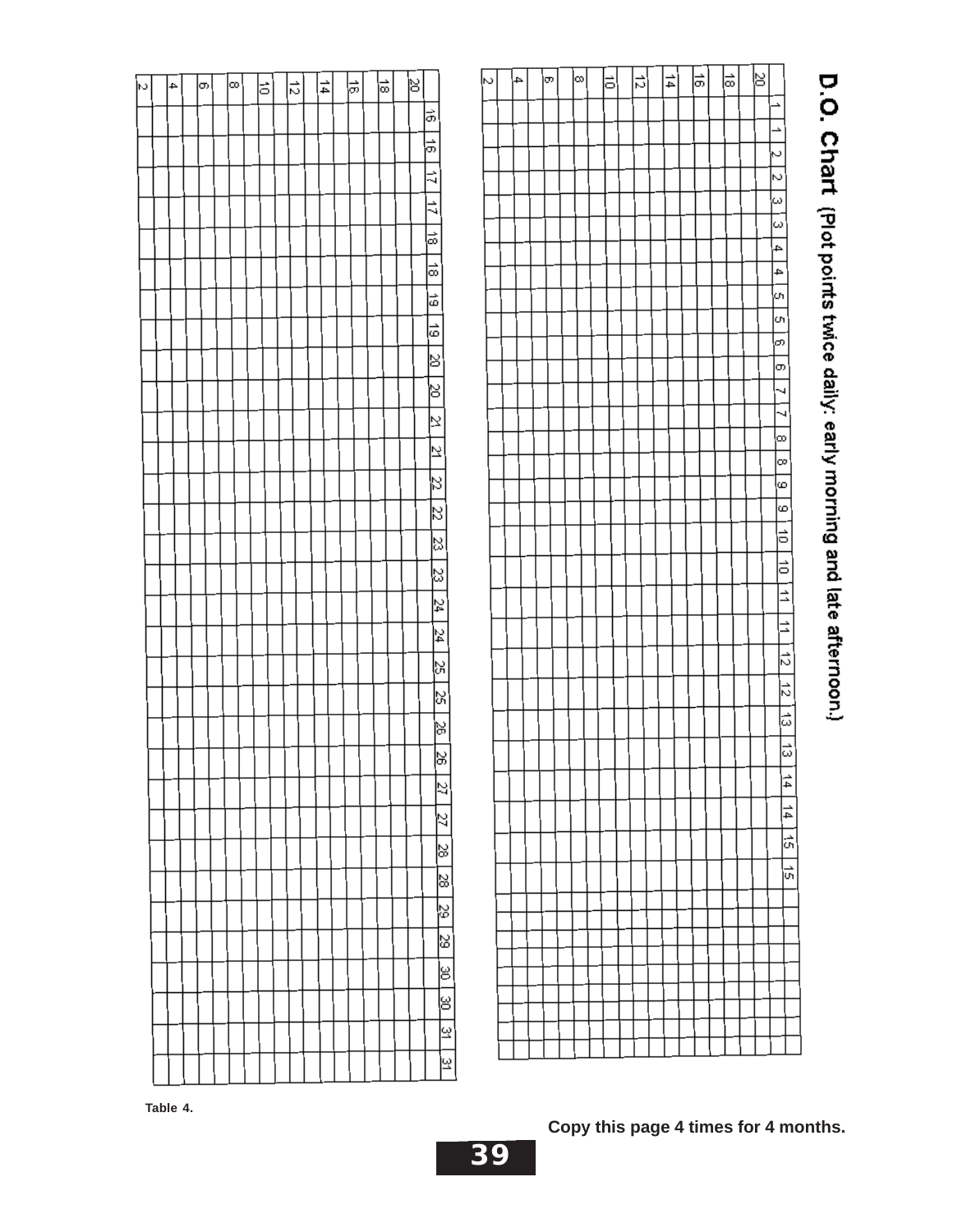# This page for notes.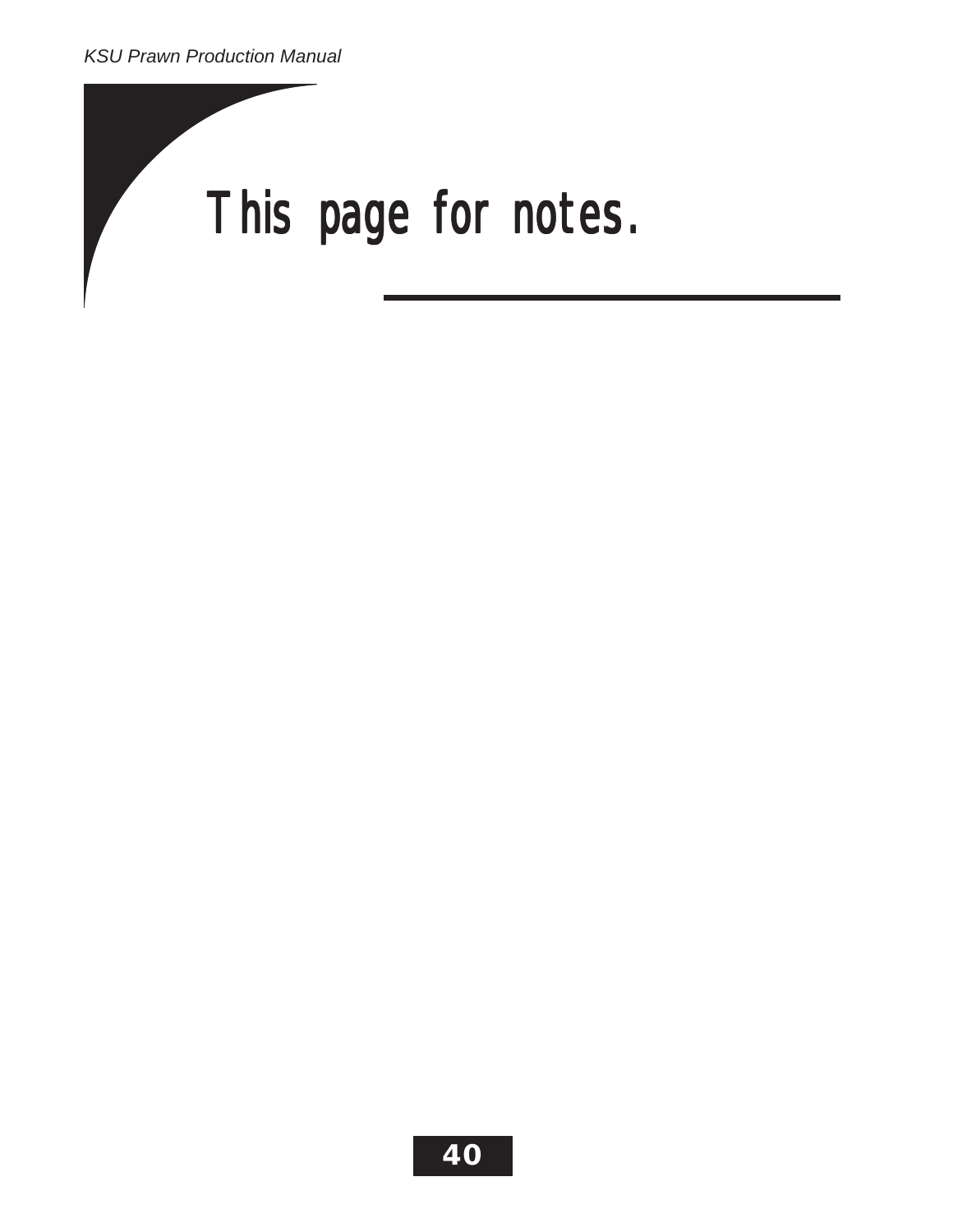| è | 이아아이어 |  |  |  | ∣⊲ ∞ ∞ ≍        |                     |  |
|---|-------|--|--|--|-----------------|---------------------|--|
|   |       |  |  |  |                 | 2                   |  |
|   |       |  |  |  |                 | p                   |  |
|   |       |  |  |  |                 | ē                   |  |
|   |       |  |  |  |                 | $\frac{1}{2}$       |  |
|   |       |  |  |  |                 | 9                   |  |
|   |       |  |  |  |                 | 8                   |  |
|   |       |  |  |  |                 | $-50$               |  |
|   |       |  |  |  |                 | 8                   |  |
|   |       |  |  |  |                 | 60                  |  |
|   |       |  |  |  |                 | $\overline{1}$      |  |
|   |       |  |  |  |                 | $\overline{=}$      |  |
|   |       |  |  |  |                 | $\frac{12}{2}$      |  |
|   |       |  |  |  |                 | $\frac{1}{3}$<br>14 |  |
|   |       |  |  |  |                 | $\frac{1}{2}$       |  |
|   |       |  |  |  |                 | $\frac{1}{9}$       |  |
|   |       |  |  |  |                 | $\frac{1}{4}$       |  |
|   |       |  |  |  | $\frac{1}{8}$   |                     |  |
|   |       |  |  |  | $\frac{1}{9}$   |                     |  |
|   |       |  |  |  | ķ               |                     |  |
|   |       |  |  |  | $\tilde{z}$     |                     |  |
|   |       |  |  |  | $\mathbb{Z}$    |                     |  |
|   |       |  |  |  | S,              |                     |  |
|   |       |  |  |  | $\overline{24}$ |                     |  |
|   |       |  |  |  | SS.             |                     |  |
|   |       |  |  |  | $\approx$       |                     |  |
|   |       |  |  |  | 27              |                     |  |
|   |       |  |  |  | 28              |                     |  |
|   |       |  |  |  | 39              |                     |  |
|   |       |  |  |  | g               |                     |  |
|   |       |  |  |  | $\tilde{z}$     |                     |  |

# pH Chart (Check pH everyday at mid-afternoon and plot on graph.)

| N | $\lvert \omega \rvert$ | 4 | ŀη | ကြ | 4 | $\infty$ | ∣∞ | Б              |                |  |
|---|------------------------|---|----|----|---|----------|----|----------------|----------------|--|
|   |                        |   |    |    |   |          |    |                |                |  |
|   |                        |   |    |    |   |          |    |                | Z              |  |
|   |                        |   |    |    |   |          |    |                | $\omega$       |  |
|   |                        |   |    |    |   |          |    |                | 4              |  |
|   |                        |   |    |    |   |          |    |                | o,             |  |
|   |                        |   |    |    |   |          |    |                | $\sigma$       |  |
|   |                        |   |    |    |   |          |    |                | 4              |  |
|   |                        |   |    |    |   |          |    |                | $\infty$       |  |
|   |                        |   |    |    |   |          |    |                | $\omega$       |  |
|   |                        |   |    |    |   |          |    |                | $\vec{0}$      |  |
|   |                        |   |    |    |   |          |    |                | $\frac{1}{2}$  |  |
|   |                        |   |    |    |   |          |    |                | $\vec{c}$      |  |
|   |                        |   |    |    |   |          |    |                | $\vec{v}$      |  |
|   |                        |   |    |    |   |          |    |                | $\frac{14}{1}$ |  |
|   |                        |   |    |    |   |          |    |                | $\frac{1}{2}$  |  |
|   |                        |   |    |    |   |          |    |                | 18   17        |  |
|   |                        |   |    |    |   |          |    |                |                |  |
|   |                        |   |    |    |   |          |    |                | $\Rightarrow$  |  |
|   |                        |   |    |    |   |          |    |                | $\frac{1}{6}$  |  |
|   |                        |   |    |    |   |          |    |                | $\frac{8}{1}$  |  |
|   |                        |   |    |    |   |          |    |                | $\vec{z}$      |  |
|   |                        |   |    |    |   |          |    | $\mathbb E$    |                |  |
|   |                        |   |    |    |   |          |    | S)             |                |  |
|   |                        |   |    |    |   |          |    | 24<br>š5       |                |  |
|   |                        |   |    |    |   |          |    | $\frac{8}{36}$ |                |  |
|   |                        |   |    |    |   |          |    | $\overline{z}$ |                |  |
|   |                        |   |    |    |   |          |    | $\frac{8}{2}$  |                |  |
|   |                        |   |    |    |   |          |    | $\frac{2}{3}$  |                |  |
|   |                        |   |    |    |   |          |    | $_{\rm g}$     |                |  |
|   |                        |   |    |    |   |          |    | Q              |                |  |

*Aquaculture: KSU Program of Distinction*

**Table 5. Copy twice for 4 months.**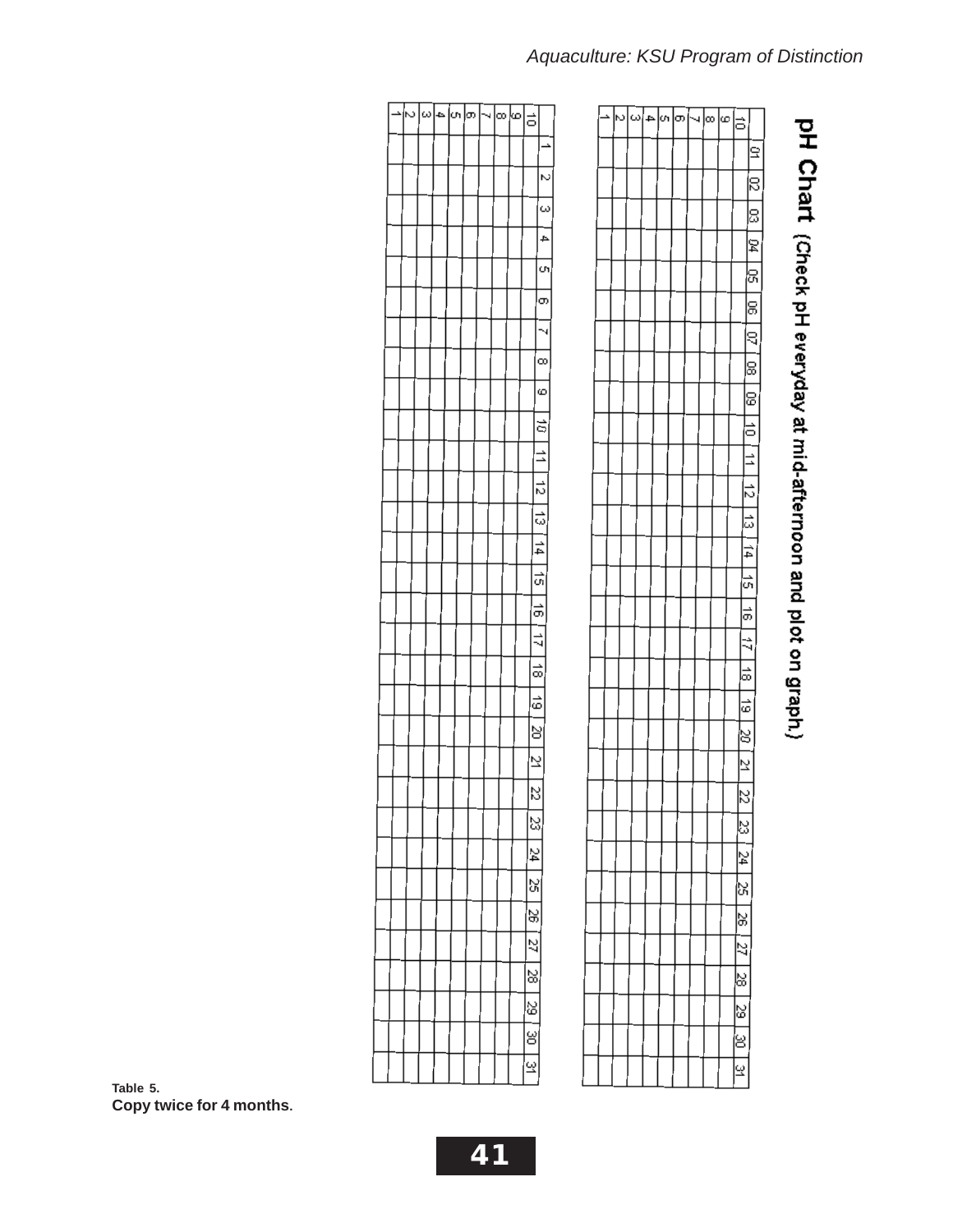*KSU Prawn Production Manual*

![](_page_41_Picture_1.jpeg)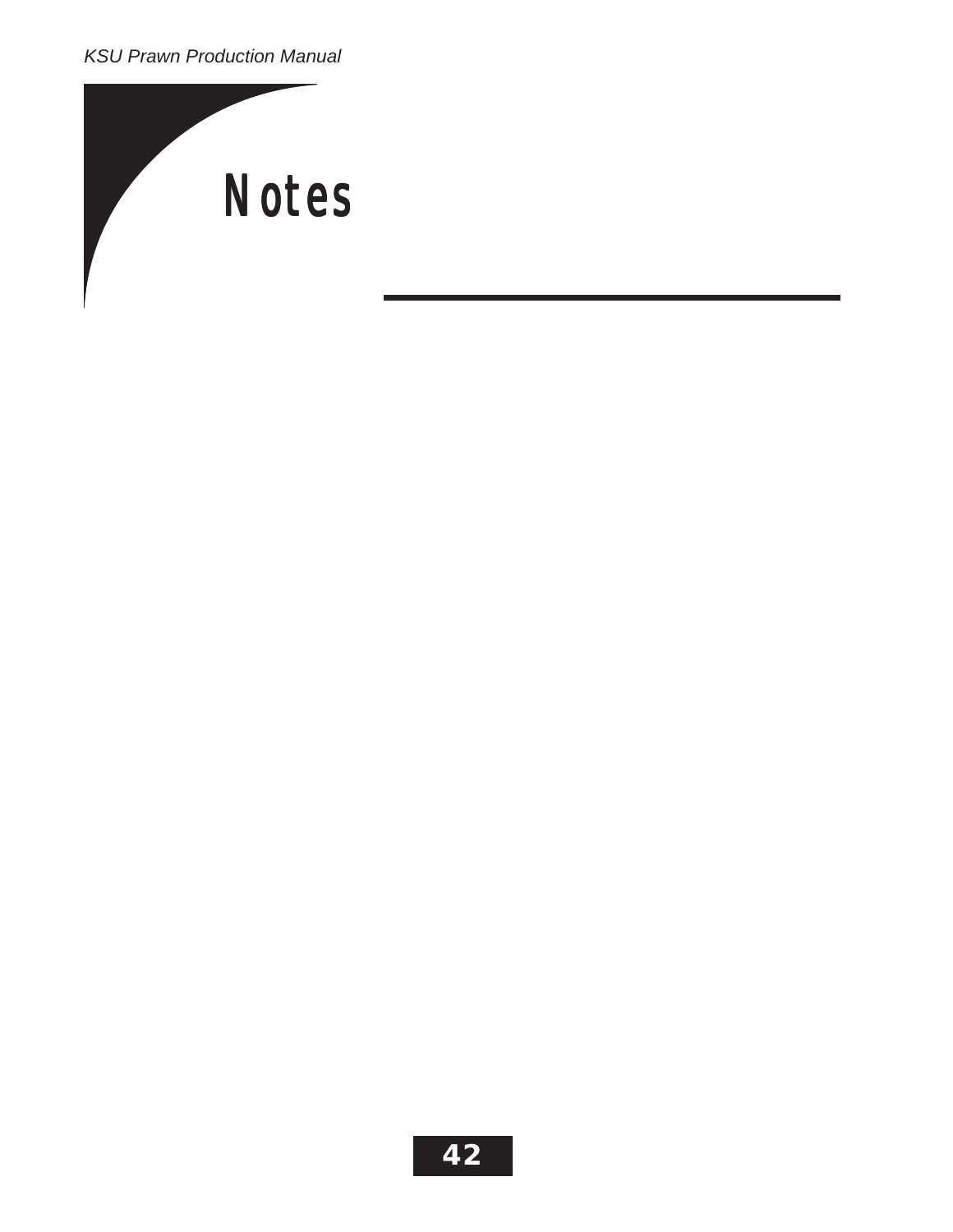### Equipment Vendors

*This list of vendors is provided as a courtesy to readers, and does not necessarily imply a recommendation of the companies.*

Aqua Eco-Systems, Inc. Toll-Free: 877.FISH.STUF Fax: 407.886.6787 E-mail: aes@aquaticeco.com Web: www.aquaticeco.com 1767 Benbow Court Apopka, FL 32703

Aquacenter, Inc. Toll-Free: 800.748.8921 Fax: 662.378.2862 Tech Assistance: 662.378.2861 166 Seven Oaks Rd. Leland, MS 38756

Area, Inc. Phone: 305.248.4205 Fax: 305.248.1756 E-mail: areainc@aol.com Web: www.areainc.com P.O. Box 901303 Homestead, FL 33090-1303

Eagar, Inc. Toll-Free: 800.423.6249 Phone: 801.292.9017 Fax: 801.295.7569 P.O. Box 540476 N. Salt Lake, UT 84054

Southern Aquaculture Supply, Inc Toll-Free: 800.850.7274 Fax: 870.265.4146 E-mail: sales@southernaquaculturesupply.com Web: www.southernaquaculturesupply.com P.O. Box 326 Lake Village, AR 71653

![](_page_42_Picture_8.jpeg)